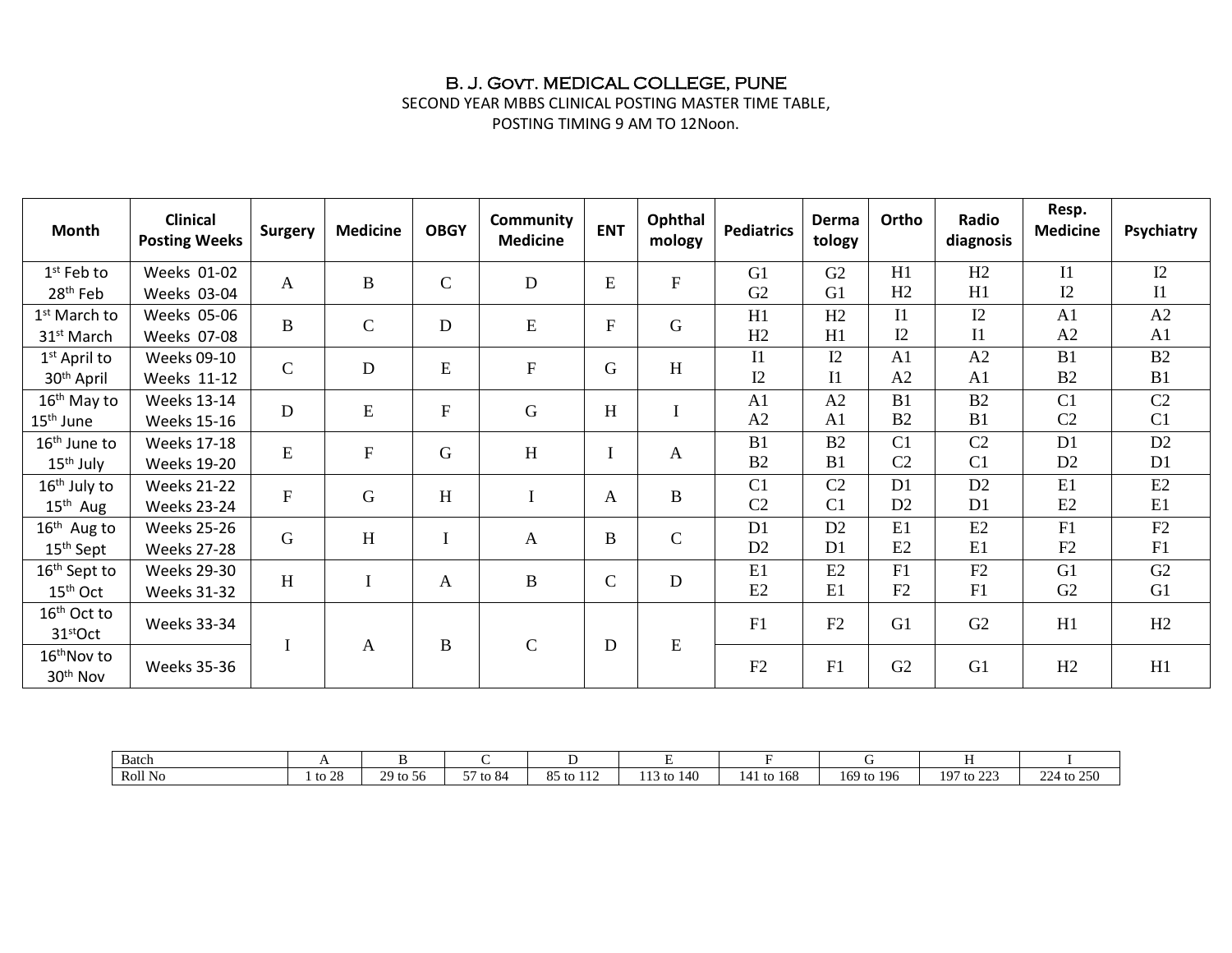**When posted in the Ortho and Radio diagnosis block and the Resp. Medicine and Psychiatry block, each batch will be further divided into two batches with each batch being posted for two weeks duration in each department.** (e.g. when the A batch is posted for the four weeks in Ortho and Radio diagnosis block , A1 (1 to 14) will have Ortho for the first two weeks and A2 (15 to 28) will have Radio diagnosis for the first two weeks ; then A1 will move to Radio diagnosis and A2 will move to Ortho.)

| Batch      | A <sub>1</sub> | AΖ                      | B1    | B <sub>2</sub>        | $\sim$<br>ັ | $\sim$<br>ັ                                        | $\mathbf{r}$<br>₽⊥ | $\mathbf{D}$<br>DΖ     | ÷.<br>. . | ⊷                                | $\sim$      | $\Gamma$<br>- 12 | $\sim$ | $\sim$<br>JZ                        | H1   | TT <sub>0</sub><br>- 12     |        | $\mathbf{r}$<br>- |
|------------|----------------|-------------------------|-------|-----------------------|-------------|----------------------------------------------------|--------------------|------------------------|-----------|----------------------------------|-------------|------------------|--------|-------------------------------------|------|-----------------------------|--------|-------------------|
| Roll<br>No | to $14$        | 15 to<br>ററ<br>$\sim$ 0 | to 14 | $15 \text{ to}$<br>∠⊙ | $\pm$ to 14 | $\sim$<br>15 <sub>to</sub><br>$\cap$<br>$\angle$ O | . to 14            | $15 \text{ to}$<br>- - | . to 14   | $15 \text{ to}$<br>$\sim$<br>້∠ບ | $\pm$ to 14 | $-1$<br>to 14    |        | 15<br>15 to<br>$\cap$<br>$\angle$ 0 | 1 to | $15 \text{ to}$<br><u>.</u> | l to 1 | 15 to<br><u>_</u> |
|            |                |                         |       |                       |             |                                                    |                    |                        |           |                                  |             |                  |        |                                     |      |                             |        |                   |

**1 st to 15th May and 1st to 15th Nov., is Vacation.**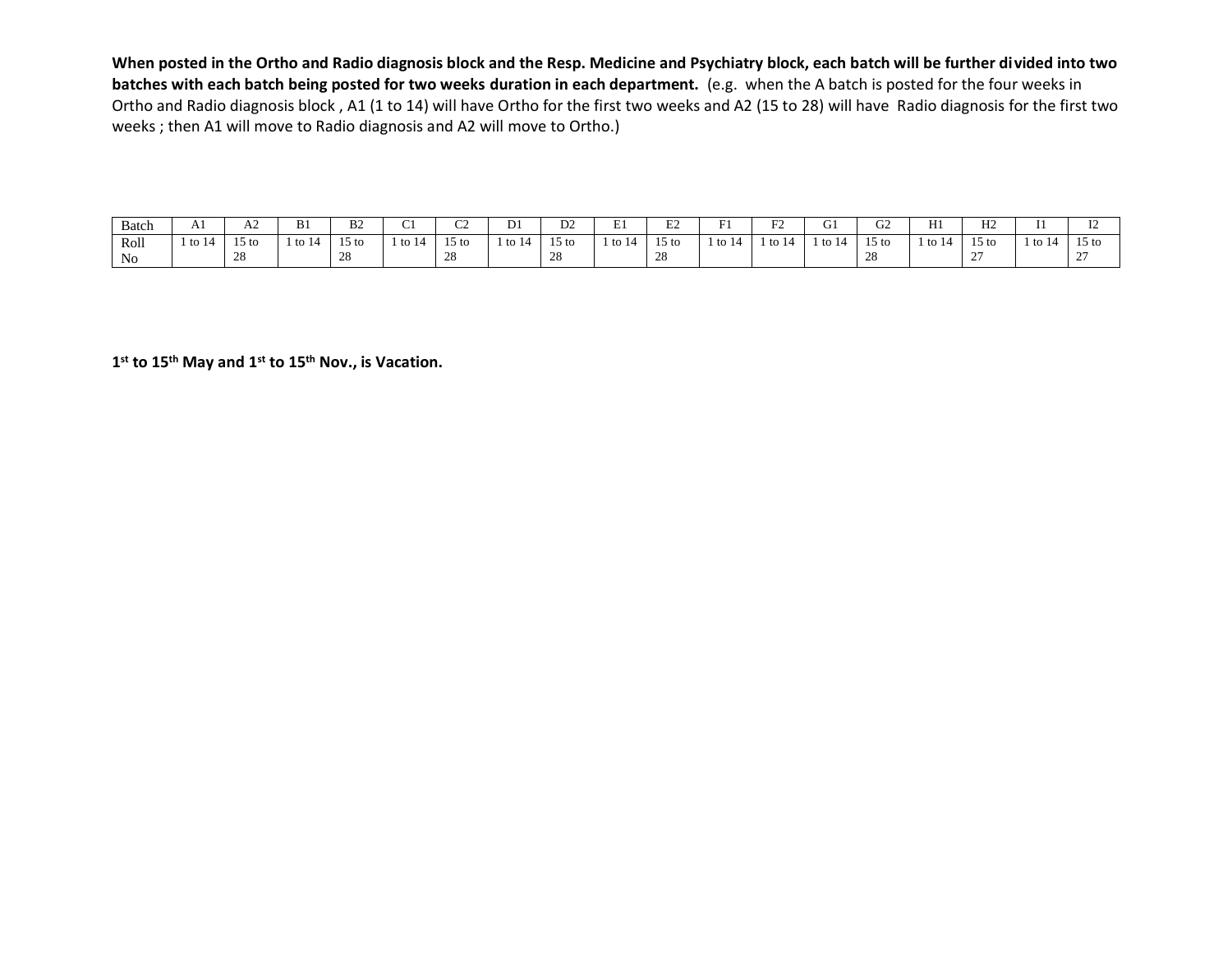#### **Student-Doctor method of clinical teaching will be followed in every clinical department when students are posted for clinical rotations**

 **Dept Of MEDICINE, BJGMC,PUNE**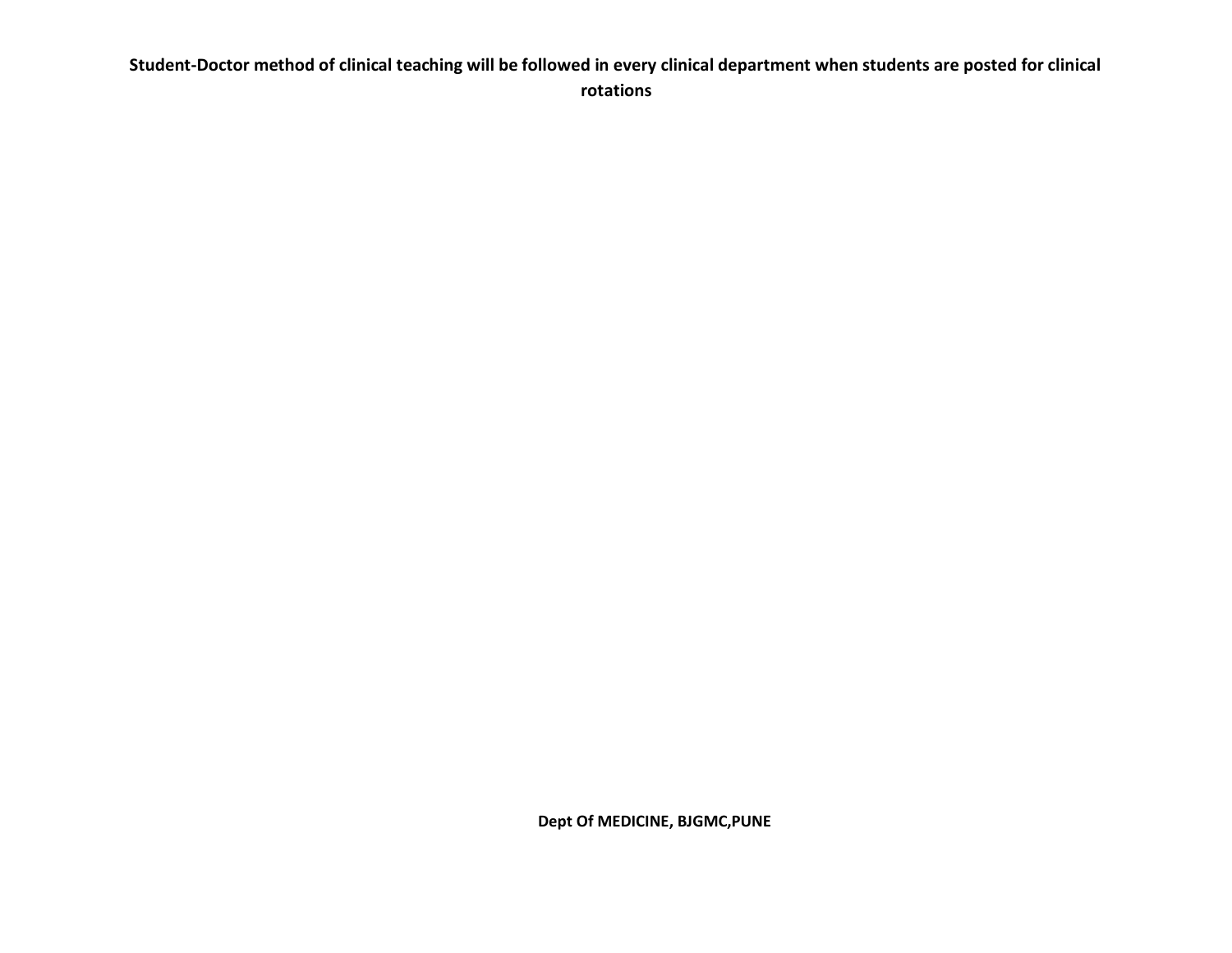|      |     |              | <b>Clinic Posting Schedule</b>                                                                                                                                                                                                                  |                              |              |                                            |
|------|-----|--------------|-------------------------------------------------------------------------------------------------------------------------------------------------------------------------------------------------------------------------------------------------|------------------------------|--------------|--------------------------------------------|
| Week | Day | CompetencyNo | Competency                                                                                                                                                                                                                                      | Teaching/<br>Learning method | <b>Hours</b> | <b>Vertical</b><br>Integration             |
| 1    | 1   | IM1.12       | Demonstrate peripheral pulse, volume,<br>character, quality andvariation in various<br>causes of heart failure                                                                                                                                  | <b>DOAPsession</b>           | 3            |                                            |
|      | 2   | IM1.13       | Measure the blood pressure accurately,<br>recognise and discussalterations in blood<br>pressure in valvular heart disease and other<br>causes of heart failure and cardiac<br>tamponade                                                         | Small group<br>discussion    | 3            | Pathology,<br>Biochemistry                 |
|      | 3   | IM3.5        | Perform, document and demonstrate a physical<br>examination including general examination and<br>appropriate examination of the lungs that<br>establishes the diagnosis,                                                                        | Bed side clinic              | 3            |                                            |
|      | 4   | <b>IM3.7</b> | Order and interpret diagnostic tests based on the<br>clinical presentation including: CBC, Chest X<br>ray PA view, Mantoux, sputum gram stain,<br>sputum culture and sensitivity, pleural fluid<br>examination and culture, HIV testing and ABG | Small group<br>discussion    | 3            | Microbiology<br>Pathology,<br>Biochemistry |
|      | 5   | IM5.14       | Outline a diagnostic approach to liver disease<br>based on hyperbilirubinemia, liver function<br>changes and hepatitis serology                                                                                                                 | Small group<br>discussion    | 3            | Microbiology<br>Pathology,<br>Biochemistry |
|      |     |              |                                                                                                                                                                                                                                                 |                              |              |                                            |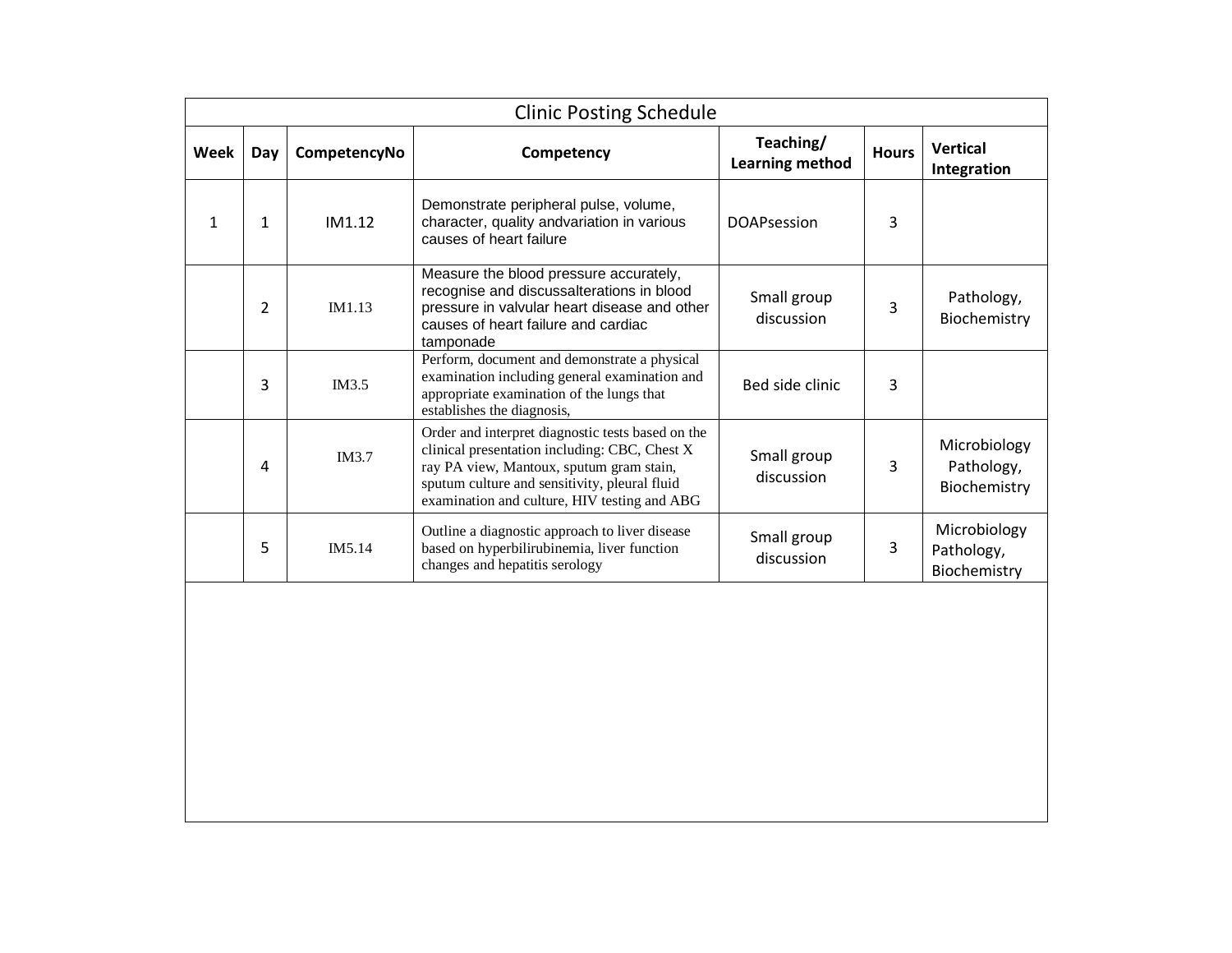|      |                |              | <b>Clinic Posting Schedule</b>                                                                                                                                                                                                                           |                              |              |                                                         |
|------|----------------|--------------|----------------------------------------------------------------------------------------------------------------------------------------------------------------------------------------------------------------------------------------------------------|------------------------------|--------------|---------------------------------------------------------|
| Week | Day            | CompetencyNo | Competency                                                                                                                                                                                                                                               | Teaching/<br>Learning method | <b>Hours</b> | <b>Vertical</b><br>Integration                          |
| 2    | 1              | IM5.10       | Perform a systematic examination that<br>establishes the diagnosis and severity that<br>includes nutritional status, mental status, of liver<br>disease                                                                                                  | Bed side clinic              | 3            | Pathology,                                              |
|      | $\overline{2}$ | IM6.7        | Elicit document and present a medical<br>history that helps delineatethe aetiology of<br>the current presentation and includes risk<br>factors for HIV, mode of infection, other<br>sexually transmitted diseases, risks for<br>opportunistic infections | Bed side clinic              | 3            | Microbiology<br>Pathology,                              |
|      | 3              | IM6.10       | Choose and interpret appropriate diagnostic<br>tests to diagnoseopportunistic infections<br>including CBC, sputum examination and<br>Assessmentcultures, blood cultures, stool<br>analysis, CSF analysis and Chest<br>radiographs                        | Small group<br>discussion    | 3            | Microbiology<br>Pathology,<br>Biochemistry<br>Radiology |
|      | 4              | IM7.12       | Perform a systematic examination of all<br>joints, muscle and skin that will establish<br>the diagnosis and severity of disease                                                                                                                          | Bed side clinic              | 3            | Orthopedic                                              |
|      | 5              | IM8.16       | Develop and communicate to the patient<br>lifestyle modification<br>including weight reduction, moderation of<br>alcohol intake, physical<br>activity and sodium intake                                                                                  | <b>DOAP</b>                  | 3            | Pathology,                                              |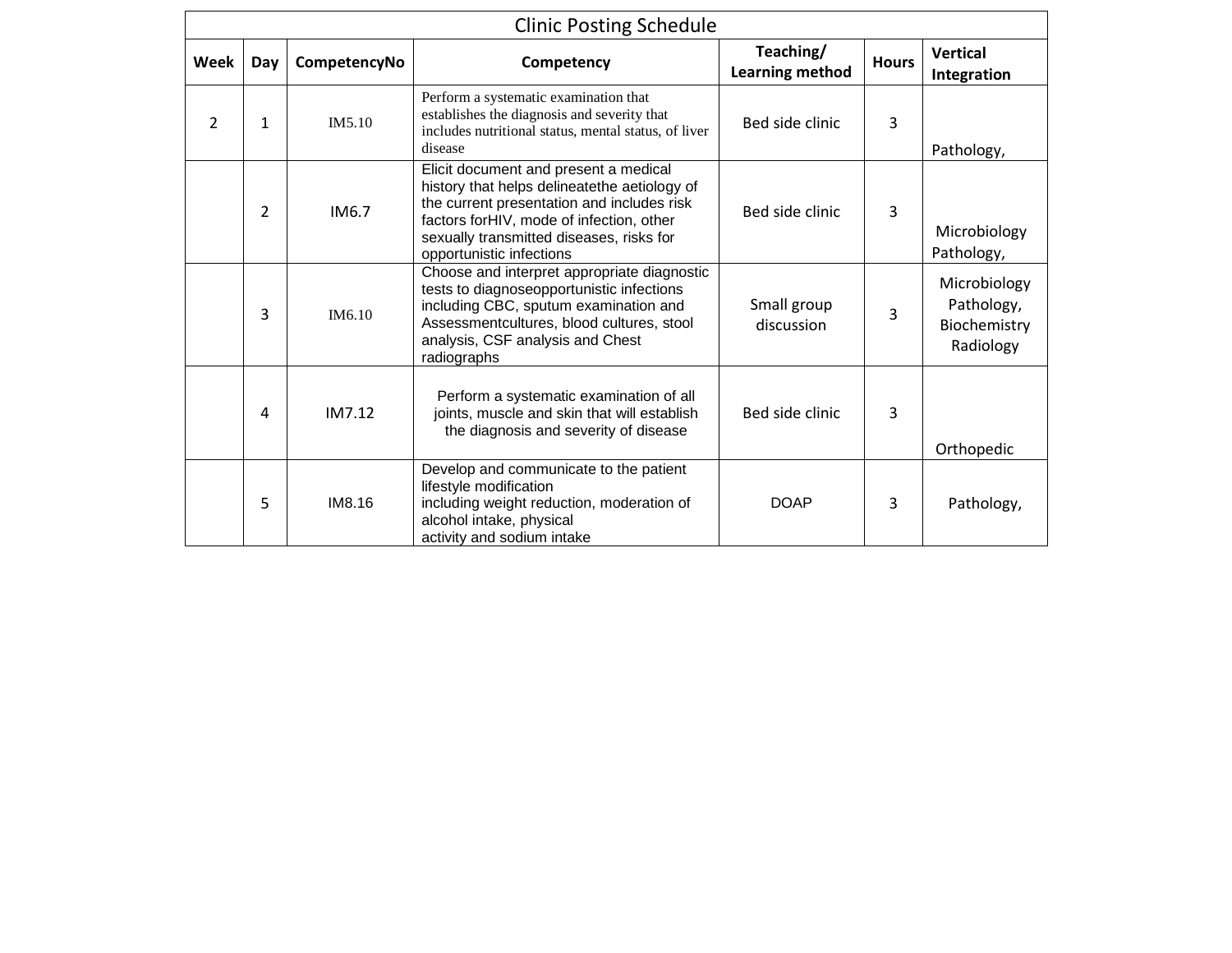|      |                |                 | <b>Clinic Posting Schedule</b>                                                                                                                                 |                              |              |                                |
|------|----------------|-----------------|----------------------------------------------------------------------------------------------------------------------------------------------------------------|------------------------------|--------------|--------------------------------|
| Week | Day            | CompetencyNo    | Competency                                                                                                                                                     | Teaching/<br>Learning method | <b>Hours</b> | <b>Vertical</b><br>Integration |
| 3    | 1              | IM8.17          | Perform and interpret a 12 lead ECG                                                                                                                            | <b>DOAP</b>                  | 3            |                                |
|      | $\overline{2}$ | IM9.10          | Describe, perform and interpret a peripheral<br>smear and stool occult blood                                                                                   | Bed side clinic              | 3            | Pathology,                     |
|      | 3              | IM10.15         | Describe the appropriate diagnostic work up<br>based on thepresumed aetiology kidney<br>disease                                                                | DOAP Session                 | 3            |                                |
|      | 4              | IM10.16         | Enumerate the indications for and interpret<br>the results of : renalfunction tests, calcium,<br>phosphorus, PTH, urine electrolytes,<br>osmolality, Anion gap | Bed side clinic              | 3            | Microbiology                   |
|      | 5              | IM11.12&IM11.13 | Perform and interpret a capillary blood<br>glucose test & Perform and interpret a<br>urinary ketone estimation with a dipstick                                 | <b>DOAP</b>                  | 3            |                                |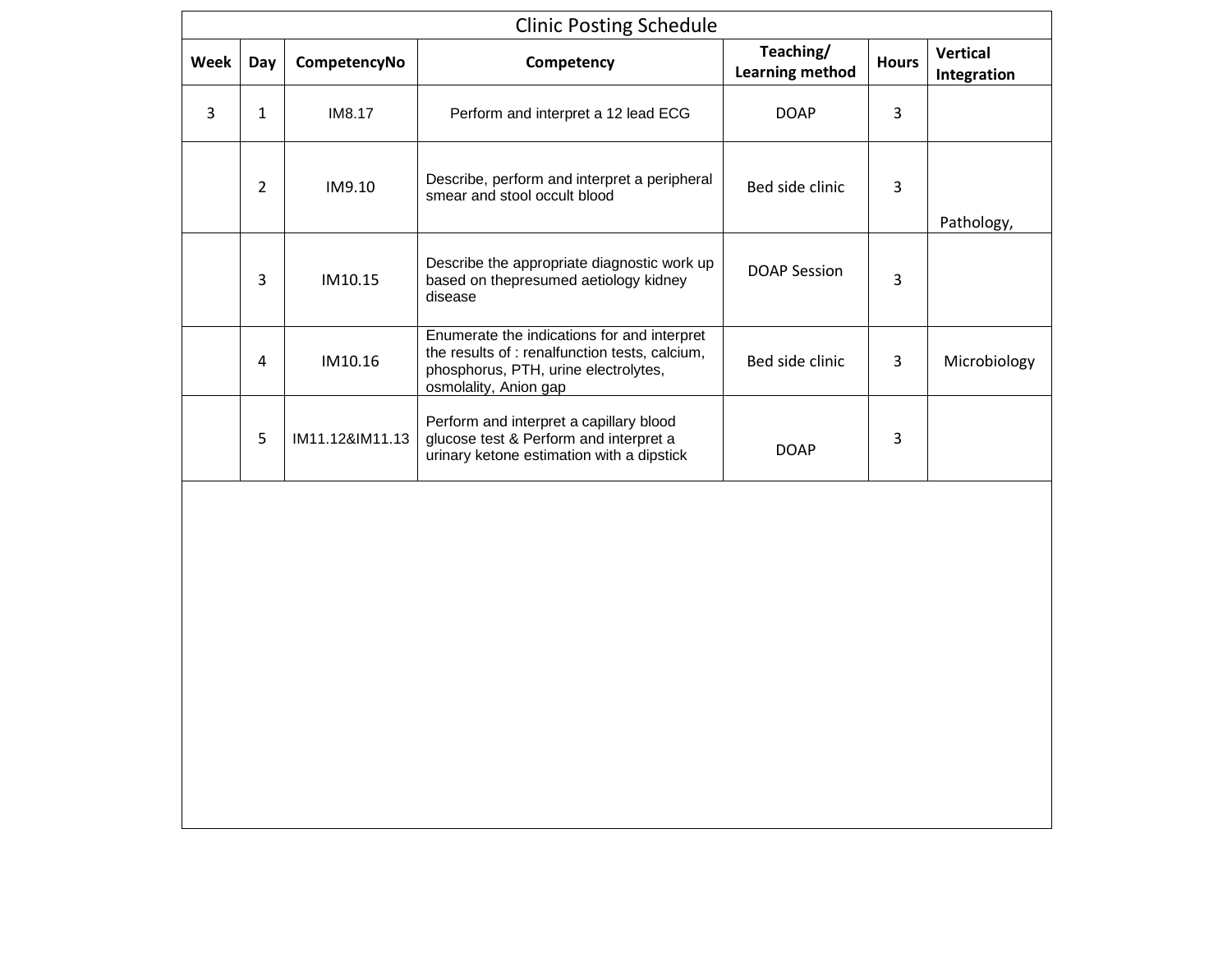|      |                |              | <b>Clinic Posting Schedule</b>                                                                                                                                                                                |                              |              |                                |
|------|----------------|--------------|---------------------------------------------------------------------------------------------------------------------------------------------------------------------------------------------------------------|------------------------------|--------------|--------------------------------|
| Week | Day            | CompetencyNo | Competency                                                                                                                                                                                                    | Teaching/<br>Learning method | <b>Hours</b> | <b>Vertical</b><br>Integration |
| 4    | $\mathbf{1}$   | IM12.5       | Elicit document and present an<br>appropriate history that will establish<br>the diagnosis cause of thyroid<br>dysfunction and its severity                                                                   | Bedside clinic               | 3            |                                |
|      | $\overline{2}$ | IM12.9       | Order and interpret diagnostic testing<br>based on the clinicaldiagnosis including<br>CBC, thyroid function tests and ECG and<br>radioiodine uptake and scan                                                  | <b>DOAP</b>                  | 3            | Pathology                      |
|      | 3              | IM14.7       | Perform, document and demonstrate a<br>physical examination based<br>on the history that includes general<br>examination, measurement of<br>abdominal obesity, signs of secondary<br>causes and comorbidities | Bed side clinic              | 3            |                                |
|      | 4              | IM15.2       | Enumerate, describe and discuss the<br>evaluation and steps involved<br>in stabilizing a patient who presents with<br>acute volume loss and GI<br>bleed                                                       | <b>DOAP</b>                  | 3            | Pathology                      |
|      | 5              | IM18.4       | Identify the nature of the<br>cerebrovascular accident based on the<br>temporal evolution and resolution of the<br>illness                                                                                    | Bedside clinic,              |              |                                |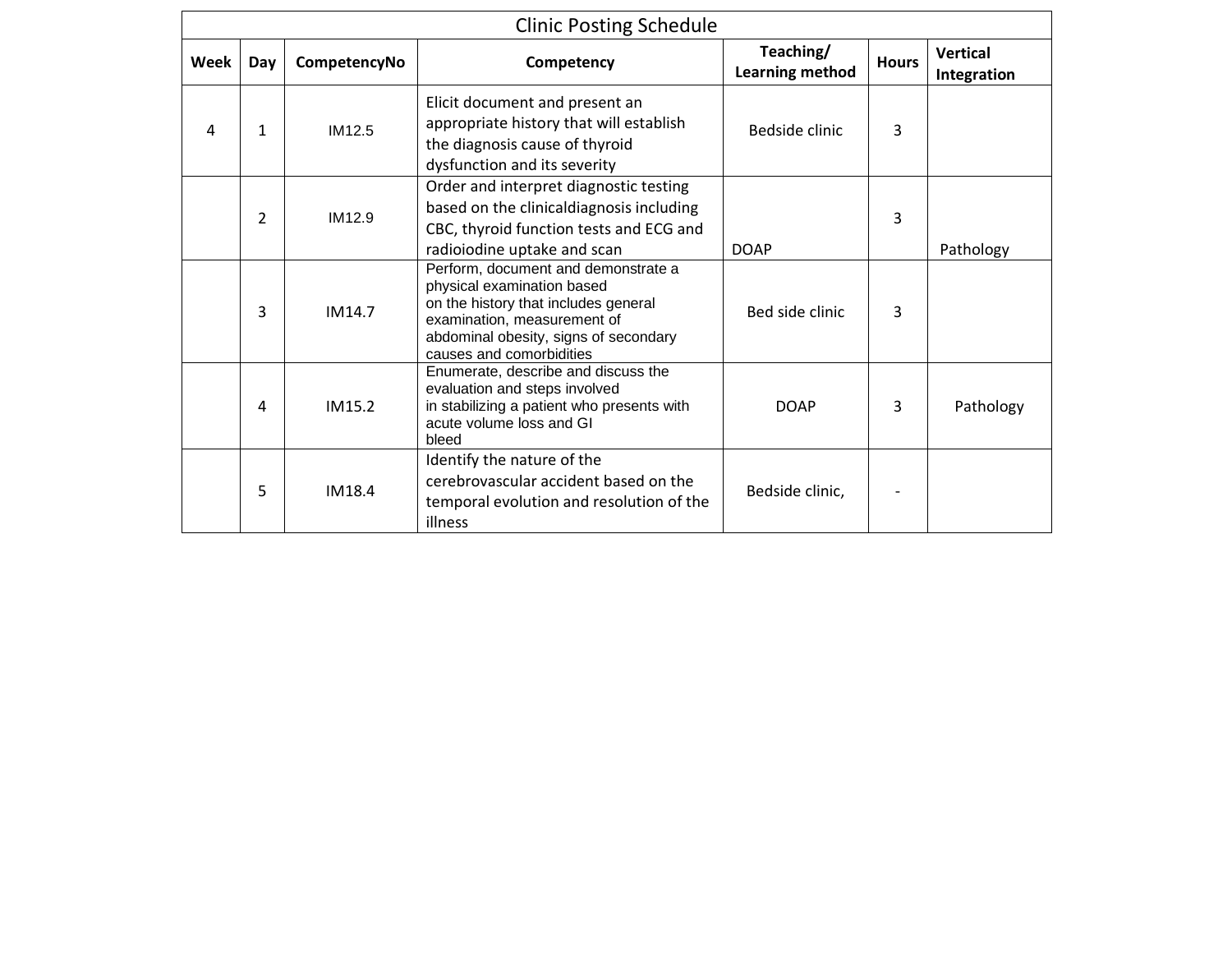#### **Department of Community Medicine**

### **Second Year Clinical Posting Time Table**

| <b>Dates</b>                                    | <b>Batch</b> | Roll no    |
|-------------------------------------------------|--------------|------------|
| 1 <sup>st</sup> Feb to 28 <sup>th</sup> Feb     | D            | 76 to 100  |
| $1ST$ March to $31st$                           | E            | 101 to 125 |
| <b>March</b>                                    |              |            |
| 1 <sup>st</sup> April to 30 <sup>th</sup> April | F            | 126 to 150 |
| 16 <sup>th</sup> May to 15 <sup>th</sup> June   | G            | 151 to 175 |
| 16 <sup>th</sup> June to 15 <sup>th</sup> July  | H            | 176 to 200 |
| 16 <sup>th</sup> July to 15 <sup>th</sup> Aug   |              | 201 to 225 |
| 16 <sup>th</sup> Aug to 15 <sup>th</sup> Sept   | ${\bf J}$    | 226 to 250 |
| 16 <sup>th</sup> Sept to 15 <sup>th</sup> Oct   | A            | 1 to 25    |
| 16th Oct to 31st Oct                            | B            | 26 to 50   |
| &16 <sup>th</sup> Nov to 30th Nov               |              |            |
| $1ST$ Dec to $31st$ Dec                         | $\mathbf C$  | 51 to 75   |

**1 to 15 May and 1 to 15 Nov is vacation**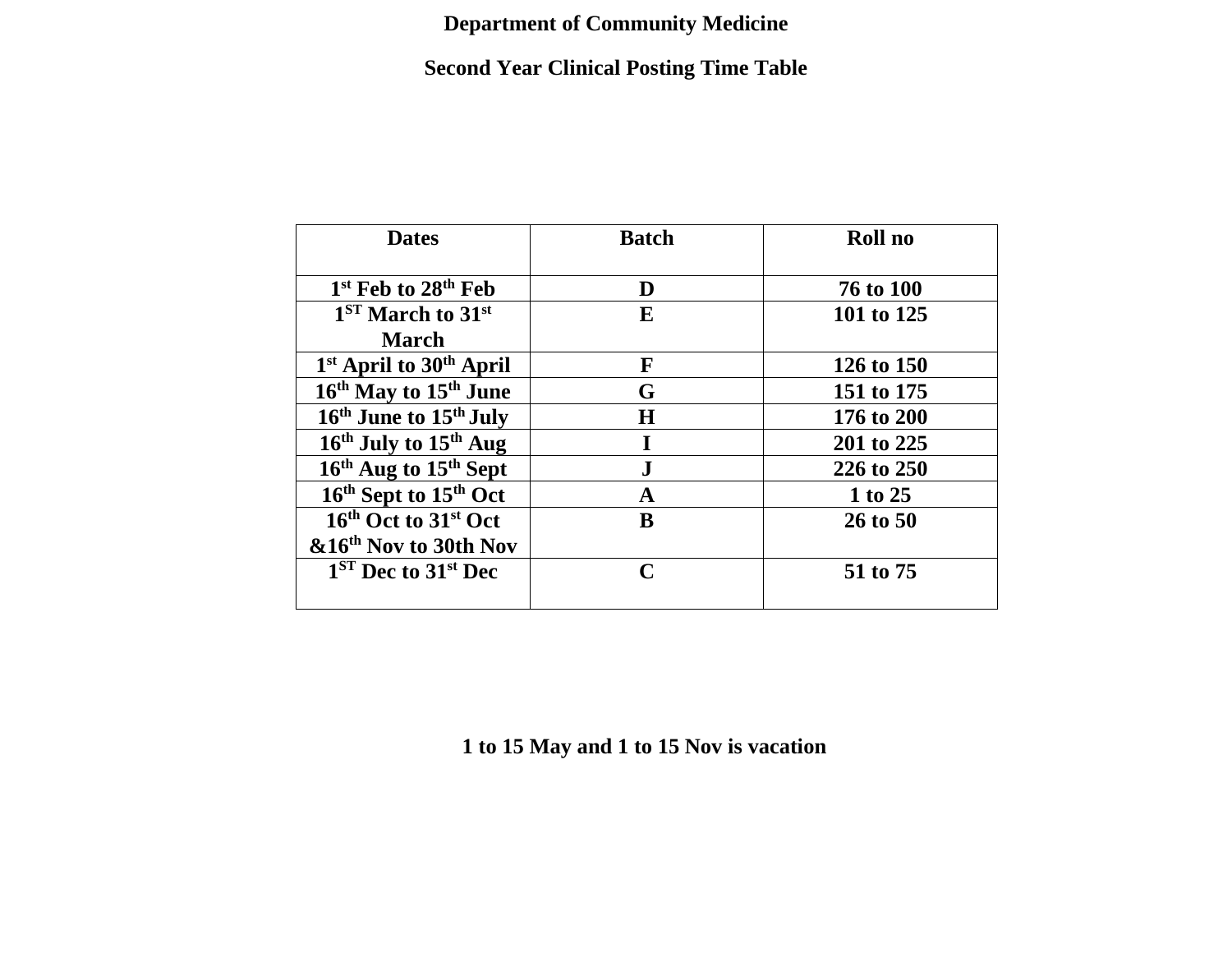| Sr.                                                                                           | <b>Topic</b>                                                                                                                       | <b>Vertical</b>    | <b>Horizontal</b> |  |  |  |  |  |  |
|-----------------------------------------------------------------------------------------------|------------------------------------------------------------------------------------------------------------------------------------|--------------------|-------------------|--|--|--|--|--|--|
| no.                                                                                           |                                                                                                                                    | integration        | integration       |  |  |  |  |  |  |
|                                                                                               | <b>Family study posting -2weeks</b>                                                                                                |                    |                   |  |  |  |  |  |  |
|                                                                                               | <b>Competencies addressed:</b>                                                                                                     |                    |                   |  |  |  |  |  |  |
| CM2.1 Describe the steps and perform clinico socio-cultural and demographic assessment of the |                                                                                                                                    |                    |                   |  |  |  |  |  |  |
|                                                                                               | individual, family and community                                                                                                   |                    |                   |  |  |  |  |  |  |
|                                                                                               | CM2.2 Describe the socio-cultural factors, family (types), its role in health and disease & demonstrate in a                       |                    |                   |  |  |  |  |  |  |
|                                                                                               | simulated environment the correct assessment of socio-economic status                                                              |                    |                   |  |  |  |  |  |  |
|                                                                                               | CM2.3 Describe and demonstrate in a simulated environment the assessment of barriers to good health<br>and health seeking behavior |                    |                   |  |  |  |  |  |  |
|                                                                                               | CM2.4 Describe social psychology, community behavior and community relationship and their impact on                                |                    |                   |  |  |  |  |  |  |
|                                                                                               | health and disease                                                                                                                 |                    |                   |  |  |  |  |  |  |
|                                                                                               | <b>CM2.5</b> Describe poverty and social security measures and its relationship to health and disease                              |                    |                   |  |  |  |  |  |  |
| $\mathbf{1}$                                                                                  | <b>Family study</b>                                                                                                                |                    |                   |  |  |  |  |  |  |
| $\overline{2}$                                                                                | <b>Introduction to family health</b>                                                                                               |                    |                   |  |  |  |  |  |  |
| $\overline{\mathbf{3}}$                                                                       | <b>Family Health Survey Discussion</b>                                                                                             |                    |                   |  |  |  |  |  |  |
| $\overline{\mathbf{4}}$                                                                       | <b>Allotment of Families</b>                                                                                                       |                    |                   |  |  |  |  |  |  |
| 5                                                                                             | <b>Conduction of family health Survey</b>                                                                                          |                    |                   |  |  |  |  |  |  |
| 6                                                                                             | <b>Conduction of family health Survey</b>                                                                                          |                    |                   |  |  |  |  |  |  |
| $\overline{7}$                                                                                | <b>Conduction of family health Survey</b>                                                                                          |                    |                   |  |  |  |  |  |  |
| 8                                                                                             | <b>Conduction of family health Survey</b>                                                                                          |                    |                   |  |  |  |  |  |  |
| 9                                                                                             | <b>Conduction of family health Survey</b>                                                                                          |                    |                   |  |  |  |  |  |  |
| 10                                                                                            | <b>Analysis of Survey findings and Presentation</b>                                                                                |                    |                   |  |  |  |  |  |  |
| 11                                                                                            | <b>Organization of Health Educational Activities</b>                                                                               |                    |                   |  |  |  |  |  |  |
| 12                                                                                            | <b>Organization of Health Educational Activities</b>                                                                               |                    |                   |  |  |  |  |  |  |
|                                                                                               | <b>Organization of Health Educational Activities</b>                                                                               |                    |                   |  |  |  |  |  |  |
|                                                                                               | <b>Infectious diseases posting-2 weeks</b>                                                                                         |                    |                   |  |  |  |  |  |  |
|                                                                                               | <b>Competencies addressed:</b>                                                                                                     |                    |                   |  |  |  |  |  |  |
|                                                                                               | CM8.1 Describe and discuss the epidemiological and control measures including the use of essential                                 |                    |                   |  |  |  |  |  |  |
|                                                                                               | laboratory tests at the primary care level for communicable diseases                                                               |                    |                   |  |  |  |  |  |  |
|                                                                                               | CM8.3 Enumerate and describe disease specific National Health Programs including their prevention and<br>treatment of a case       |                    |                   |  |  |  |  |  |  |
| 13                                                                                            | Epidemiological history taking of common                                                                                           |                    |                   |  |  |  |  |  |  |
|                                                                                               | diseases: Diarrheal Diseases                                                                                                       |                    |                   |  |  |  |  |  |  |
| 14                                                                                            |                                                                                                                                    | <b>General</b>     | Microbiology,     |  |  |  |  |  |  |
|                                                                                               | <b>Jaundice</b> (Viral Hepatitis)                                                                                                  | Medicine,          | Pathology         |  |  |  |  |  |  |
| 15                                                                                            | <b>Typhoid</b>                                                                                                                     | <b>Paediatrics</b> |                   |  |  |  |  |  |  |
| 16                                                                                            | <b>Food poisoning</b>                                                                                                              |                    |                   |  |  |  |  |  |  |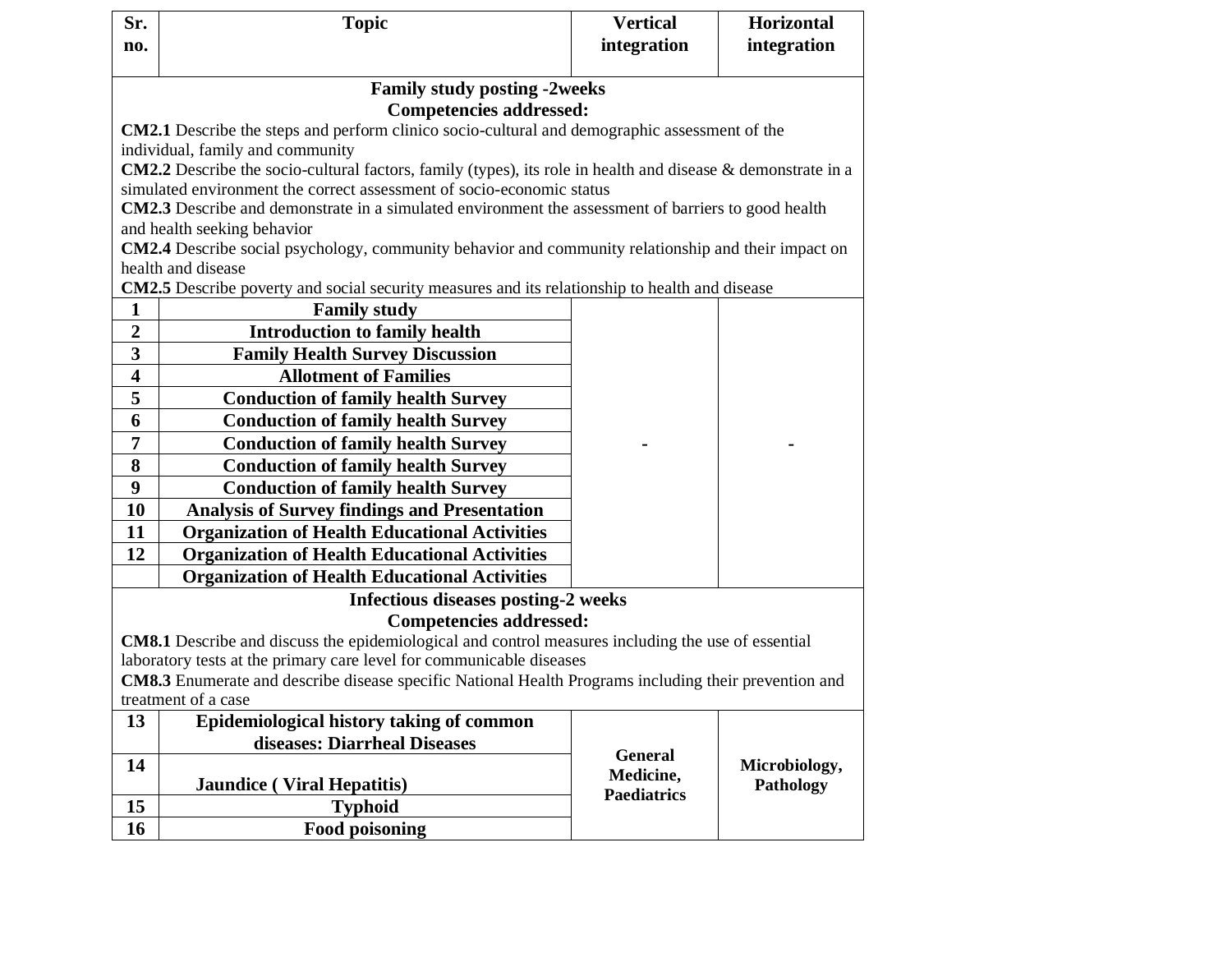| 17 | <b>Measles, Mumps, Rubella</b> |
|----|--------------------------------|
| 18 | <b>Influenza</b>               |
| 19 | Diphtheria,/Pertussis/ARI      |
| 20 | <b>Tuberculosis</b>            |
| 21 | <b>Dengue</b>                  |
| 22 | Malaria/Filaria                |
| 23 | <b>HIV/AIDS, STDs</b>          |
| 24 | <b>Animal Bite</b>             |

**UG COURSE CONTENT (SECOND MBBS, semester 4th II 1st)**

**SUBJECT:PAEDIATRICS THEORY/PRACTICAL (based on NMC,Competency based undergraduate curriculum for Indian medical graduate,2018.vol2/3;150 onwards)**

**Total teaching 2weeks**

**Total teaching hours As per NMC – 35 hours**

**30 hrs-seminar/tutorials**

**5hrs-self directed learning**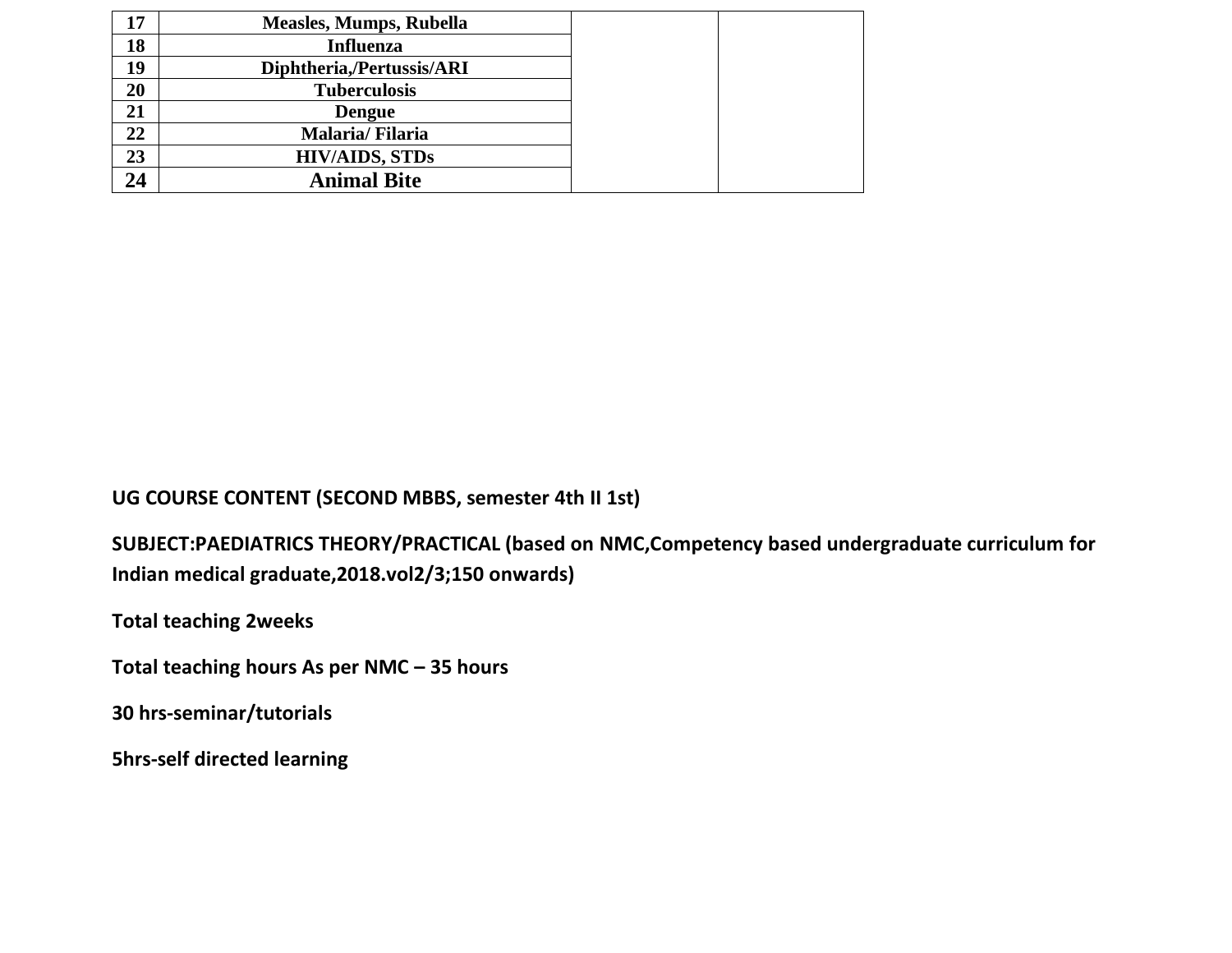| S. No.         | Compete         | <b>Topics and subtopic</b>                                                                       | <b>Methods of</b>         | <b>Clinical</b> | <b>Horizontal</b> | <b>Vertical</b> |
|----------------|-----------------|--------------------------------------------------------------------------------------------------|---------------------------|-----------------|-------------------|-----------------|
|                | ncy             |                                                                                                  | teaching                  | hours           | integration       | integration     |
| $\mathbf{1}$   | PE2.6,1.3       | Normal Growth/<br>Referral for growth<br>related problems<br>/Parameters of<br>growth assessment | Seminar                   | 1 hour          |                   |                 |
| $\overline{2}$ | PE1.4           | Normal Growth/<br>Anthropometry                                                                  | Small group<br>discussion | 1 hours         |                   |                 |
| 3              | PE1.5           | Normal<br>Development/<br>Developmental<br>Milestones                                            | SDL                       | 2 hours         | Psychiatry        |                 |
| $\overline{4}$ | PE20.2          | Normal<br>newborn/care of a<br>normal newborn                                                    | Tutorial                  | 1 hour          |                   |                 |
| 5              | PE20.4          | Normal<br>newborn/assessment<br>of a normal neonate                                              | Bedside clinic            | 3 hours         |                   |                 |
| 6              | PE20.5,20.<br>6 | Normal<br>newborn/counselling<br>mothers on care of<br>newborn                                   | Tutorial                  | 2hours          |                   |                 |
| $\overline{7}$ | PE20.12         | Temperature<br>regulation                                                                        | Tutorial                  | 2 hour          |                   |                 |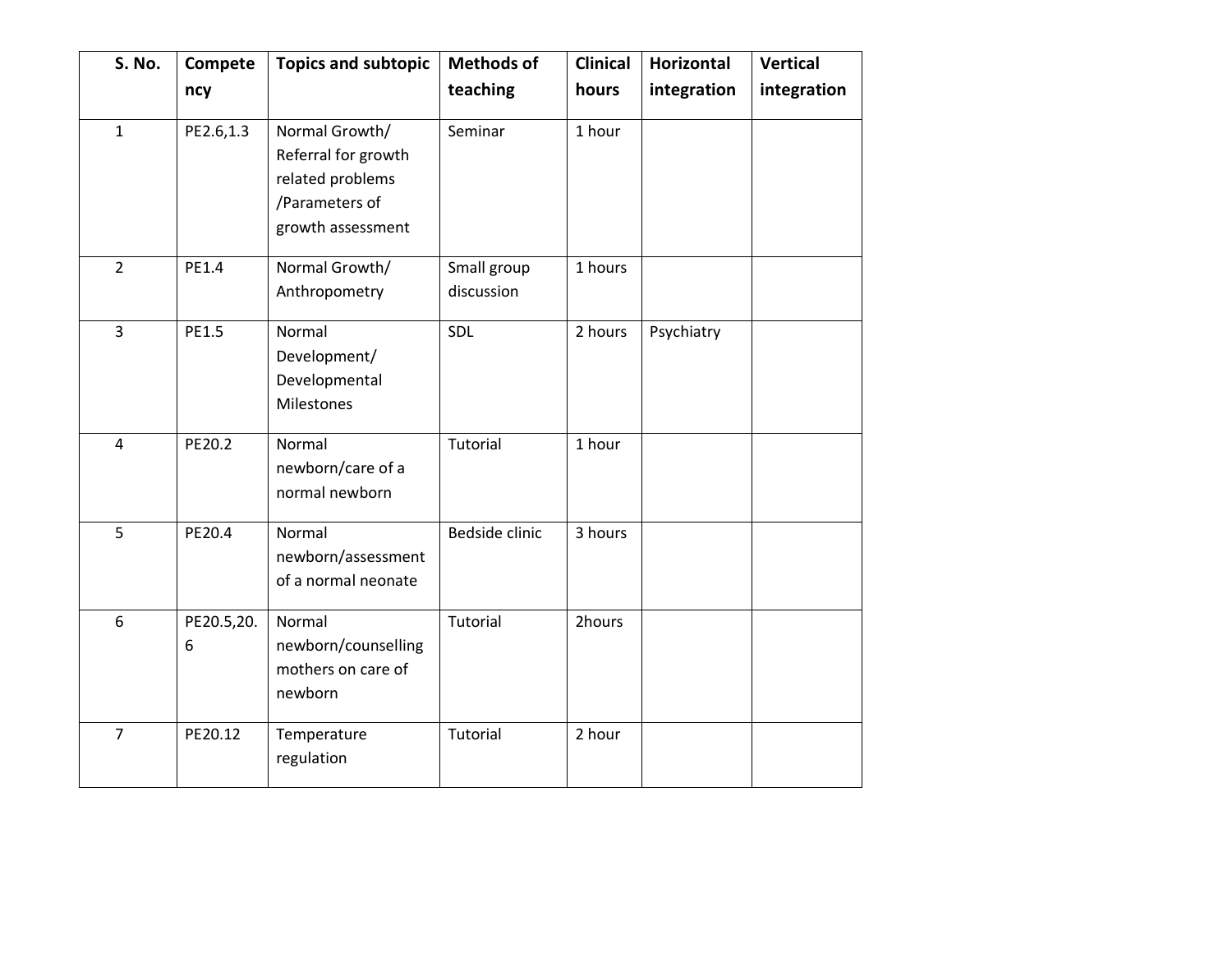| 8  | <b>PE7.5</b>     | <b>Breast feeding</b><br>techniques                                                     | Bed side clinic,<br>skills lab | 1hour   |               |                       |
|----|------------------|-----------------------------------------------------------------------------------------|--------------------------------|---------|---------------|-----------------------|
| 9  | PE7.6            | Infant & Child<br>Feeding/ Baby friendly<br>hospital initiatives                        | Seminar                        | 1 hour  |               |                       |
| 10 | PE7.8, PE7<br>.9 | <b>Breast Care</b><br>Education,<br><b>Breastfeeding</b><br>practises(Counselling)      | <b>DOAP</b>                    | 1 hour  | <b>AETCOM</b> |                       |
| 11 | <b>PE8.2</b>     | Infant & Child Feeding<br>Practice/Hygiene in<br>Complementary<br><b>Breast Feeding</b> | SDL                            | 1 hour  |               | Community<br>medicine |
| 12 | <b>PE8.5</b>     | Infant & Child Feeding<br>Practice/ Counselling<br>about complimentary<br>feeds         | <b>DOAP</b>                    | 2 hours |               | Community<br>medicine |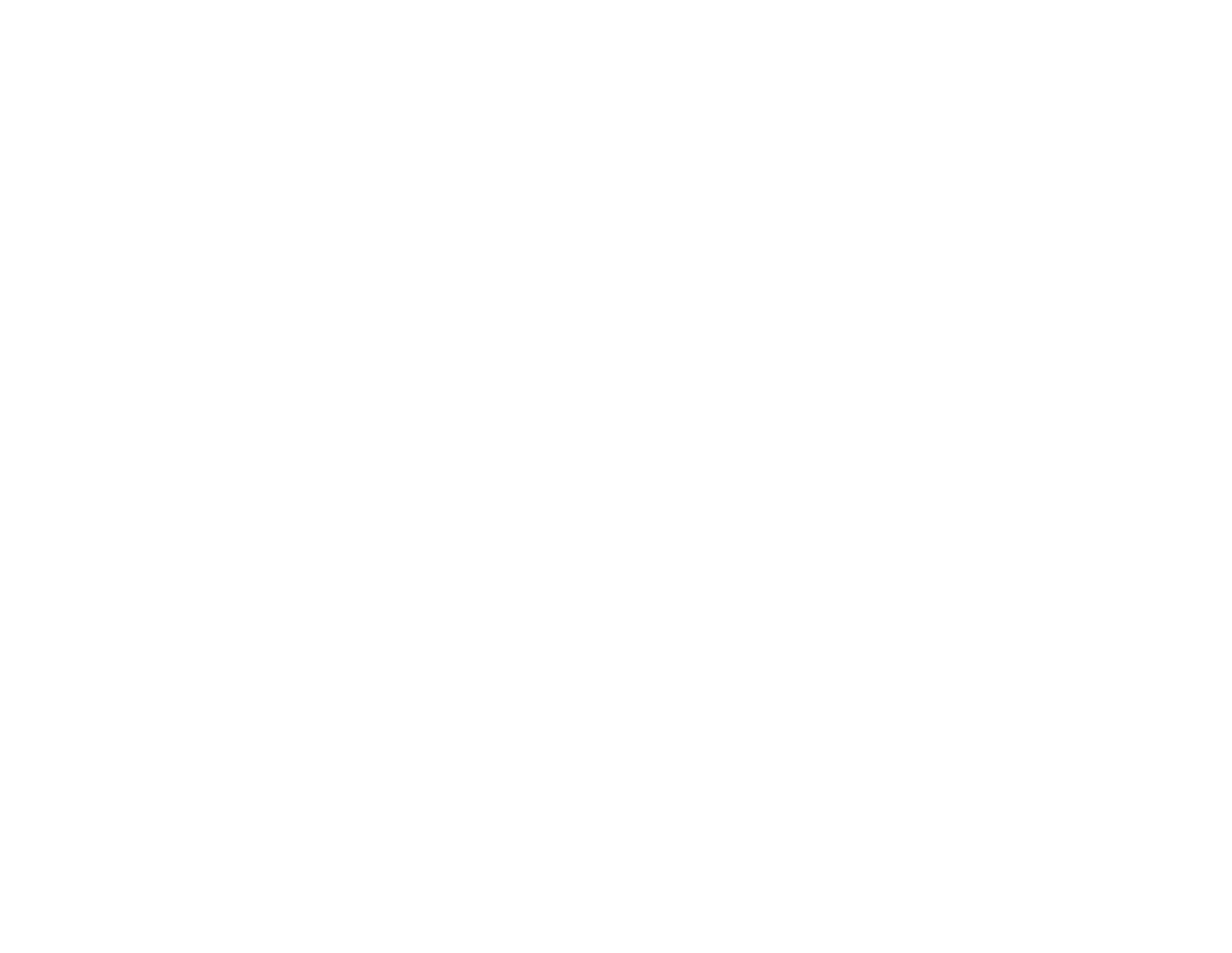| 13 | PE9.3,9.4         | Normal<br>nutrition/calorific<br>value of Indian<br>food/nutritional<br>history | <b>Bedside</b><br>clinic | 2hrs   | Biochemistry                             |
|----|-------------------|---------------------------------------------------------------------------------|--------------------------|--------|------------------------------------------|
| 14 | PE12.3            | Micronutrients - vit A<br>and Prophylaxis                                       | Seminar                  | 1hr    | Biochemistry                             |
| 15 | PE12.7            | Micronutrients - Vit D                                                          | Tutorial                 | 1hr    | Biochem<br>, physiology, pathology       |
| 16 | PE12.12           | Micronutrients-<br>vitE, vitK, vitamin C                                        | Tutorial                 | 1hr    | Biochemistry                             |
| 17 | PE13.1            | Micronutrients -Iron                                                            | Seminar                  | 1hr    | Biochemistry,<br>pathology               |
| 18 | PE19.7            | Immunization/educate<br>and counsel                                             | <b>DOAP</b>              | 2hours |                                          |
| 19 | PE19.10           | Immunization/handlin<br>g and storing of<br>vaccines                            | <b>DOAP</b>              | 2hours |                                          |
| 20 | PE19.11           | Immunization/immuni<br>zation record                                            | SDL                      | 1 hour |                                          |
| 21 | PE19.12,19.<br>13 | Immunization/UIP<br>Vaccination<br>administration<br>observation                | <b>DOAP</b>              | 1 hour | Community medicine                       |
| 22 | PE19.1            | Immunization/Univers<br>al Immunization<br>Program/National                     | Seminar                  | 1 hour | Community<br>medicine, Microbiolog<br>у, |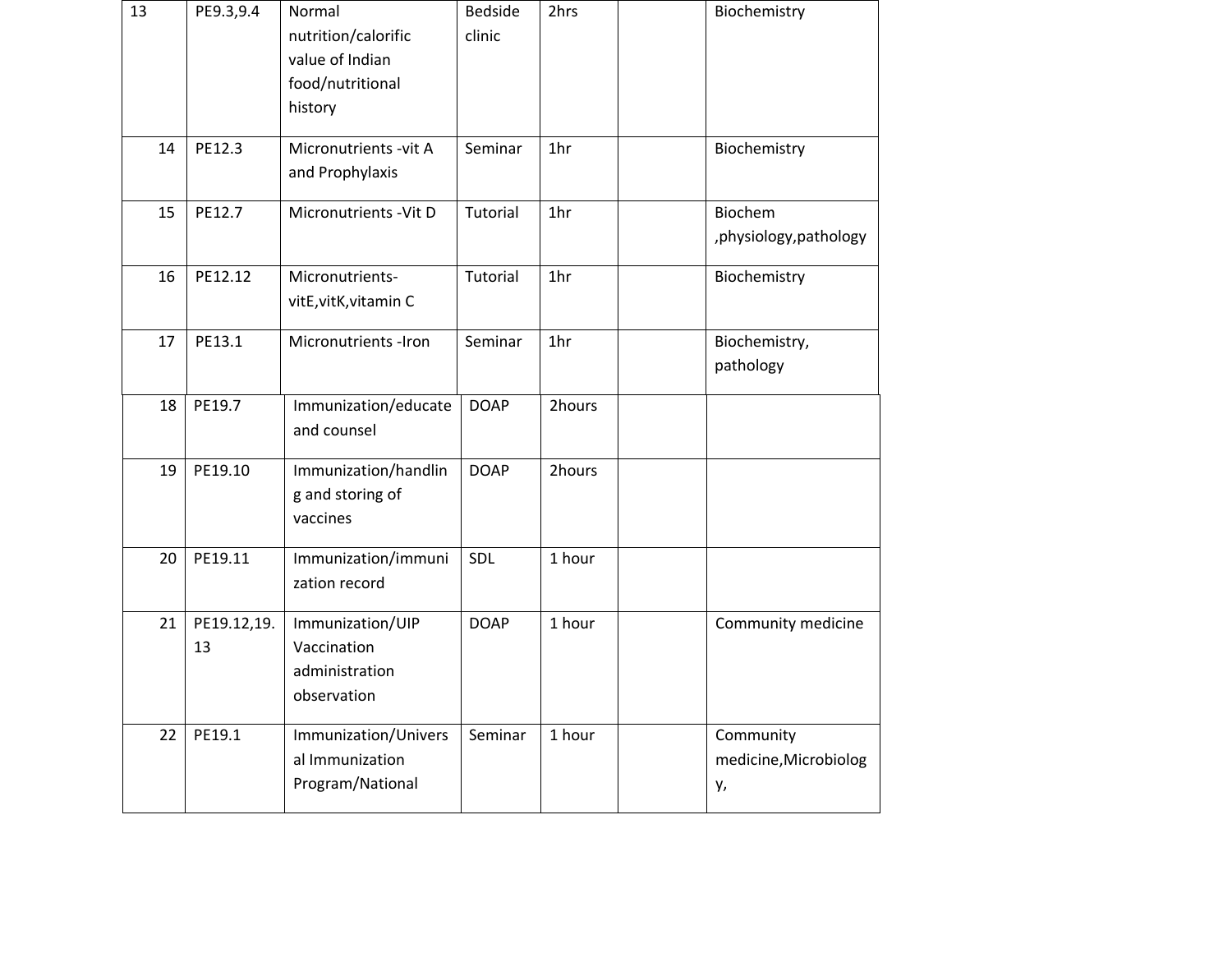|    |                      | immunization<br>Program                                    |            |         | Biochemistry                                          |
|----|----------------------|------------------------------------------------------------|------------|---------|-------------------------------------------------------|
| 23 | PE19.3               | Immunization/vaccine<br>description with<br>classification | Tutorial   | 1 hour  | Community<br>medicine, Microbiolog<br>y, Biochemistry |
| 24 | PE19.6               | Age appropriate<br>immunization<br>schedule                | <b>SDL</b> | 1 hour  |                                                       |
| 25 | PE16.1,16.2<br>,16.3 | <b>IMNCI</b>                                               | Seminar    | 2 hours |                                                       |

#### **LOG BOOK**

Log book will contain

1. 10 cases

2. 10 counselling

Clinical skills can be assessed by case presentation, case-based discussion, objective structured clinical assessment the checklist, MiniCex, as per the institutional preference

#### PEDIATRICS LOGBOOK CERTIFICATE

This is to certify that this logbook is the bonafide record of Mr. / Ms.................................................................................... Roll No…………………..Admission Year ……….………, of the

Department of PEDIATRICS at …………………………….…… ………………………….…………. Medical College.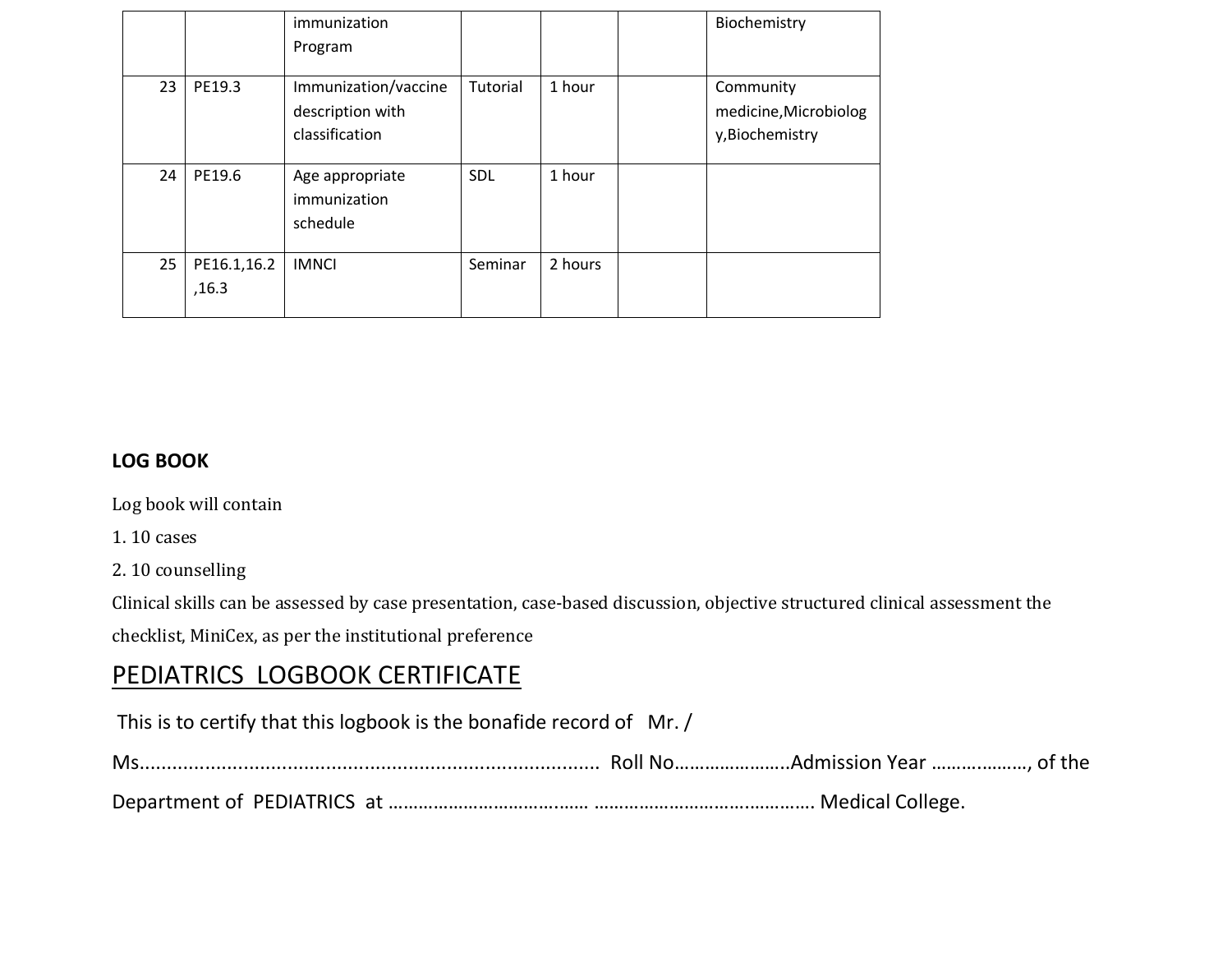The logbook is as per the guidelines of Competency Based Undergraduate Medical Education Curriculum, Graduate Medical Regulation 2019.

He / She has satisfactorily attended/ completed all assignments mentioned in this logbook as per the guidelines

prescribed by National Medical Commission.

Head of Department Department of Pediatrics Signature with Date

#### **Second MBBS Practical Mark's Structure**

#### **Internal Assessment Examinations**

#### **(Applicable w.e.f October 2020 onwards examination for batches admitted from June 2019 onwards)**

|                    | <b>Subject: Pediatrics Practical</b> |                          |                         |           |                            |  |  |  |  |
|--------------------|--------------------------------------|--------------------------|-------------------------|-----------|----------------------------|--|--|--|--|
|                    | <b>Practicals</b>                    |                          |                         |           | <b>Maximum</b><br>marks 40 |  |  |  |  |
| <b>Seat</b><br>No. | <b>Long Case</b><br>(20)             | <b>Short</b><br>case(10) | <b>Spotters</b><br>(10) | Out of 40 |                            |  |  |  |  |
|                    |                                      |                          |                         |           |                            |  |  |  |  |
|                    |                                      |                          |                         |           |                            |  |  |  |  |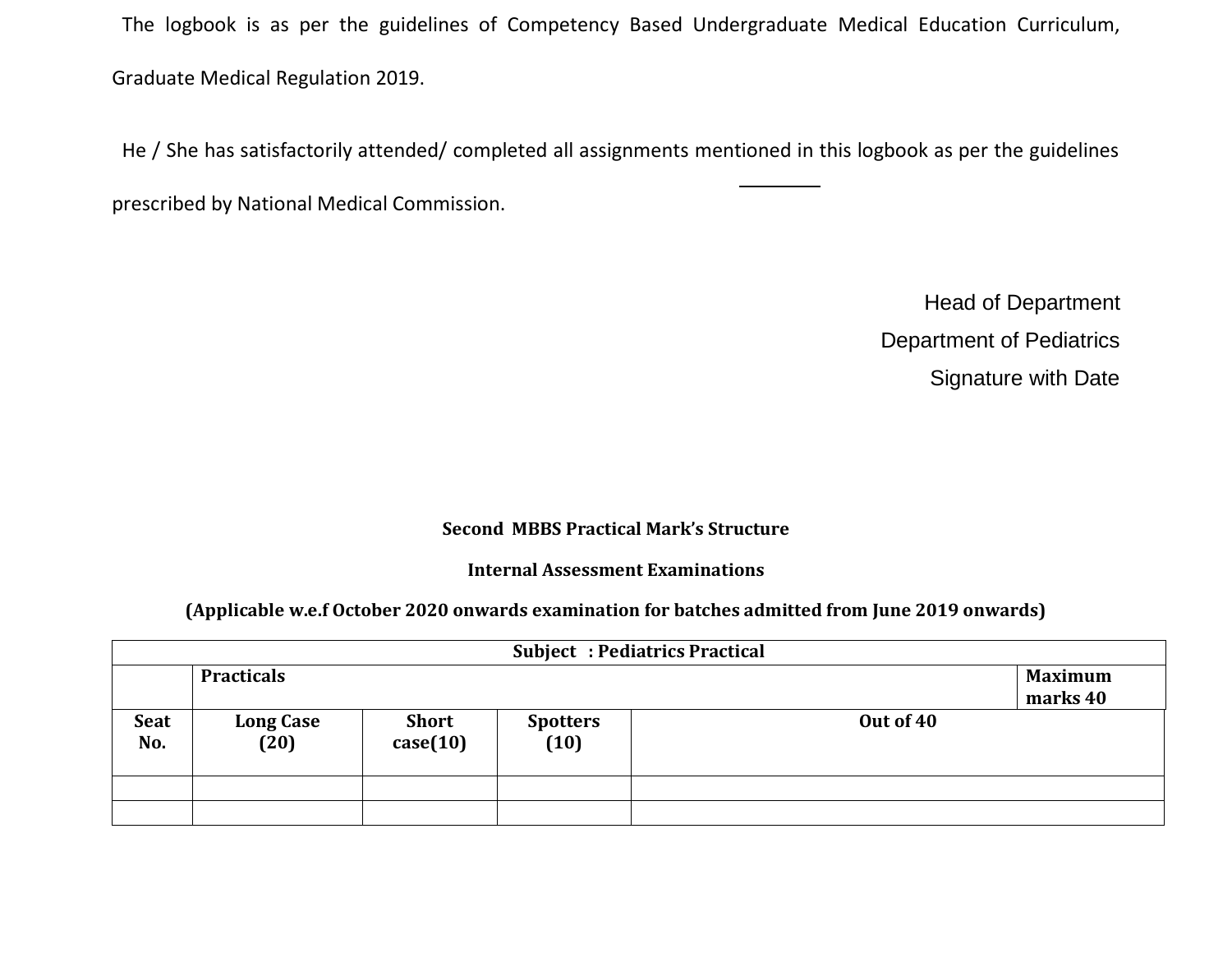Internal Assessment examination will be conducted at the end of clinical posting.

| <b>Date</b> | <b>Exams</b> | <b>Marks</b><br><b>Obtained</b> | <b>Total</b><br><b>Marks</b> | Feedback<br>provided | Signature<br>of Student | Signature<br>of |
|-------------|--------------|---------------------------------|------------------------------|----------------------|-------------------------|-----------------|
|             |              |                                 |                              |                      |                         | Teacher         |
|             | Practical    |                                 | 40                           |                      |                         |                 |
|             | including    |                                 |                              |                      |                         |                 |
|             | Viva         |                                 |                              |                      |                         |                 |
|             | Final        |                                 | 10                           |                      |                         |                 |
|             | Internal     |                                 |                              |                      |                         |                 |
|             | Assessment   |                                 |                              |                      |                         |                 |
|             | Marks (to    |                                 |                              |                      |                         |                 |
|             | be           |                                 |                              |                      |                         |                 |
|             | submitted    |                                 |                              |                      |                         |                 |
|             | to           |                                 |                              |                      |                         |                 |
|             | University)  |                                 |                              |                      |                         |                 |

*Records of Internal Assessment Examinations*

|               | <b>Second IIMBBS</b>                                                             |                                |                        |              |                    |                   |  |  |
|---------------|----------------------------------------------------------------------------------|--------------------------------|------------------------|--------------|--------------------|-------------------|--|--|
|               | Subject: Dermatology, Venereology and Leprosy Theory / Practical                 |                                |                        |              |                    |                   |  |  |
|               | Clinical Postings (30 hours): 2 weeks (3 hours / day x 10 days Monday to Friday. |                                |                        |              |                    |                   |  |  |
|               |                                                                                  |                                |                        |              |                    |                   |  |  |
|               |                                                                                  |                                |                        |              |                    |                   |  |  |
| <b>Serial</b> | Competency                                                                       | <b>Topics &amp; Sub Topics</b> | <b>Suggested</b>       | <b>Hours</b> | <b>Vertical</b>    | <b>Horizontal</b> |  |  |
| No.           | No.                                                                              |                                | <b>Teaching Method</b> |              | <b>Integration</b> | Integration       |  |  |
|               | 1. Topic-Anatomy and Physiology of skin Number of competencies-1                 |                                |                        |              |                    |                   |  |  |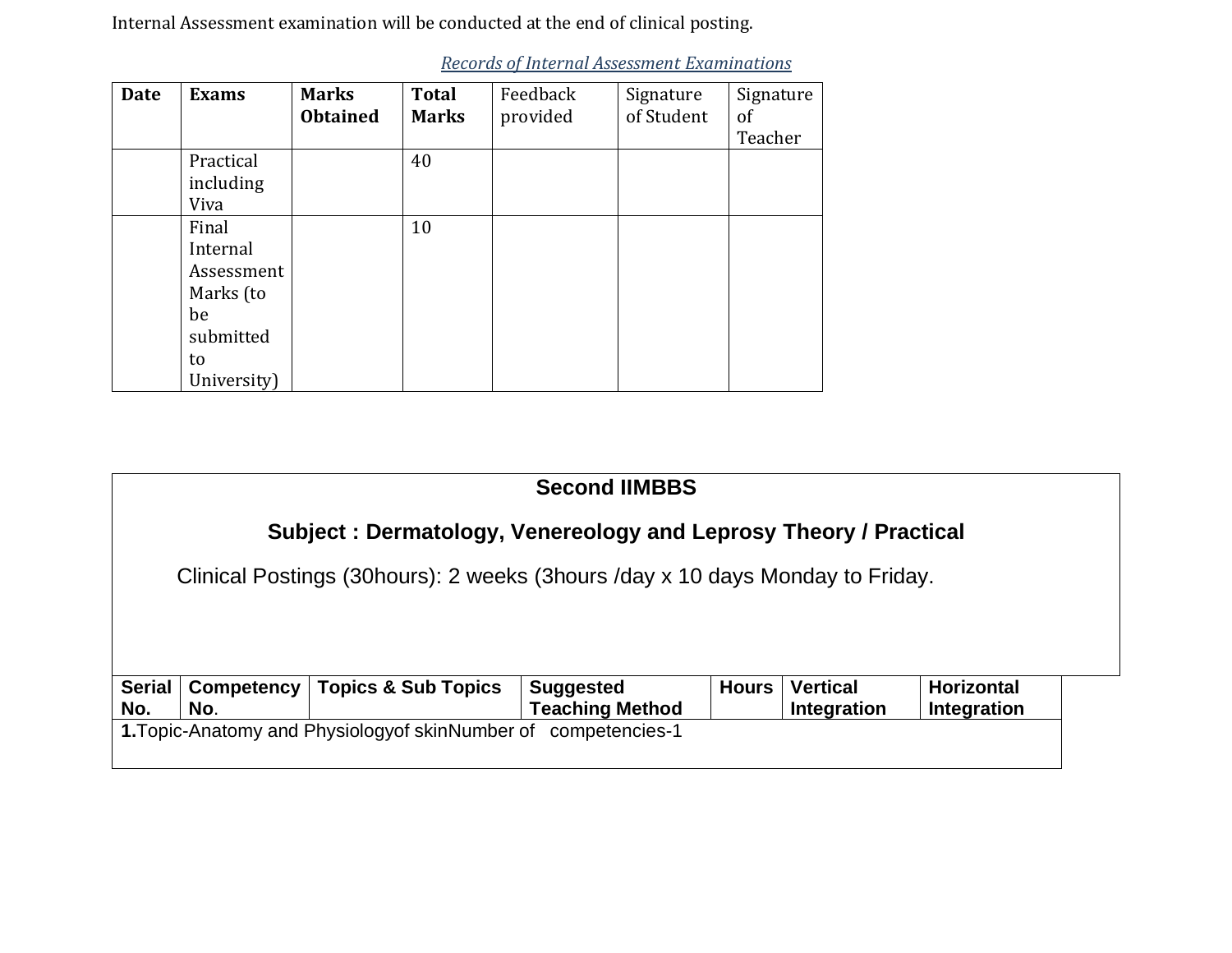| 1                                            | <b>DR1.1</b>                                          | Describe structure and<br>function of skin and it's<br>appendages     | Lecture (Audiovisual<br>aids), small group<br>discussion | $\mathfrak{S}$ | Anatomy | Physiology<br>Pathology |  |  |  |
|----------------------------------------------|-------------------------------------------------------|-----------------------------------------------------------------------|----------------------------------------------------------|----------------|---------|-------------------------|--|--|--|
|                                              | 2. Topic- Basic skin lesions Number of competencies-1 |                                                                       |                                                          |                |         |                         |  |  |  |
| $\overline{2}$                               | <b>DR2.1</b>                                          | Identify and Describe<br><b>Primary and Secondary</b><br>skin lesions | Lecture $-$<br>(Audiovisual)<br>,Bedside clinic          | $\mathfrak{B}$ |         |                         |  |  |  |
| 3. Topic-Scabies<br>Number of competencies-3 |                                                       |                                                                       |                                                          |                |         |                         |  |  |  |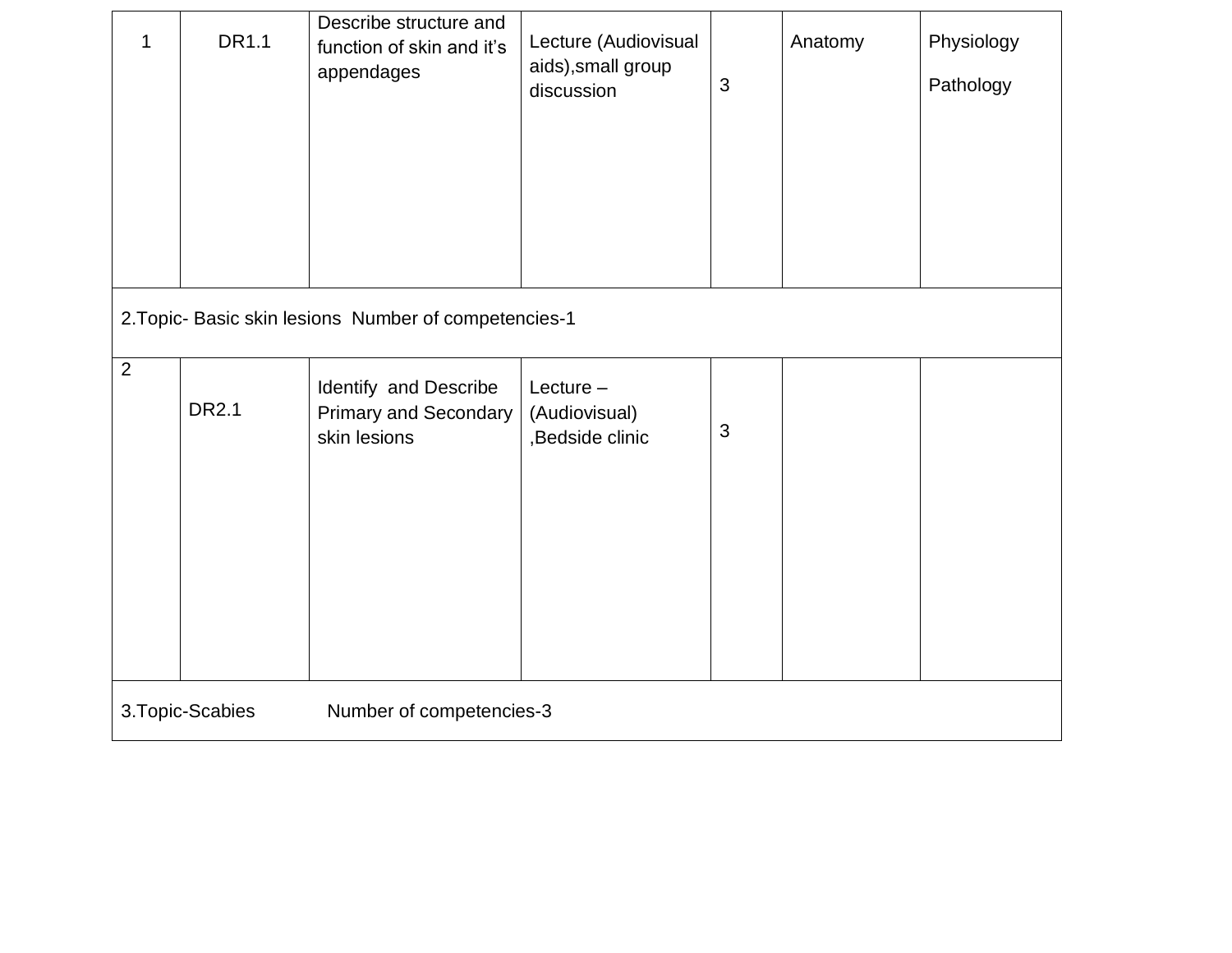| 3              | <b>DR3.1</b>                 |                                                                                                                                                                                                                          |                                                                            |     |                                 |              |
|----------------|------------------------------|--------------------------------------------------------------------------------------------------------------------------------------------------------------------------------------------------------------------------|----------------------------------------------------------------------------|-----|---------------------------------|--------------|
|                |                              | Describe the etiology,<br>microbiology,<br>pathogenesis, natural<br>history, clinical<br>features, presentations<br>and complications of<br>scabies in adults and<br>children                                            | Lecture (Audiovisual<br>aids), small group<br>discussion                   | 1.5 | <b>Pediatrics</b>               |              |
|                | <b>DR3.2</b><br><b>DR3.3</b> | Identify and<br>differentiate scabies<br>from other lesions in<br>adults and children<br>Enumerate and<br>describe the<br>pharmacology,<br>administration and<br>adverse reaction of<br>pharmacotherapies for<br>scabies | Bedside clinic<br>Lecture (Audiovisual<br>aids), small group<br>discussion |     | <b>Pediatrics</b><br>Pediatrics | Pharmacology |
|                |                              |                                                                                                                                                                                                                          |                                                                            |     |                                 |              |
|                | 4. Topic -pediculosis        | Number of competencies-2                                                                                                                                                                                                 |                                                                            |     |                                 |              |
| $\overline{4}$ | DR4.1                        | Describe the etiology<br>pathogenesis and<br>diagnostic features of<br>pediculosis in adults<br>and children                                                                                                             | Lecture (Audiovisual<br>aids), small group<br>discussion                   | 1.5 | Pediatrics                      | Microbiology |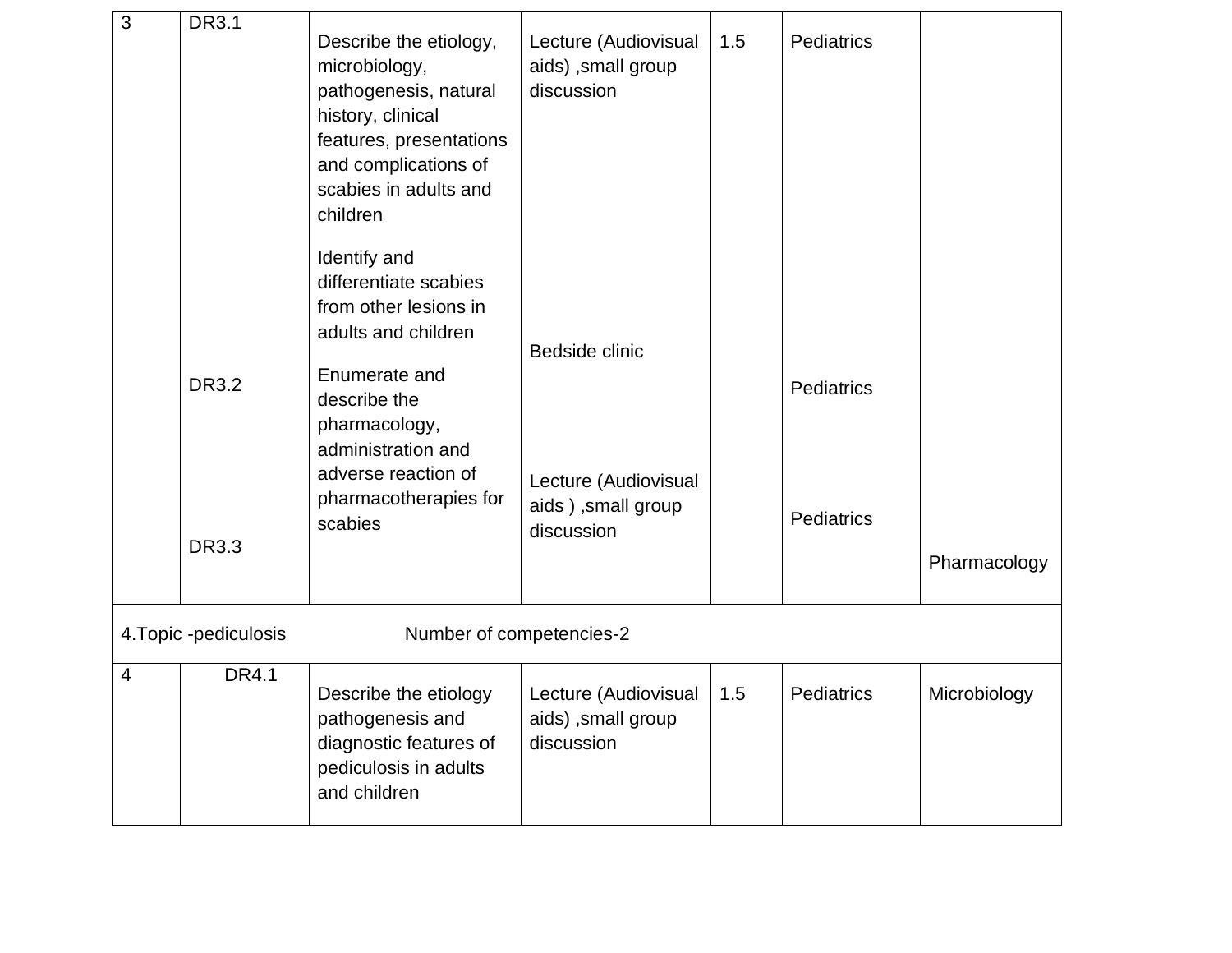|   | <b>DR4.2</b>        | Identify and<br>differentiate<br>pediculosis from other<br>skin lesions in adults<br>and children | Bedside clinic                                           |   | Pediatrics |                               |  |
|---|---------------------|---------------------------------------------------------------------------------------------------|----------------------------------------------------------|---|------------|-------------------------------|--|
|   | 5. Topic - Pyoderma |                                                                                                   | Number of competencies-4                                 |   |            |                               |  |
| 5 | <b>DR5.1</b>        | Identify and distinguish<br>folliculitis impetigo and<br>carbuncle from other<br>skin lesions     | Bedside clinic                                           | 3 |            |                               |  |
|   |                     | Identify staphylococcus<br>on a Gram stain                                                        |                                                          |   |            |                               |  |
|   | <b>DR5.2</b>        | Enumerate and<br>describe the<br>pharmacology,<br>indications and                                 | Bedside clinic                                           |   |            | Microbiology                  |  |
|   | <b>DR5.3</b>        | adverse reactions of<br>topical and systemic<br>drugs used in<br>treatment of pyoderma            | Lectures(Audiovisual<br>aids), small group<br>discussion |   |            | Microbiology,<br>Pharmacology |  |
|   |                     | Enumerate the indications<br>for surgical referral                                                |                                                          |   |            |                               |  |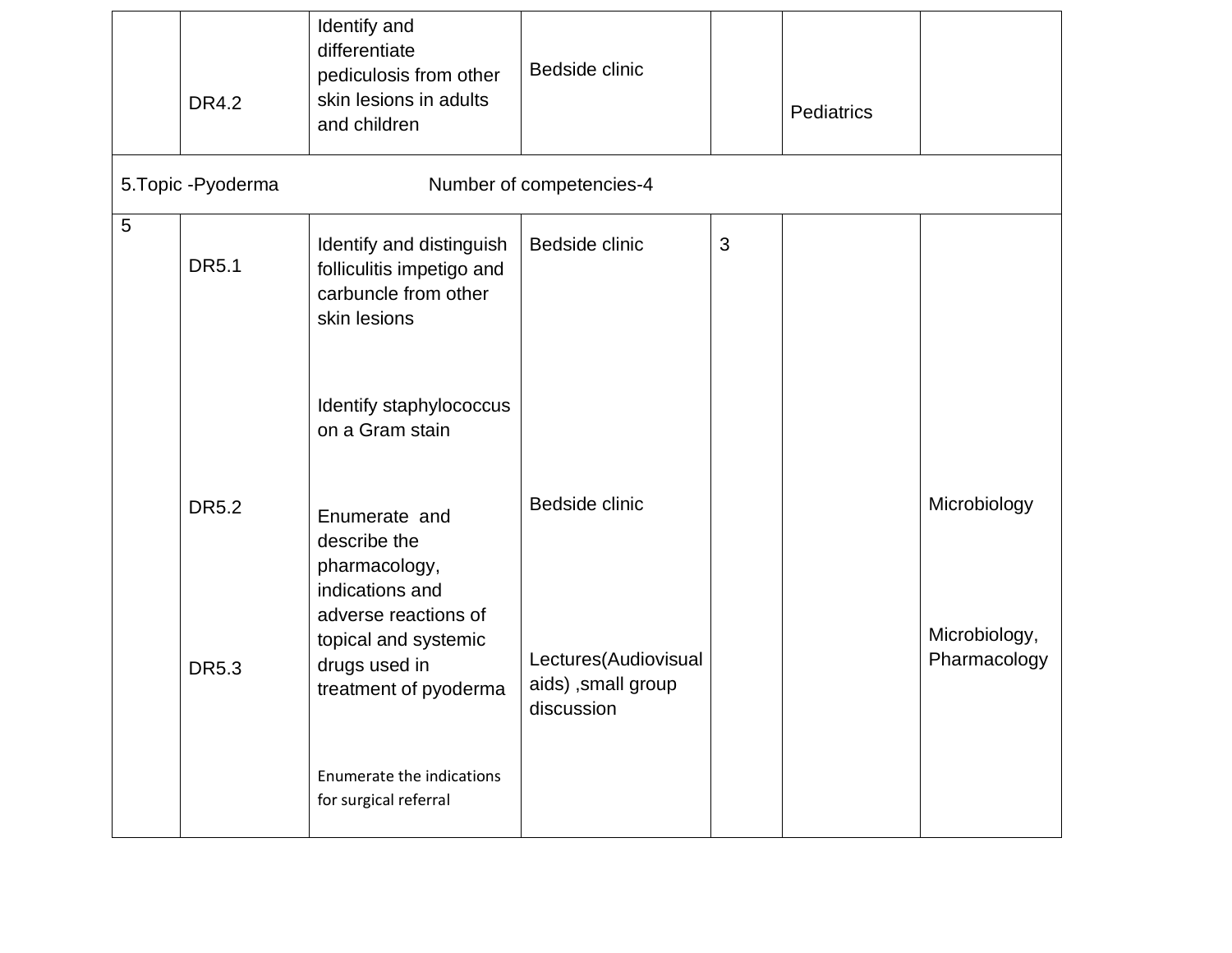|   | <b>DR5.4</b>                |                                                                                                                                                                 | <b>DOAP</b> session                                       |   | General<br>Surgery |              |
|---|-----------------------------|-----------------------------------------------------------------------------------------------------------------------------------------------------------------|-----------------------------------------------------------|---|--------------------|--------------|
|   | 6. Topic - Fungal Infection |                                                                                                                                                                 | Number of competancies-3                                  |   |                    |              |
| 6 | <b>DR6.1</b>                | Describe the etiology,<br>microbiology,<br>pathogenesis and<br>clinical presentations<br>and diagnostic features<br>of dermatophytes in<br>adults and childfren | Lecture<br>(Audiovisual aids)<br>,small group<br>teaching | 3 | Pediatrics         | Microbiology |
|   |                             | <b>Identify Candida</b><br>species in fungal<br>scrapings and KOH<br>mount                                                                                      |                                                           |   |                    |              |
|   | DR6.2                       | Describe the<br>pharmacology and<br>action of antifungal<br>(systemic and topical)                                                                              | DOAP session                                              |   |                    | Microbiology |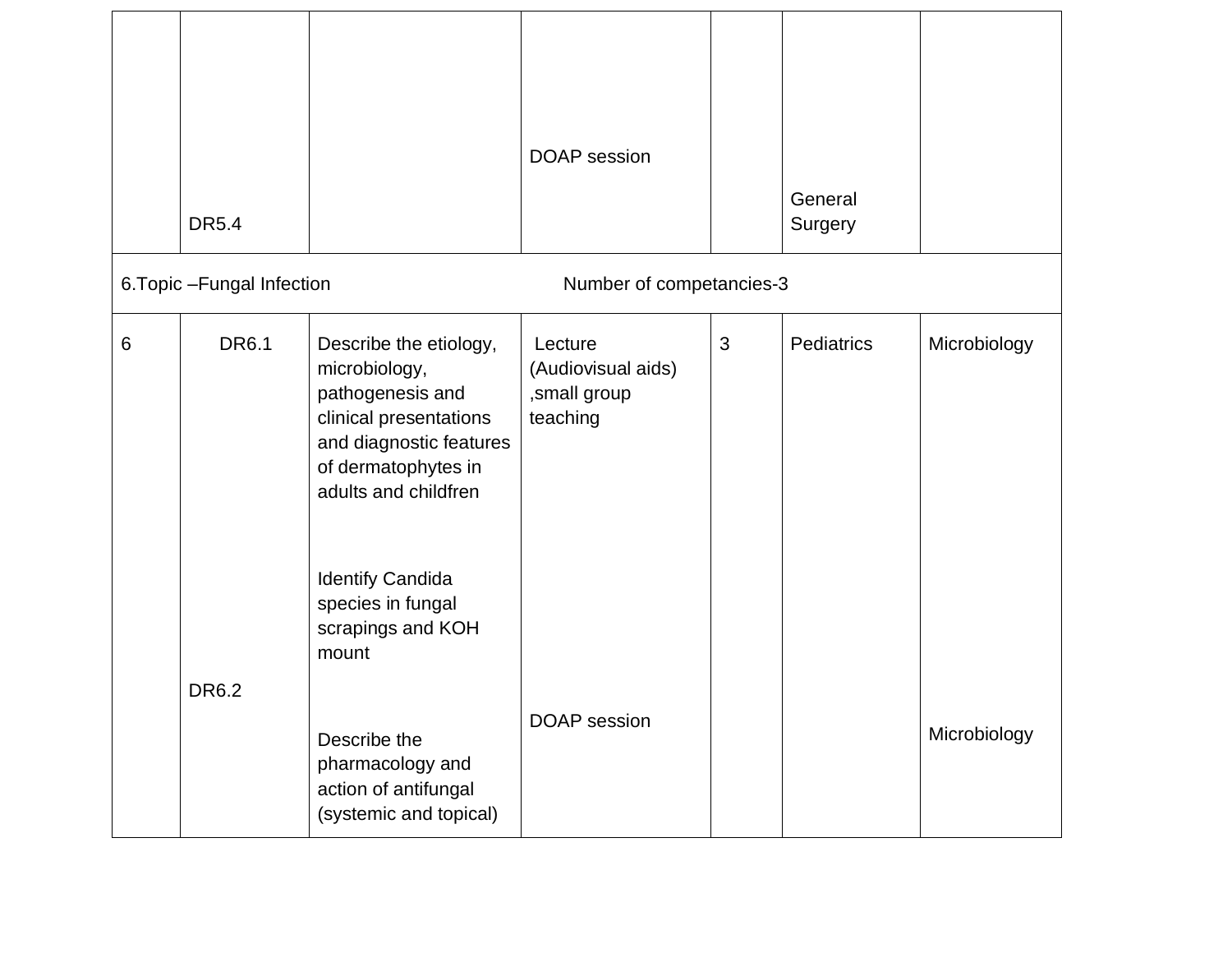|                | DR6.3                       | agents. Enumerate<br>side effects of<br>antifungal therapy                                                                                                                                                                                                                              | Lecture<br>(Audiovisual aids)<br>,small group<br>discussion |                |            | Microbiology<br>Pharmacology |
|----------------|-----------------------------|-----------------------------------------------------------------------------------------------------------------------------------------------------------------------------------------------------------------------------------------------------------------------------------------|-------------------------------------------------------------|----------------|------------|------------------------------|
|                | 7. Topic - Viral Infections |                                                                                                                                                                                                                                                                                         | Number of competencies-7                                    |                |            |                              |
| $\overline{7}$ | <b>DR7.1</b>                | Describe the etiology,<br>microbiology,<br>pathogenesis and<br>clinical presentations<br>and diagnostic features<br>of common viral<br>infections of the skin in<br>adults and children<br>Identify and distinguish<br>herpes simplex and<br>herpes labialis from<br>other skin lesions | Lecture<br>(Audiovisual aids)<br>,small group<br>discussion | $\mathfrak{B}$ | Pediatrics | Microbiology                 |
|                | <b>DR7.2</b>                | Identify and distinguish<br>herpes zoster and                                                                                                                                                                                                                                           | <b>DOAP</b> session                                         |                |            |                              |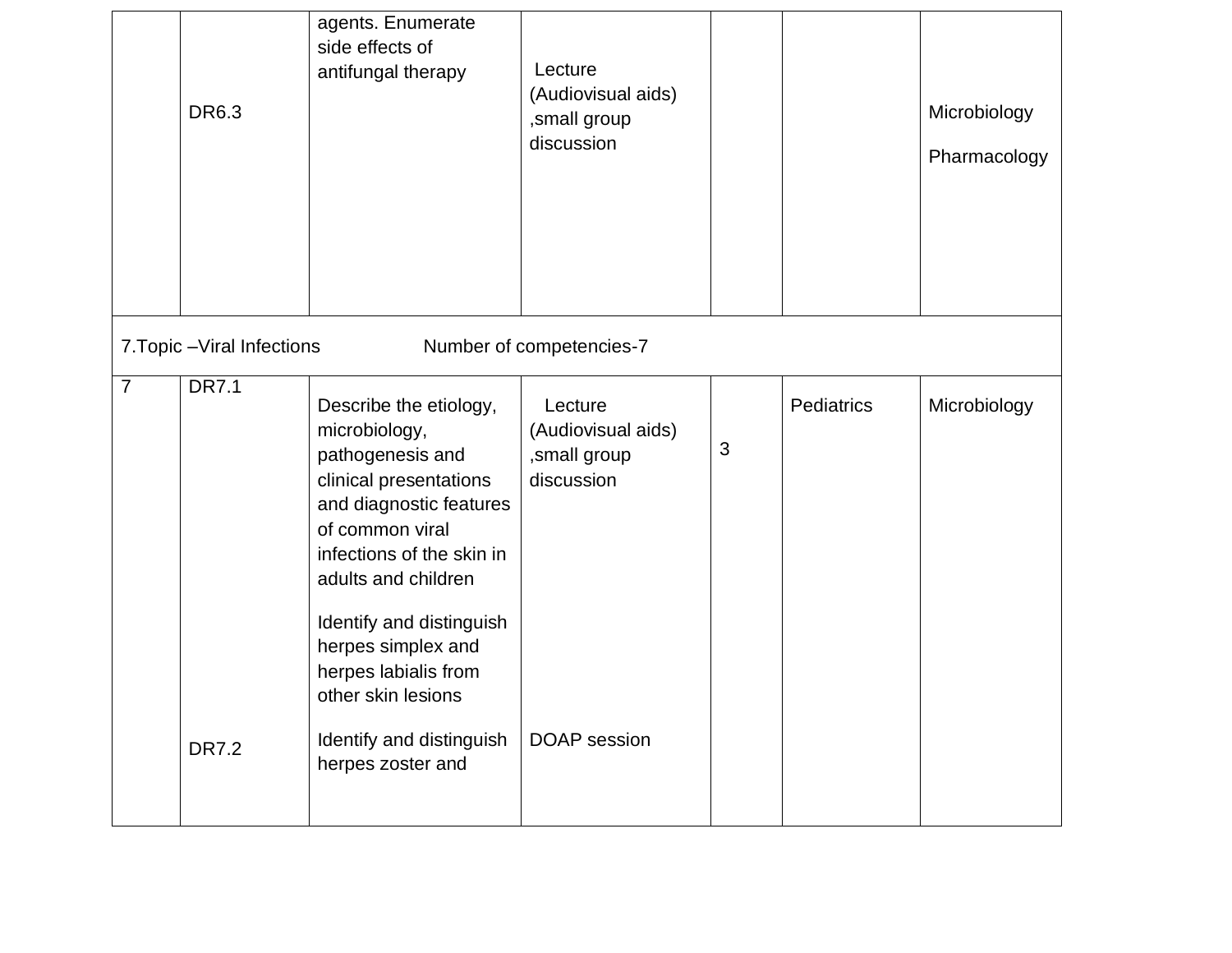|              | varicella from other<br>skin lesions                                                                           |                     |  |              |
|--------------|----------------------------------------------------------------------------------------------------------------|---------------------|--|--------------|
| <b>DR7.3</b> | Identify and distinguish<br>viral warts from other<br>skin lesions                                             | <b>DOAP</b> session |  |              |
|              | Identify and distinguish<br>molluscumcontagiosum<br>from other skin lesions                                    |                     |  |              |
| <b>DR7.4</b> | Enumerate the<br>indications, describe<br>the procedure and<br>perform a Tzanck<br>smear                       | <b>DOAP</b> session |  |              |
| <b>DR7.5</b> | Enumerate the<br>indications and<br>describe the<br>pharmacology,<br>administration and<br>adverse reaction of | <b>DOAP</b> session |  |              |
|              | pharmacotherapies for<br>common viral illnesses<br>of the skin                                                 | <b>DOAP</b> session |  |              |
| <b>DR7.6</b> |                                                                                                                |                     |  |              |
|              |                                                                                                                |                     |  | Pharmacology |
|              |                                                                                                                |                     |  |              |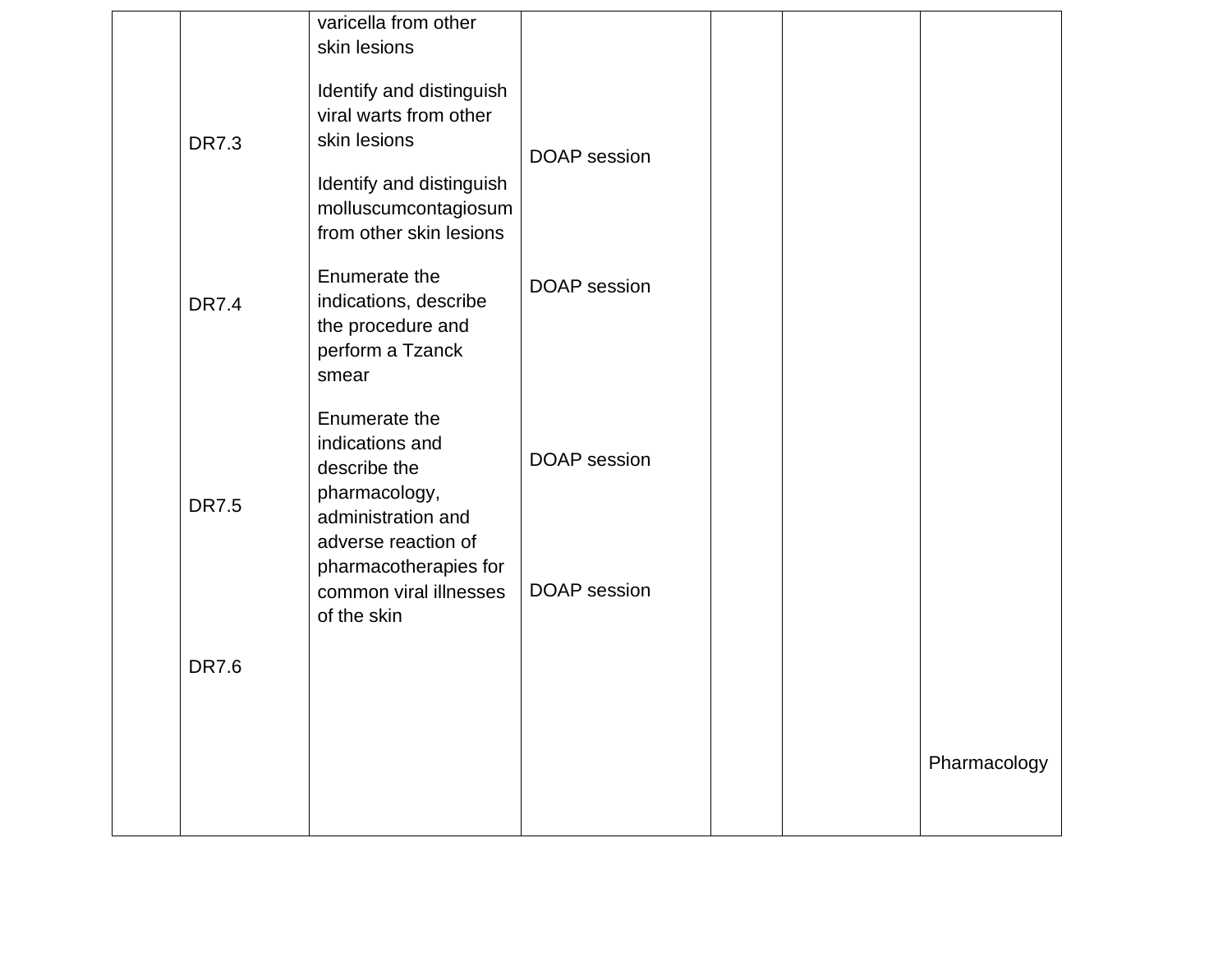|   | <b>DR7.7</b>                 |                                                                                                                                                                                                                                                                                                                                                                                                                   |                                                                            |   |                                            |                                        |
|---|------------------------------|-------------------------------------------------------------------------------------------------------------------------------------------------------------------------------------------------------------------------------------------------------------------------------------------------------------------------------------------------------------------------------------------------------------------|----------------------------------------------------------------------------|---|--------------------------------------------|----------------------------------------|
|   | 8. Topic - Leprosy           |                                                                                                                                                                                                                                                                                                                                                                                                                   | Number of competencies-7                                                   |   |                                            |                                        |
| 8 | <b>DR8.1</b><br><b>DR8.2</b> | Classify describe the<br>epidemiology, etiology<br>,microbiology<br>pathogenesis, clinical<br>presentations and<br>diagnostic features of<br>Leprosy<br>Demonstrate (and<br>classify based on) the<br>clinical features of<br>leprosy including an<br>appropriate neurologic<br>examination<br>Enumerate the<br>indications and<br>observe the<br>performance of a slit<br>skin smear in patients<br>with leprosy | Lecture (Audiovisual<br>aids), small group<br>discussion<br>Bedside clinic | 6 | General<br>Medicine<br>General<br>Medicine | Microbiology,<br>Community<br>medicine |
|   |                              | Enumerate, describe<br>and identify lepra<br>reactions and                                                                                                                                                                                                                                                                                                                                                        | Bedside clinic,<br><b>DOAP</b> session                                     |   |                                            | Microbiology                           |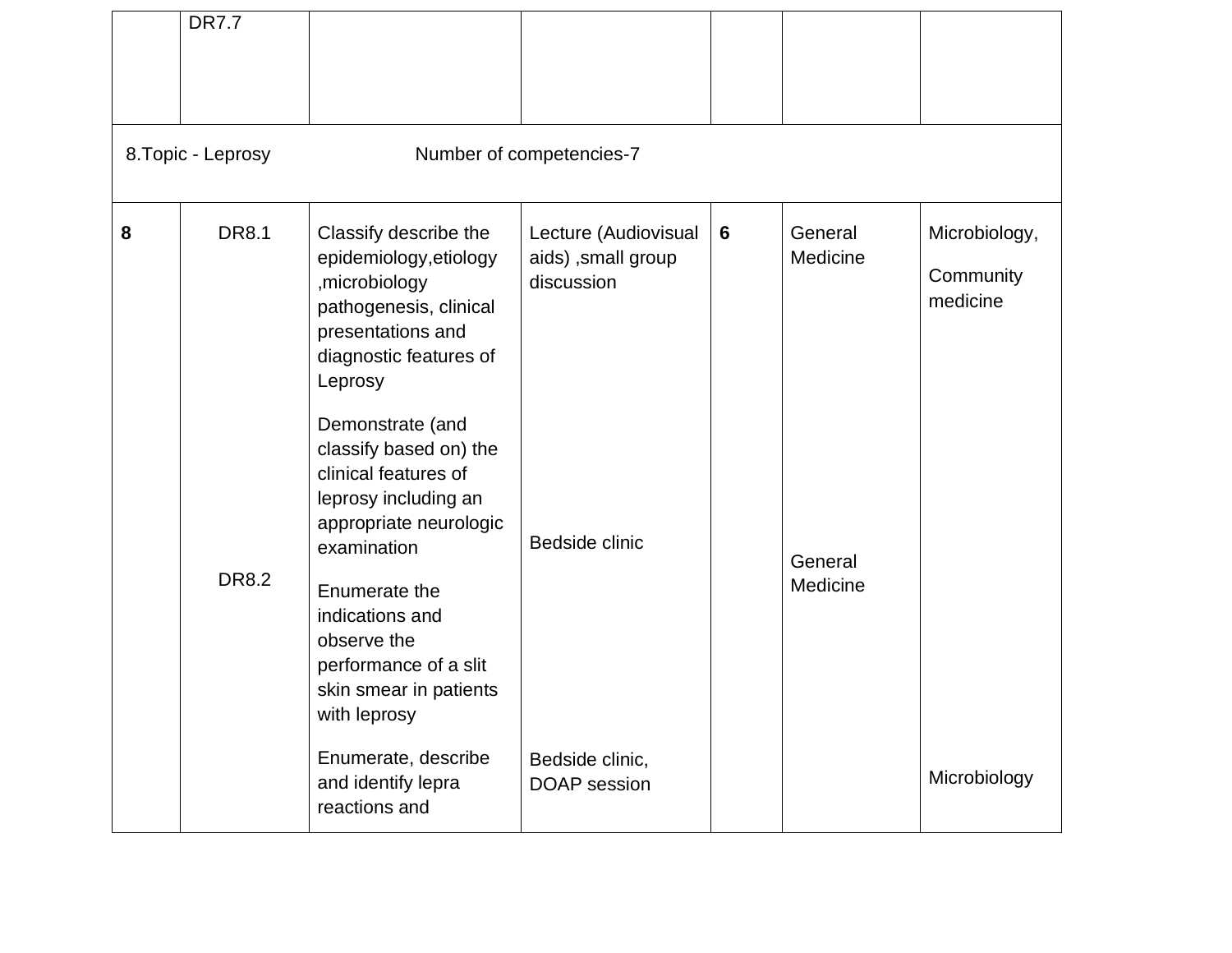| <b>DR8.3</b> | supportive measures<br>and therapy of lepra<br>reactions                                                                                                                                                 |                                                          |                     |                                        |
|--------------|----------------------------------------------------------------------------------------------------------------------------------------------------------------------------------------------------------|----------------------------------------------------------|---------------------|----------------------------------------|
| <b>DR8.4</b> | Enumerate the<br>indications and<br>describe the<br>pharmacology,<br>administration and<br>adverse reaction of<br>pharmacotherapies for<br>various classes of<br>leprosy based on<br>national guidelines | Lecture (Audiovisual<br>aids), small group<br>discussion | General<br>Medicine | Pharmacology                           |
|              | Describe the treatment<br>of Leprosy based on<br>the WHO guidelines                                                                                                                                      | Lecture (Audiovisual<br>aids), small group<br>discussion | General<br>Medicine | Pharmacology,<br>Community<br>Medicine |
| <b>DR8.5</b> | Enumerate and<br>describe the<br>complications of<br>leprosy and its<br>management, including<br>understanding<br>disability and stigma                                                                  | Lecture (Audiovisual<br>aids), small group<br>discussion |                     | Pharmacology,<br>Community<br>Medicine |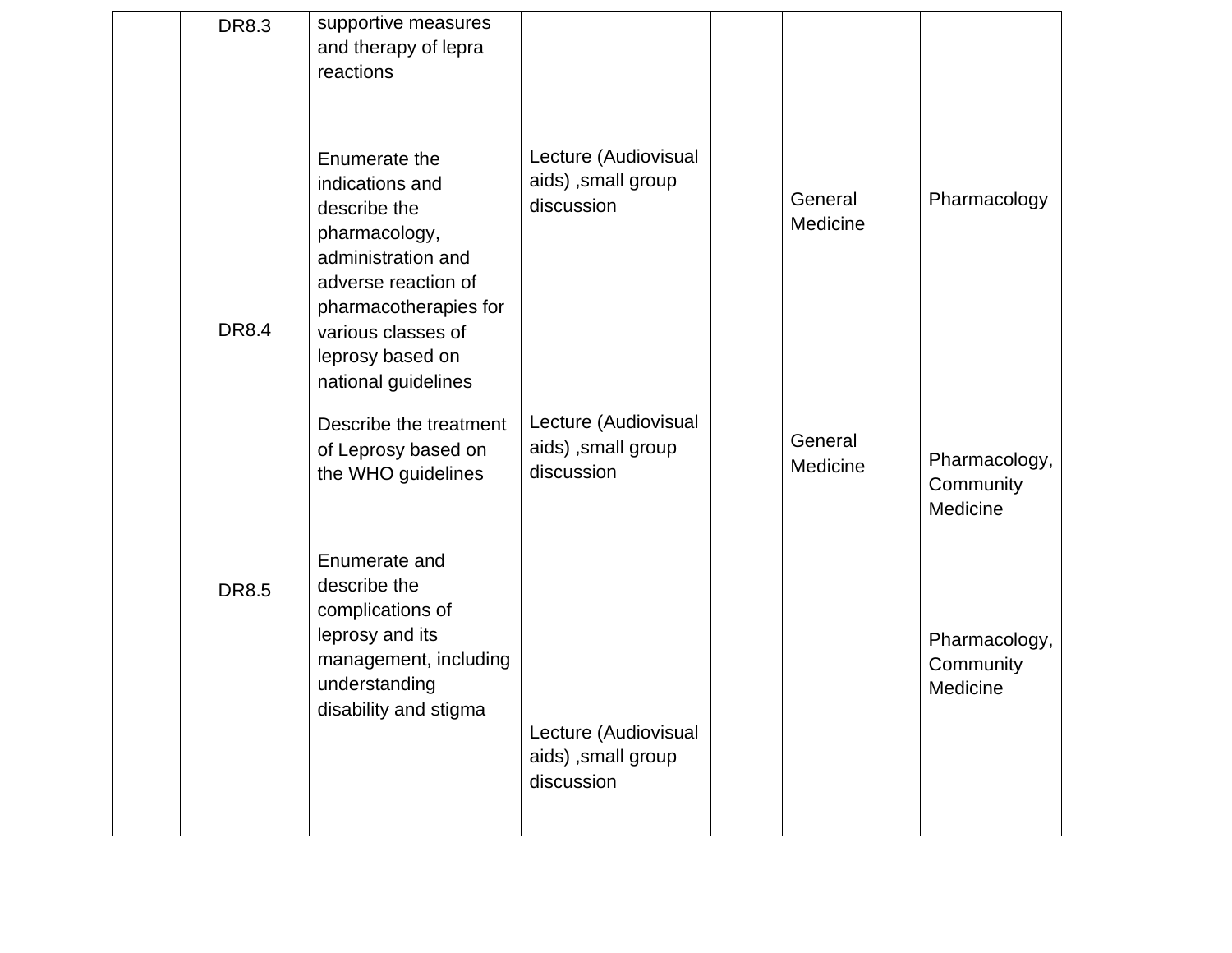|                | <b>DR8.6</b> |                                                                                                                                                         | Lecture (Audiovisual<br>aids), small group<br>discussion |   | General<br>Medicine | Pharmacology,<br>Psychiatry  |
|----------------|--------------|---------------------------------------------------------------------------------------------------------------------------------------------------------|----------------------------------------------------------|---|---------------------|------------------------------|
|                | <b>DR8.7</b> |                                                                                                                                                         |                                                          |   | General<br>Medicine |                              |
|                |              | 9. Topic-Sexually Transmitted Diseases                                                                                                                  | Number of competencies-11                                |   |                     |                              |
| $\overline{9}$ | <b>DR9.1</b> | Identify and classify<br>syphilis based on the<br>presentation and<br>clinical manifestations<br>Identify spirochete<br>under dark ground<br>microscopy | Bedside clinic                                           | 3 | General<br>Medicine | Microbiology                 |
|                | <b>DR9.2</b> | Enumerate the<br>indications and<br>describe the<br>pharmacology<br>administration and                                                                  | <b>DOAP</b> session<br>Lecture (Audiovisual              |   |                     | Microbiology<br>Pharmacology |
|                | <b>DR9.3</b> | adverse reaction of                                                                                                                                     | aids), small group<br>discussion                         |   | General<br>Medicine |                              |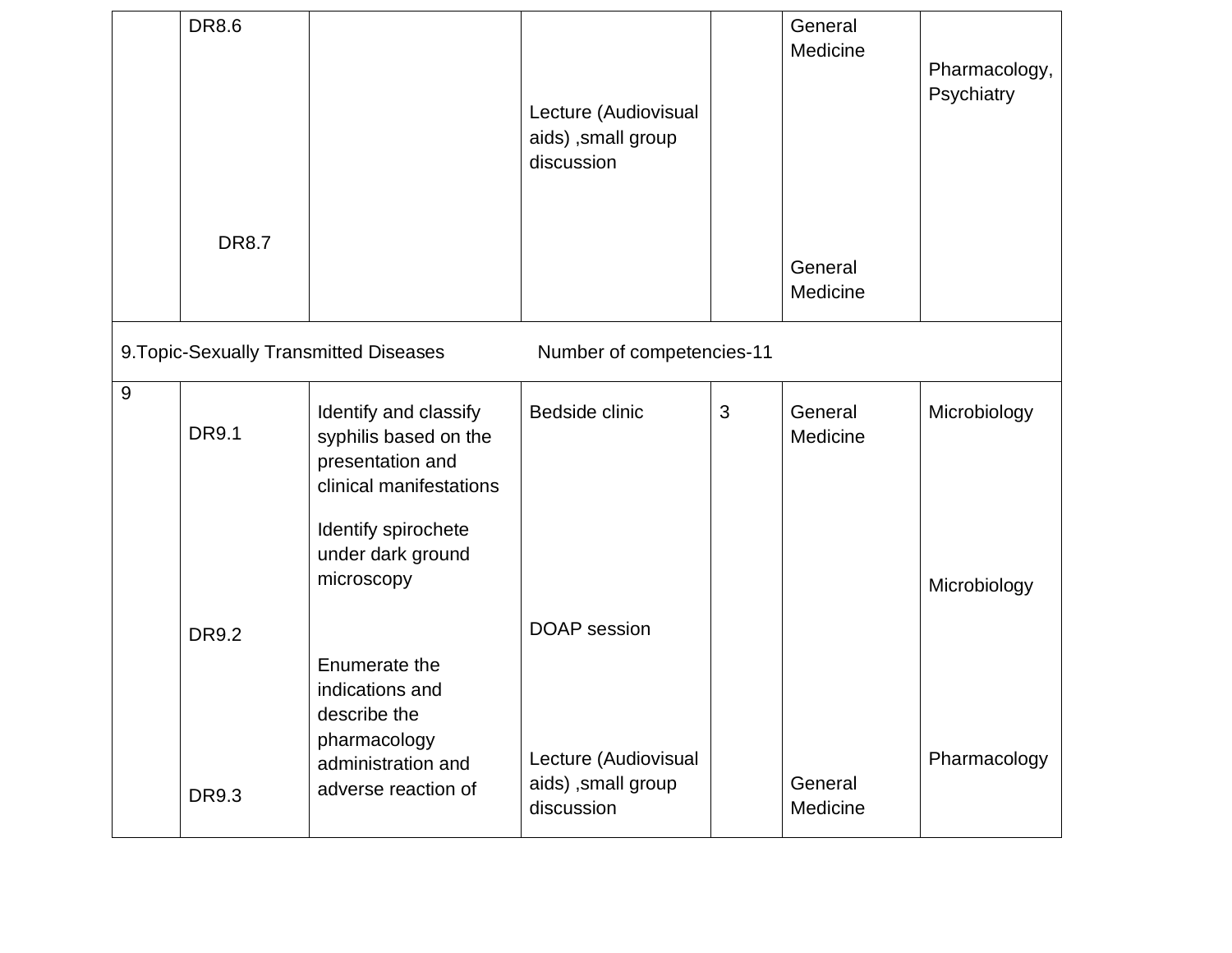|              | pharmacotherapies for<br>syphilis<br>Describe the<br>prevention of<br>congenital syphilis                                                                                  |                                                          |                                   |                       |
|--------------|----------------------------------------------------------------------------------------------------------------------------------------------------------------------------|----------------------------------------------------------|-----------------------------------|-----------------------|
| <b>DR9.4</b> | Counsel patients in a<br>non-judgemental and<br>empathetic manner on<br>prevention of sexually<br>transmitted disease                                                      | Lecture (Audiovisual<br>aids), small group<br>discussion | General<br>Medicine               |                       |
| <b>DR9.5</b> | Describe the etiology,<br>diagnostic and clinical<br>features of non-<br>syphilitic sexually<br>transmitted diseases<br>(chancroid,<br>donovanosis and LGV<br>Identify and | <b>DOAP</b> session                                      | General<br>Medicine<br>Psychiatry | Community<br>medicine |
|              | differentiate based on<br>the clinical features<br>non-syphilitic sexually<br>transmitted diseases                                                                         |                                                          | General<br>Medicine               | Microbiology          |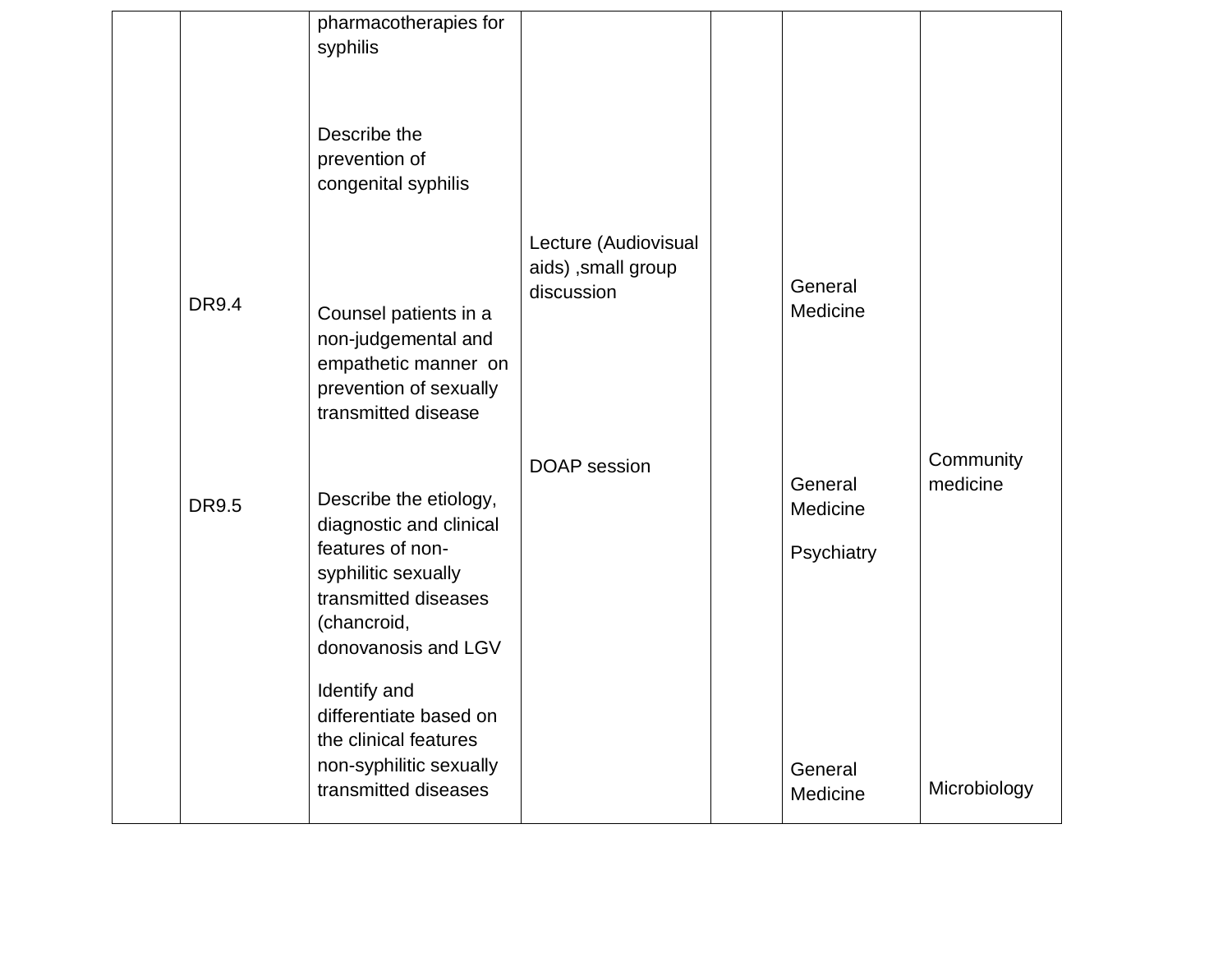| <b>DR9.6</b> | (chancroid,<br>donovanosis and LGV<br>Enumerate the<br>indications and<br>describe the<br>pharmacology,<br>indications and<br>adverse reactions of<br>drugs used in the<br>nonsyphiliticsexually<br>transmitted diseases | Lecture (Audiovisual<br>aids), small group<br>discussion |                     | Pharmacology,<br>Microbiology |
|--------------|--------------------------------------------------------------------------------------------------------------------------------------------------------------------------------------------------------------------------|----------------------------------------------------------|---------------------|-------------------------------|
|              | (chancroid,<br>donovanosis and LGV                                                                                                                                                                                       | Bedside clinic                                           | General<br>Medicine |                               |
| <b>DR9.7</b> |                                                                                                                                                                                                                          |                                                          |                     |                               |
|              | Describe the syndromic<br>approach to ulcerative<br>sexually transmitted<br>diseases                                                                                                                                     |                                                          |                     | Pharmacology                  |
|              | Describe the etiology,<br>diagnostic and clinical<br>features and<br>management of<br>gonococcal and non-<br>gonococcal urethritis                                                                                       | Lecture (Audiovisual<br>aids), small group<br>discussion | General<br>medicine |                               |
| <b>DR9.8</b> | Describe the etiology,<br>diagnostic and clinical<br>features and                                                                                                                                                        |                                                          |                     |                               |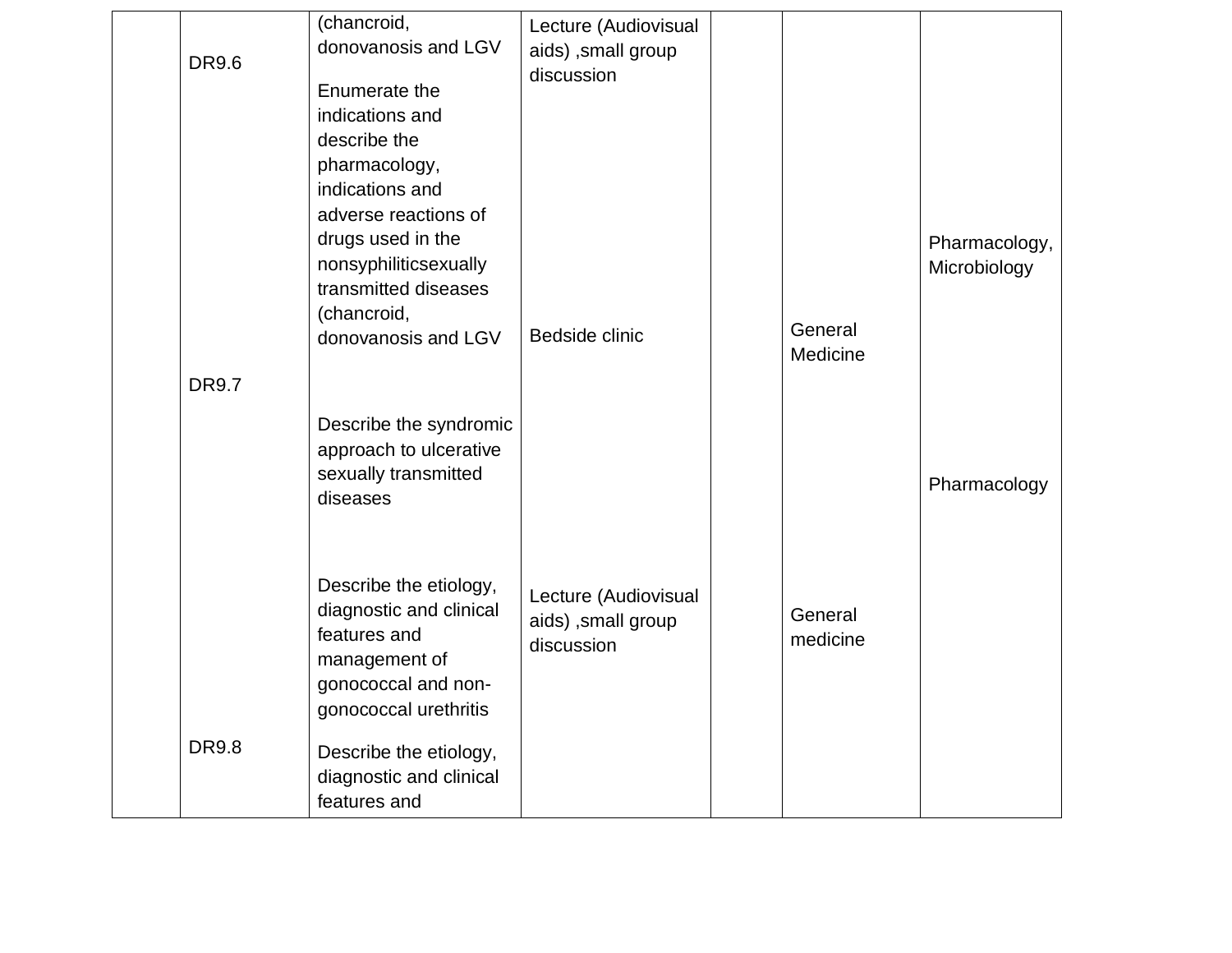|        | management of vaginal |                                                          |                     |                       |
|--------|-----------------------|----------------------------------------------------------|---------------------|-----------------------|
|        | discharge             |                                                          |                     | Community<br>medicine |
|        |                       | Lecture (Audiovisual<br>aids) ,small group<br>discussion |                     |                       |
| DR9.9  |                       | Lecture (Audiovisual<br>aids) ,small group<br>discussion | General<br>medicine | Microbiology          |
| DR9.10 |                       | Lecture (Audiovisual<br>aids) ,small group<br>discussion | General<br>medicine | Microbiology          |
|        |                       |                                                          |                     |                       |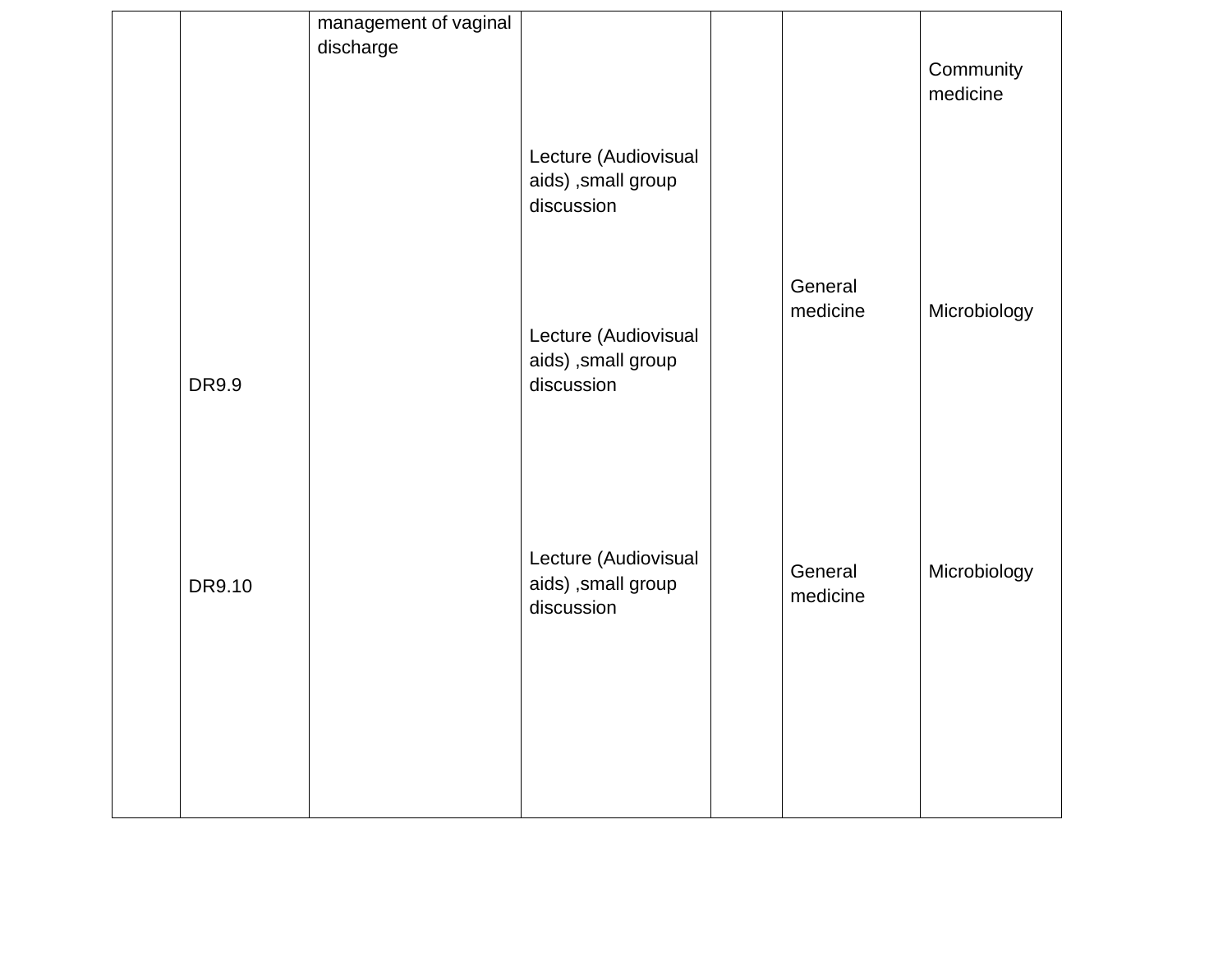|                  | DR9.11          |                                                                                                                                                                                   |                                                           |   | <b>Obstetrics</b><br>&Gynaecology |                             |
|------------------|-----------------|-----------------------------------------------------------------------------------------------------------------------------------------------------------------------------------|-----------------------------------------------------------|---|-----------------------------------|-----------------------------|
|                  | 10. Topic - HIV | Number of competencies-2                                                                                                                                                          |                                                           |   |                                   |                             |
| 10<br><b>HIV</b> | DR10.1          | Describe the etiology,<br>pathogenesis and<br>clinical features of the<br>dermatologic<br>manifestations of HIV<br>and its complications<br>including opportunistic<br>infections | Lecture (Audiovisual<br>aids) , small group<br>discussion | 3 | General<br>medicine               | Microbiology                |
|                  | DR10.2          | Identify and distinguish the<br>dermatologic<br>manifestations of HIV, its<br>complications and<br>opportunistic infections.                                                      | Small group<br>discussion, Bedside clinic                 |   | General<br>Medicine               | Pharmacology<br>Microbilogy |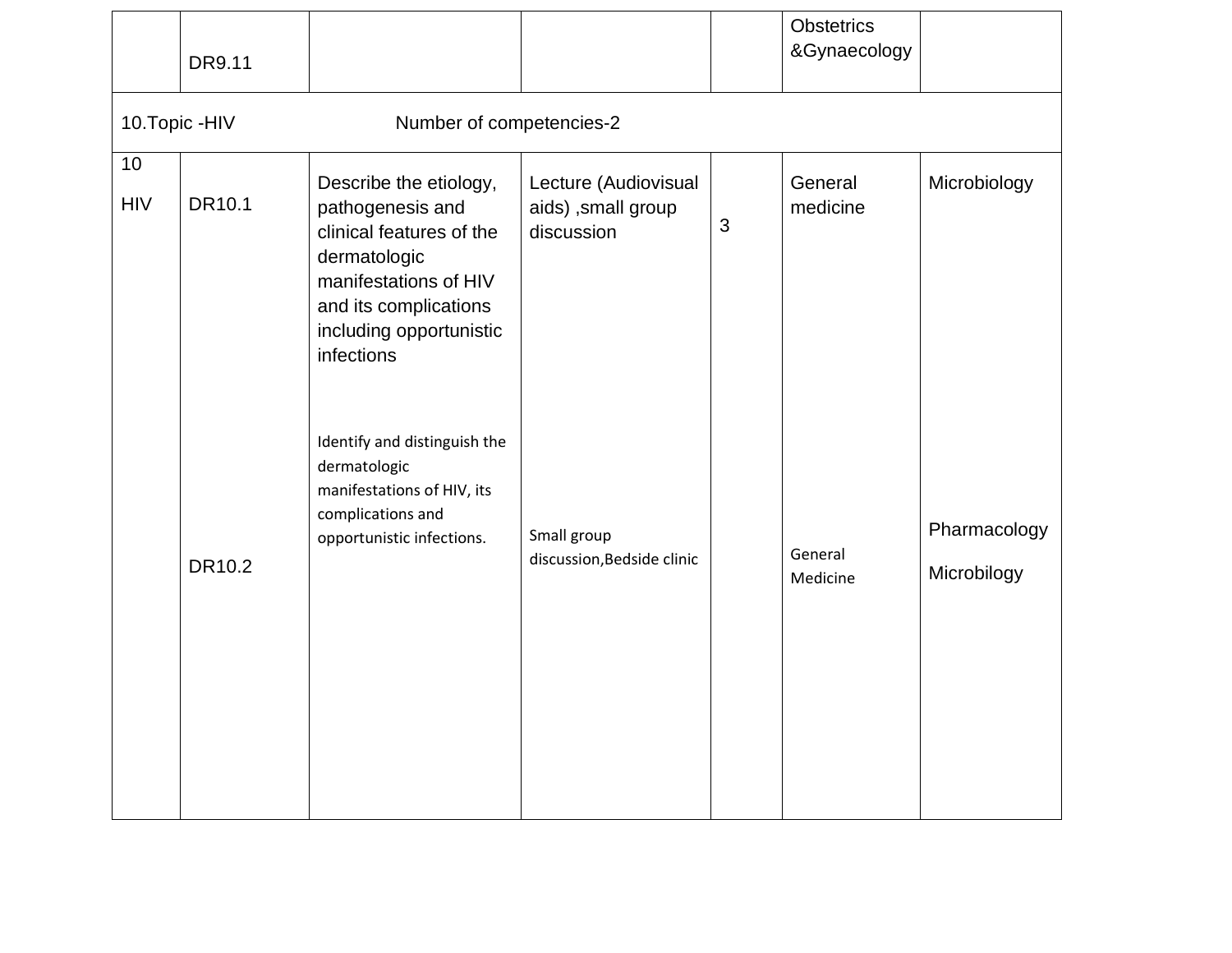**Second II MBBS (from October 2020)** 

**Subject: Psychiatry**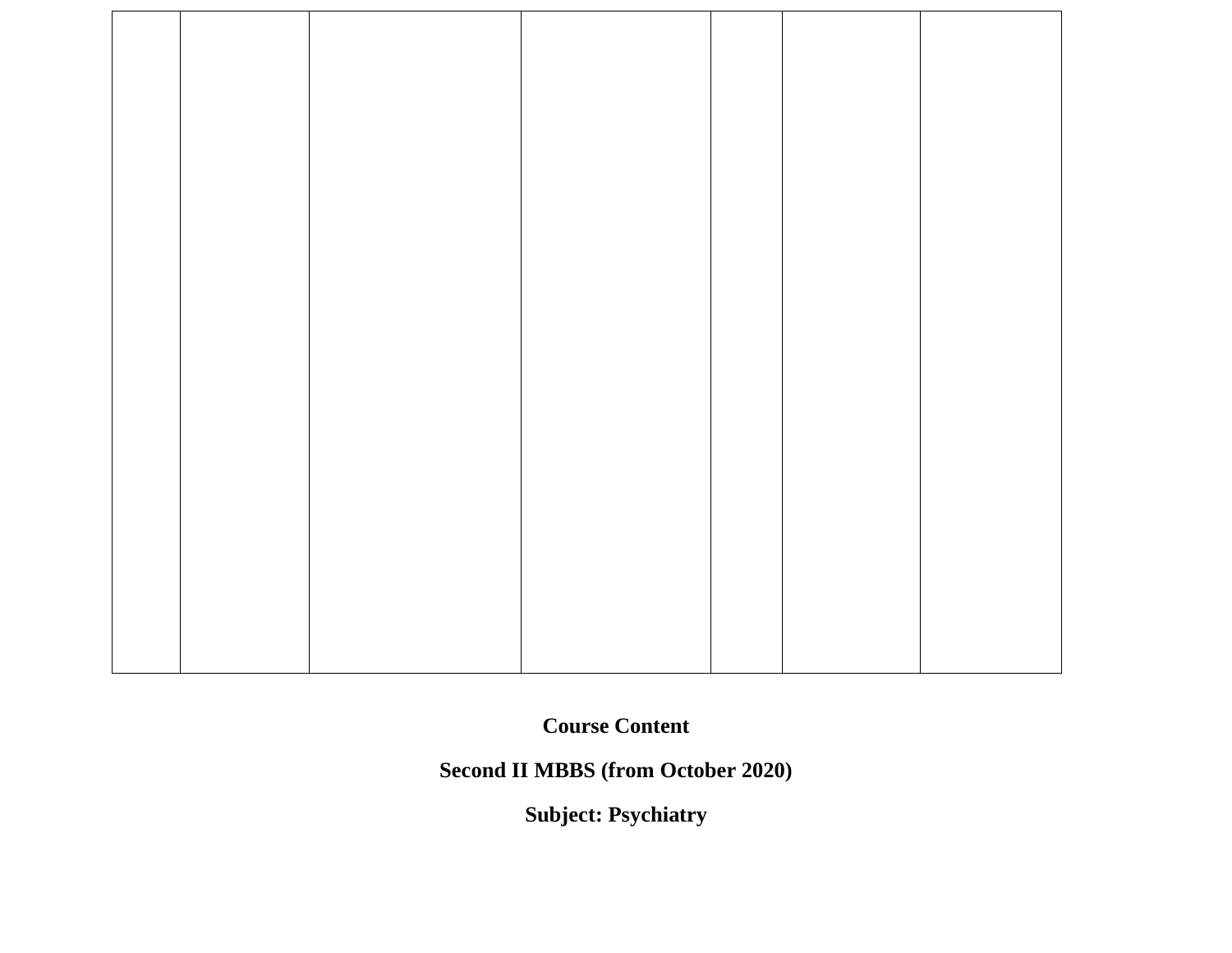Clinical Postings (hours): 2 weeks (3hours /day x 12 days Monday to Saturday. (Based on Medical Council of India, Competency based Undergraduate curriculum for the Indian Medical Graduate, 2018. Vol. 2 / 3;

page nos. 203 to 218)

| Wee<br>$\bf k$ | Day            | Compet<br>ency         | <b>Topics &amp; Sub Topics</b>                                                                                                      | <b>Suggested Teaching</b><br><b>Method</b> | <b>Hours</b> | <b>Vertical</b><br><b>Integration</b> | <b>Horizontal</b><br><b>Integration</b> |
|----------------|----------------|------------------------|-------------------------------------------------------------------------------------------------------------------------------------|--------------------------------------------|--------------|---------------------------------------|-----------------------------------------|
|                |                | No.                    |                                                                                                                                     |                                            |              |                                       |                                         |
| $\mathbf{1}$   | -1             | PS<br>1.1              | Establish rapport and empathy with patients                                                                                         | <b>DOAP</b> session                        |              |                                       |                                         |
|                |                | PS<br>3.4              | Describe the importance of establishing rapport with<br>patients                                                                    | Bedside clinic, DOAP<br>session            | 3            |                                       |                                         |
|                | 1              | <b>PS</b><br>1.3       | Demonstrate breaking of bad news in a simulated<br>environment                                                                      | DOAP session                               |              |                                       |                                         |
|                |                | PS<br>1.4              | Describe and demonstrate the importance of confidentiality<br>in patient encounters                                                 | <b>DOAP</b> session                        |              |                                       |                                         |
|                | $\overline{2}$ | PS<br>3.3              | Elicit, present and document a history in patients<br>presenting with a mental disorder                                             | Bedside clinic, DOAP<br>session            | 3            |                                       |                                         |
|                | 2              | $\overline{PS}$<br>3.5 | Perform, demonstrate and document a mini mental<br>examination                                                                      | Bedside clinic, DOAP<br>session            |              |                                       |                                         |
|                | 3              | PS<br>4.2              | Elicit, describe and document clinical features of alcohol<br>and<br>substance use disorders                                        | Bedside clinic, DOAP<br>session            | 3            |                                       | General<br>Medicine                     |
|                | 3              | PS<br>4.3              | Enumerate and describe the indications and interpret<br>laboratory and other tests used in alcohol and substance<br>abuse disorders | Bedside clinic, DOAP<br>session            |              |                                       | General<br>Medicine                     |
|                | $\overline{3}$ | PS<br>4.5              | Demonstrate family education in a patient with alcohol<br>and substance abuse in a simulated environment                            | Bedside clinic, DOAP<br>session            |              | <b>AETCOM</b>                         |                                         |
|                | 4              | PS<br>5.2              | Enumerate, elicit, describe and document clinical features,<br>positive symptoms                                                    | Bedside clinic, DOAP<br>session            | 3            |                                       |                                         |
|                | $\overline{4}$ | PS<br>5.4              | Demonstrate family education in a patient with<br>schizophrenia in a simulated environment                                          | Bedside clinic, DOAP<br>session            |              |                                       |                                         |
|                | 5              | PS<br>6.2              | Enumerate, elicit, describe and document clinical features<br>in patients with depression                                           | Bedside clinic, DOAP<br>session            | 3            |                                       |                                         |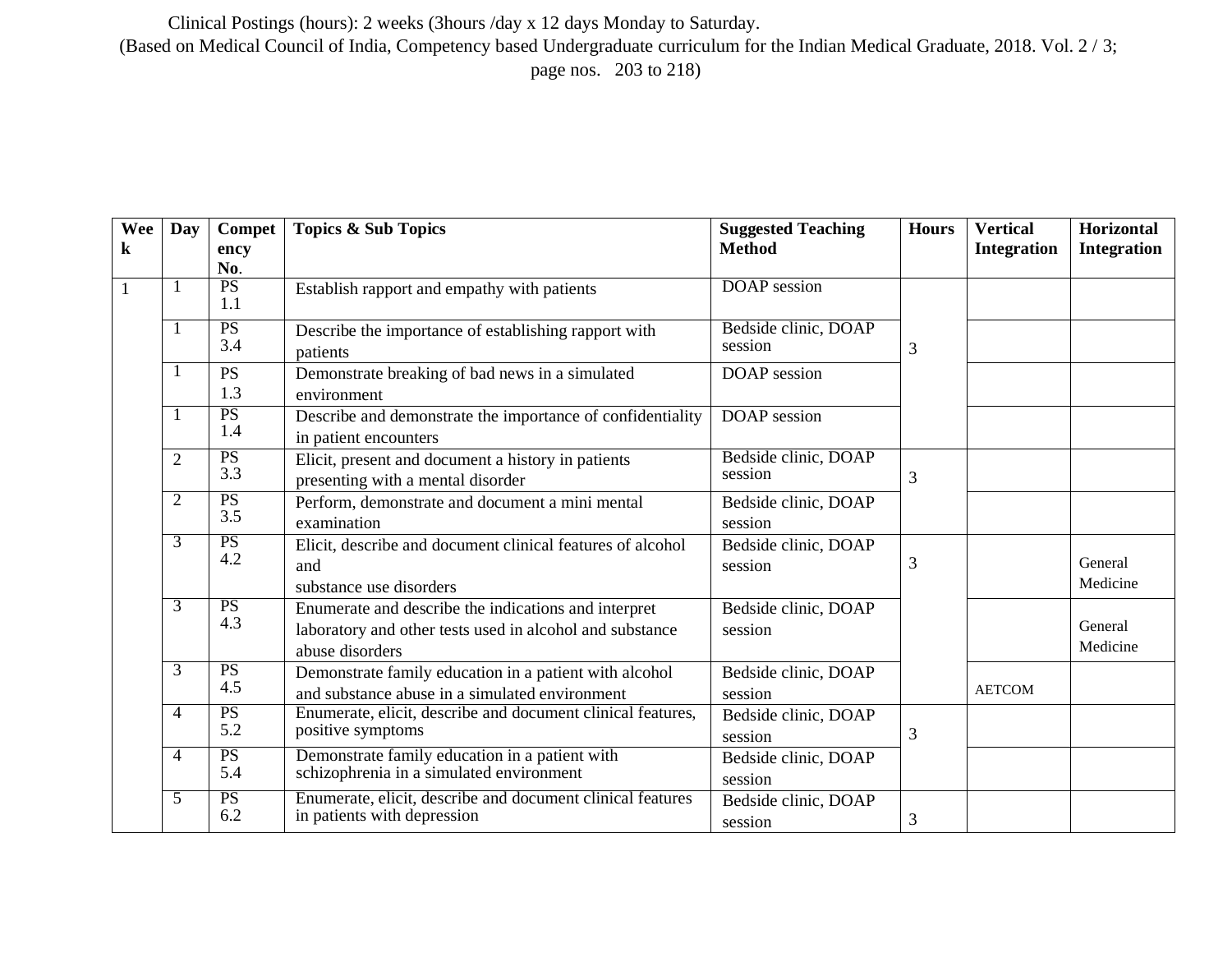|              | 5              | PS<br>6.3         | Enumerate and describe the indications and interpret<br>laboratory and other tests used in depression                                          | Bedside clinic, DOAP            |                |            |                     |
|--------------|----------------|-------------------|------------------------------------------------------------------------------------------------------------------------------------------------|---------------------------------|----------------|------------|---------------------|
|              | $\overline{5}$ | PS                | Demonstrate family education in a patient with depression                                                                                      | session                         |                |            |                     |
|              |                | 6.5               | in a simulated environment                                                                                                                     | Bedside clinic, DOAP<br>session |                |            |                     |
|              | 6              | PS<br>7.2         | Enumerate, elicit, describe and document clinical features<br>in patients with bipolar disorders                                               | Bedside clinic, DOAP<br>session | 3              |            |                     |
|              | 6              | PS<br>7.3         | Enumerate and describe the indications and interpret<br>laboratory and other tests used in bipolar disorders                                   | Bedside clinic, DOAP<br>session |                |            |                     |
|              | 6              | PS<br>7.5         | Demonstrate family education in a patient with bipolar<br>disorders in a simulated environment                                                 | Bedside clinic, DOAP<br>session |                |            |                     |
| $\mathbf{2}$ |                | PS<br>8.2         | Enumerate, elicit, describe and document clinical features<br>in patients with anxiety disorders                                               | Bedside clinic, DOAP<br>session | 3              |            |                     |
|              |                | PS<br>8.3         | Enumerate and describe the indications and interpret<br>laboratory and other tests used in anxiety disorders                                   | Bedside clinic, DOAP<br>session |                |            |                     |
|              | -1             | PS<br>8.5         | Demonstrate family education in a patient with anxiety<br>disorders in a simulated environment                                                 | Bedside clinic, DOAP<br>session |                |            |                     |
|              | 2              | PS<br>9.2         | Enumerate, elicit, describe and document clinical features<br>in patients with stress related disorders                                        | Bedside clinic, DOAP<br>session | 3              |            |                     |
|              | $\overline{2}$ | <b>PS</b><br>9.3  | Enumerate and describe the indications and interpret<br>laboratory and other tests used in stress related disorders                            | Bedside clinic, DOAP<br>session |                |            |                     |
|              | $\overline{2}$ | PS<br>9.5         | Demonstrate family education in a patient with stress<br>related disorders in a simulated environment                                          | Bedside clinic, DOAP<br>session |                |            |                     |
|              | $\overline{3}$ | PS<br>14.2        | Enumerate, elicit, describe and document clinical features<br>in patients with psychiatric disorders occurring in<br>childhood and adolescence | Bedside clinic, DOAP<br>session | $\overline{2}$ | Pediatrics |                     |
|              | 3              | PS<br>14.4        | Demonstrate family education in a patient with psychiatric<br>disorders occurring in childhood and adolescence in a<br>simulated environment   | Bedside clinic, DOAP<br>session |                | Pediatrics |                     |
|              | 3              | PS<br>15.3        | Elicit and document a history and clinical examination and<br>choose appropriate investigations in a patient with mental<br>retardation        | Bedside clinic, DOAP<br>session | 1              | Pediatrics |                     |
|              | $\overline{4}$ | <b>PS</b><br>10.2 | Enumerate, elicit, describe and document clinical features<br>in patients with somatoform, dissociative and conversion<br>disorders            | Bedside clinic, DOAP<br>session | $\mathfrak{Z}$ |            | General<br>Medicine |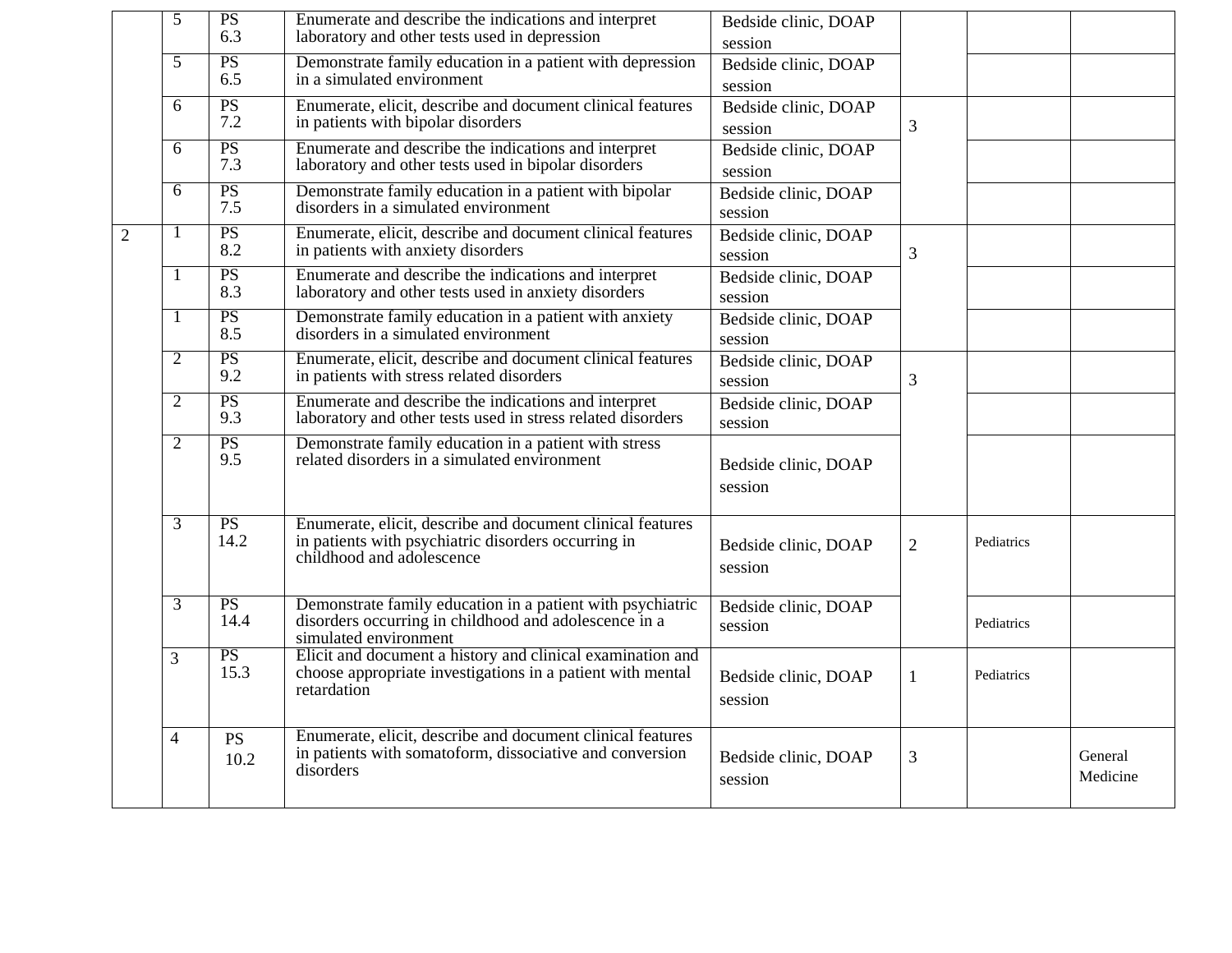| 4 | <b>PS</b><br>10.3 | Enumerate and describe the indications and interpret<br>laboratory and other tests used in somatoform, dissociative<br>and conversion disorders | Bedside clinic, DOAP<br>session |                | General<br>Medicine |
|---|-------------------|-------------------------------------------------------------------------------------------------------------------------------------------------|---------------------------------|----------------|---------------------|
| 5 | <b>PS</b><br>11.2 | Enumerate, elicit, describe and document clinical features<br>in patients with personality disorders                                            | Bedside clinic, DOAP<br>session | 3              |                     |
| 5 | <b>PS</b><br>11.3 | Enumerate and describe the indications and interpret<br>laboratory and other tests used in personality disorders                                | Bedside clinic, DOAP<br>session |                |                     |
| 5 | <b>PS</b><br>11.5 | Demonstrate family education in a patient with personality<br>disorders in a simulated environment                                              | Bedside clinic, DOAP<br>session |                |                     |
| 6 | <b>PS</b><br>12.2 | Enumerate, elicit, describe and document clinical features<br>in patients with magnitude and etiology of psychosomatic<br>disorders             | Bedside clinic, DOAP<br>session | $\overline{3}$ | General<br>Medicine |
| 6 | <b>PS</b><br>12.3 | Enumerate and describe the indications and interpret<br>laboratory and other tests of psychosomatic disorders                                   | Bedside clinic, DOAP<br>session |                | General<br>Medicine |
| 6 | <b>PS</b><br>12.5 | Demonstrate family education in a patient with<br>psychosomatic disorders in a simulated environment                                            | Bedside clinic, DOAP<br>session |                |                     |

## **Second II MBBS (from October 2020)**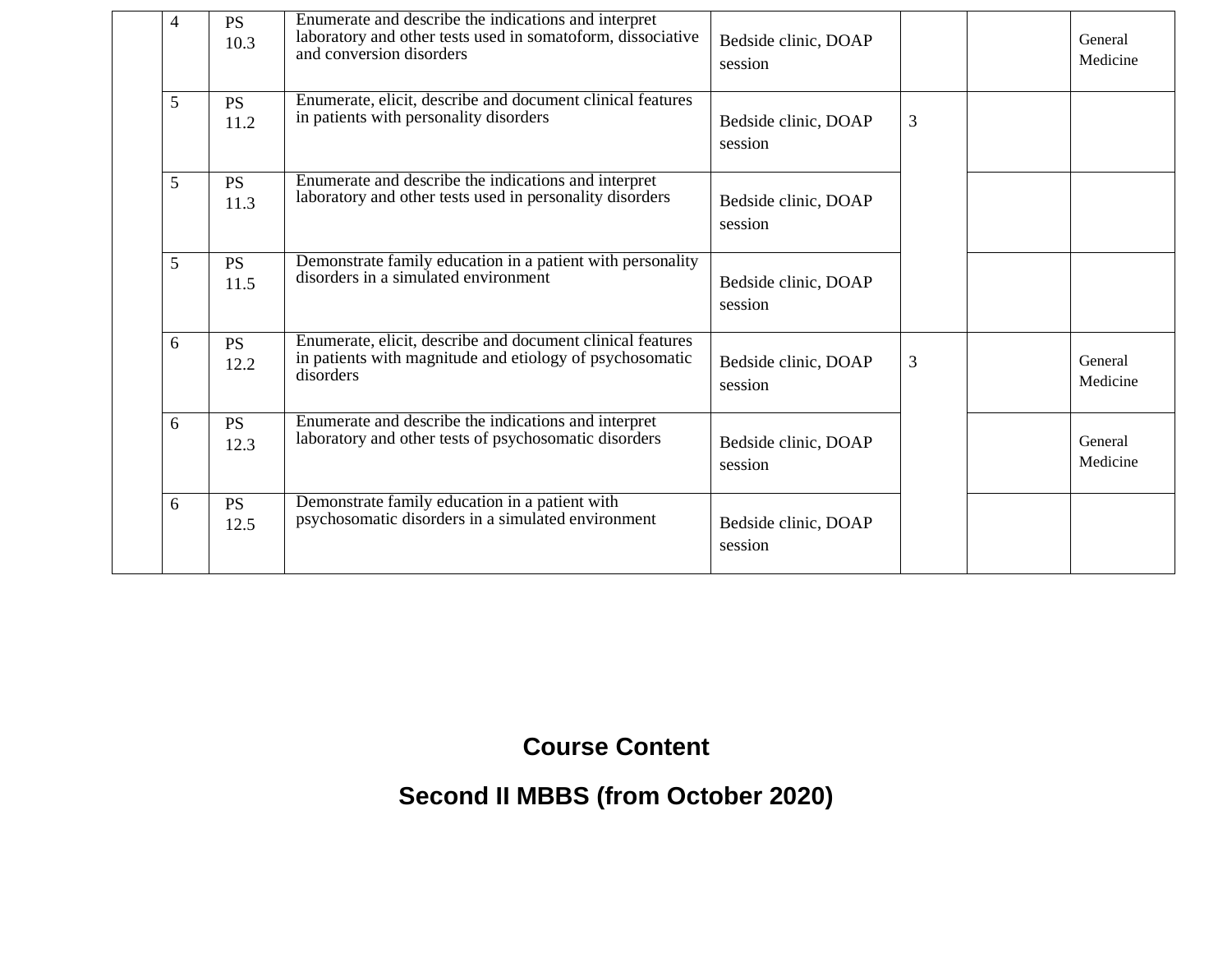#### **Subject: Respiratory Medicine Theory / Practical**

Clinical Postings (hours): 2 weeks (3hours /day x 10 days Monday to Friday.

(Based on Medical Council of India, Competency based Undergraduate curriculum for the Indian Medical Graduate, 2018. Vol. 3 / 3; page nos. 80 to 89)

|                      |                          | Clinical Postings (hours): 4 weeks (3 hours /day x 20 days Monday to Friday)                                                                                                                                                   |                                                      |           |                                |                                             |
|----------------------|--------------------------|--------------------------------------------------------------------------------------------------------------------------------------------------------------------------------------------------------------------------------|------------------------------------------------------|-----------|--------------------------------|---------------------------------------------|
| <b>Serial</b><br>No. | <b>Competency</b><br>No. | <b>Topics &amp; Sub Topics</b>                                                                                                                                                                                                 | <b>Suggested</b><br><b>Teaching</b><br><b>Method</b> | Hou<br>rs | <b>Vertical</b><br>Integration | <b>Horizo</b><br>al<br><b>Integra</b><br>on |
|                      | CT 1.1                   | Describe and discuss the epidemiology of<br>tuberculosis and its impact on the work                                                                                                                                            | Lecture,<br>Small group<br>discussion                | 3         | Community<br>Medicine          |                                             |
| $\overline{2}$       | CT 1.2                   | Describe and discuss the microbiology of<br>tubercle bacillus, mode of transmission,<br>pathogenesis, clinical evolution and natural<br>history of pulmonary and extra pulmonary forms<br>(including lymph node, bone and CNS) | Small group<br>discussion                            | 3         | Microbiology                   |                                             |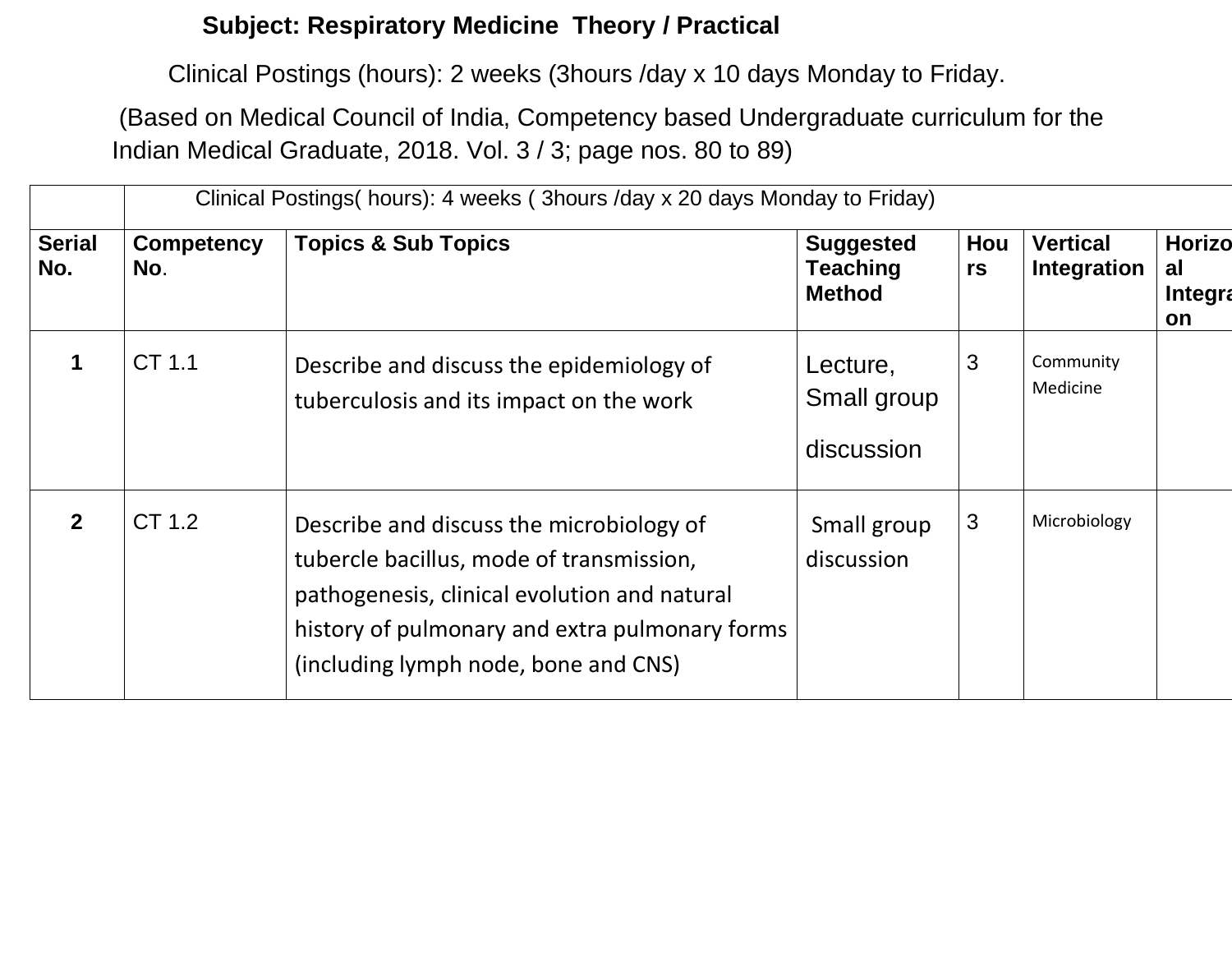| $\overline{3}$ | CT 1.5             | Elicit, document and present an appropriate<br>medical history that includes risk factor,<br>contacts, symptoms including cough and fever<br>CNS and other manifestations   | <b>Bedside</b><br>clinic<br>&DOAP<br><b>Session</b>          | 3 |                                      |  |
|----------------|--------------------|-----------------------------------------------------------------------------------------------------------------------------------------------------------------------------|--------------------------------------------------------------|---|--------------------------------------|--|
| $\overline{4}$ | CT 1.10<br>CT 1.12 | perform and interpret an AFB stain<br>Enumerate the indications for tests including:<br>serology, special cultures and polymerase chain<br>reaction and sensitivity testing | <b>DOAP</b> session<br>Small group<br>discussion,<br>Lecture | 3 | Microbiolog<br>y<br>Microbiolog<br>У |  |
| 5              | CT 1.14            | Describe and discuss the pharmacology of<br>various anti-tuberculous agents, their<br>indications, contraindications, interactions and<br>adverse reactions                 | Lecture,<br>Small group<br>discussion                        | 3 | Pharmacology,<br>Microbiology        |  |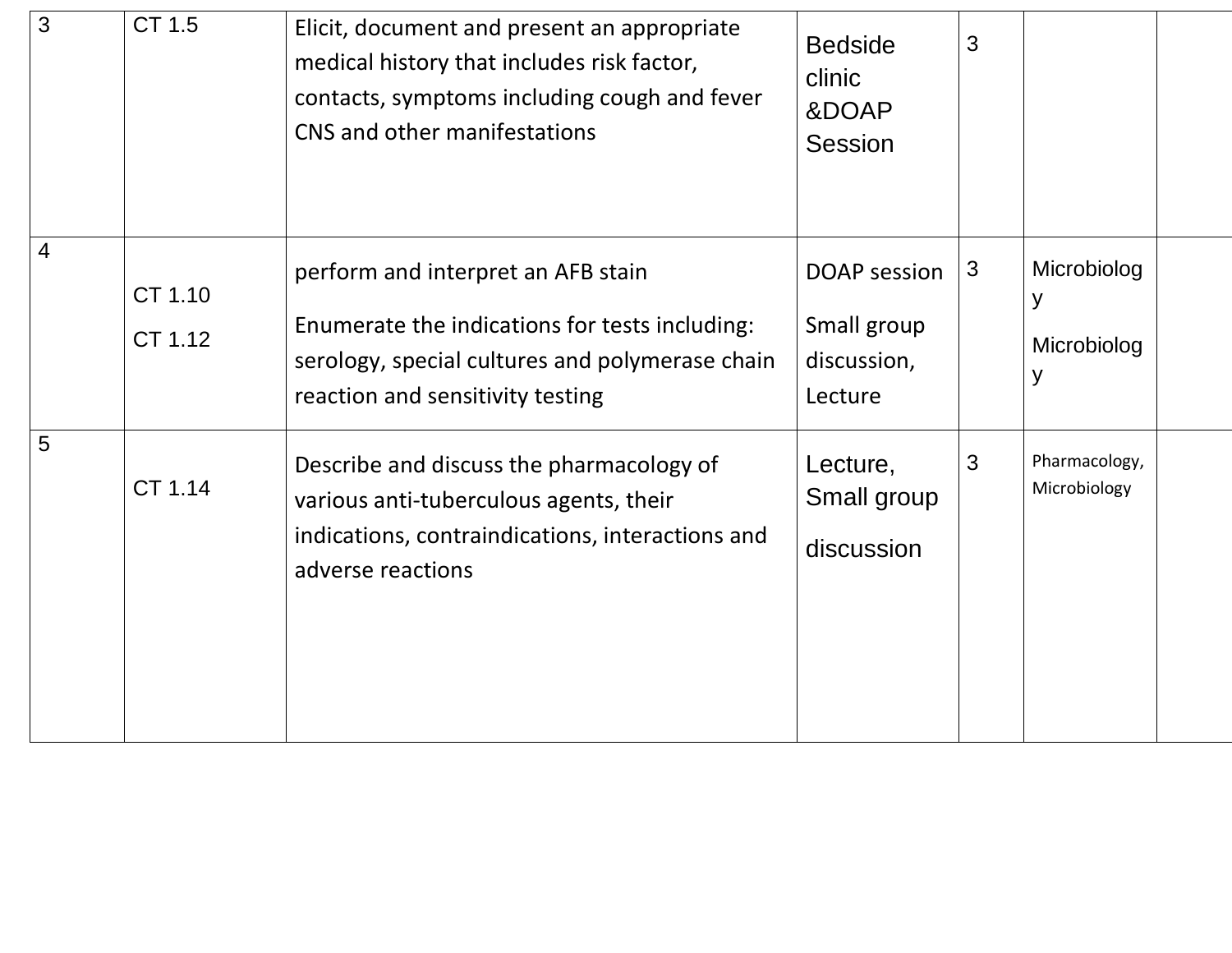| 6              | CT 2.14       | Enumerate the indications for and interpret<br>the results of : pulse<br>oximetry, ABG, Chest Radiograph                                                                                                                                          | <b>Bed side</b><br>clinic                             | 3 |  |
|----------------|---------------|---------------------------------------------------------------------------------------------------------------------------------------------------------------------------------------------------------------------------------------------------|-------------------------------------------------------|---|--|
| $\overline{7}$ | CT 1.15       | Prescribe an appropriate antituberculosis<br>regimen based on the<br>location of disease, smear positivity and<br>negativity and comorbidities based on<br>current national guidelines including directly<br>observed tuberculosis therapy (DOTS) | <b>Bed side</b><br>clinic, Small<br>group<br>teaching | 3 |  |
| 8              | CT 1.9        | Order and interpret diagnostic tests based on<br>the clinical presentation including: CBC, Chest X<br>ray PA view, Mantoux, sputum culture and<br>sensitivity, pleural fluid examination and culture,<br><b>HIV testing</b>                       | Bedside clinic,<br><b>DOAP</b><br>session             | 3 |  |
| 9              | <b>CT 2.9</b> | perform a systematic examination that<br>establishes the diagnosis and severity that<br>includes measurement of respiratory rate, level<br>of respiratory distress, effort tolerance, breath                                                      | Bed side<br>clinic, DOAP<br>session                   | 3 |  |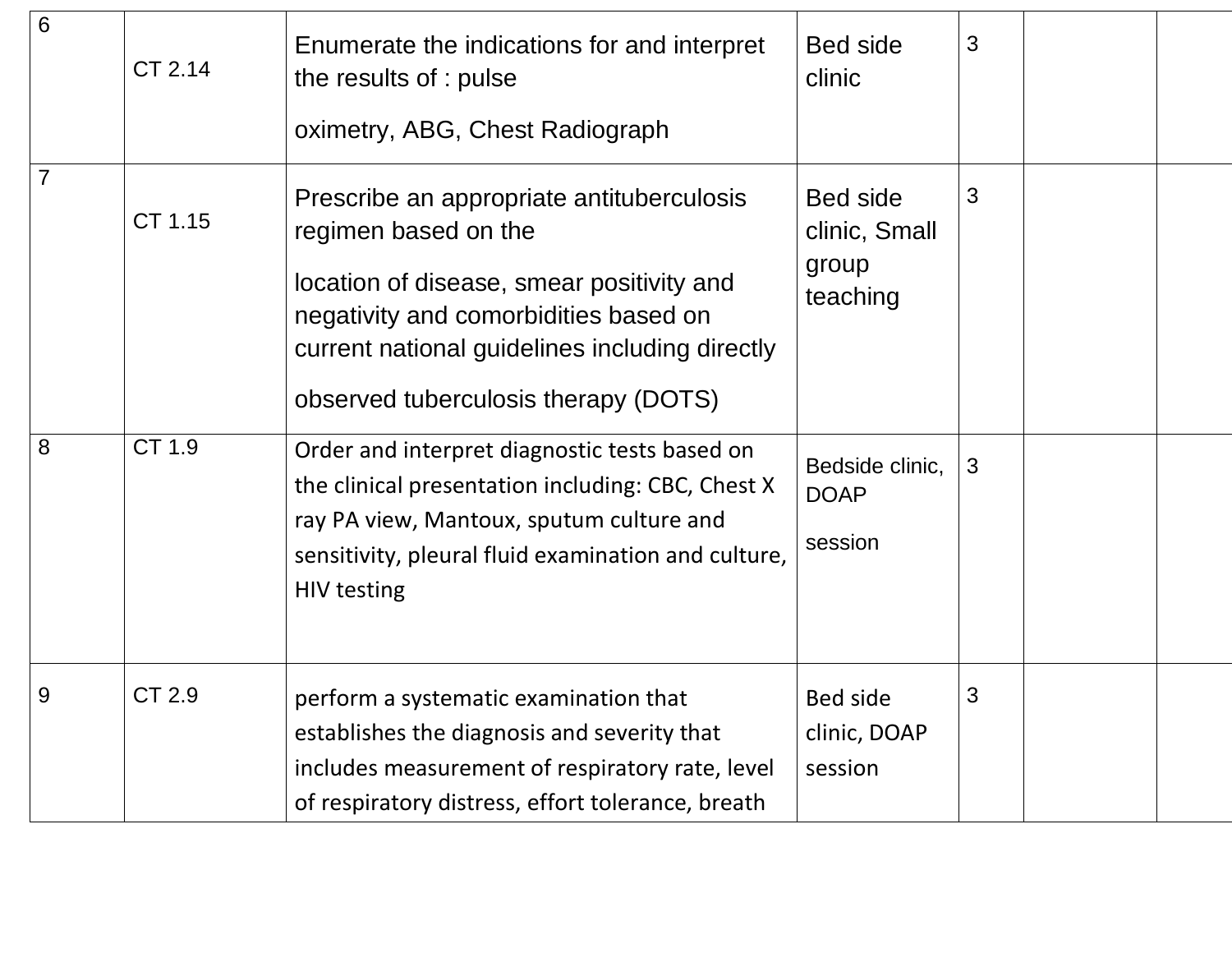|                 |         | sounds, added sounds, identification of signs of<br>consolidation pleural effusion and<br>pneumothorax |                                     |   |  |
|-----------------|---------|--------------------------------------------------------------------------------------------------------|-------------------------------------|---|--|
| 10 <sup>°</sup> | CT 2.11 | Describe, discuss and interpret pulmonary<br>function tests                                            | Bed side<br>clinic, DOAP<br>session | 3 |  |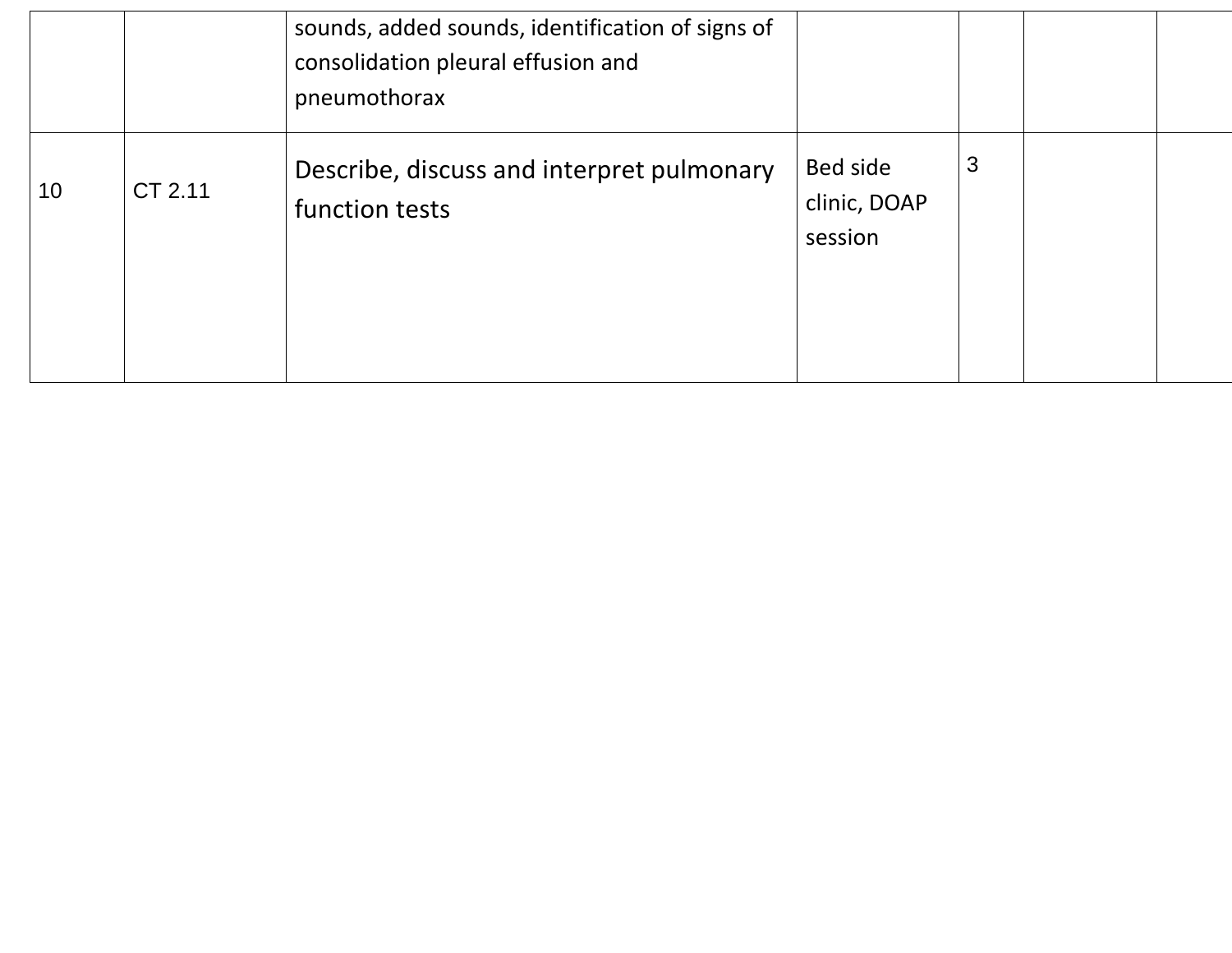# Surgery and allied

# General Surgery

|      |                |              | <b>Clinic Posting Schedule</b>                                                                                                                                       |                              |              |                                |
|------|----------------|--------------|----------------------------------------------------------------------------------------------------------------------------------------------------------------------|------------------------------|--------------|--------------------------------|
| Week | Day            | CompetencyNo | Competency                                                                                                                                                           | Teaching/<br>Learning method | <b>Hours</b> | <b>Vertical</b><br>Integration |
| 3    | 1              | SU28.2       | Demonstrate the correct technique to<br>examine the patient with hernia and identify<br>different types of hernias.                                                  | <b>DOAP</b>                  | 3            |                                |
|      | $\overline{2}$ | SU28.18      | Describe and demonstrate clinical<br>examination of abdomen. Order relevant<br>Bed side clinic<br>investigations. Describe and discuss<br>appropriate treatment plan |                              | 3            |                                |
|      | 3              | SU14.3       | Describe the materials and methods used<br>for surgical wound closure and anastomosis<br>(sutures, knots and needles)                                                | Small group<br>discussion    | 3            |                                |
|      | 4              | SU15.1       | Describe classification of hospital waste<br>and appropriate methods of disposal.                                                                                    | Bed side clinic              | 3            | Microbiology                   |
|      | 5              | SU27.4       | Describe the types of gangrene and<br>principles of amputation                                                                                                       | Small group<br>discussion    | 3            |                                |
|      | 6              | SU17.3       | Describe the Principles in management of<br>mass casualties                                                                                                          | Small group<br>discussion    |              |                                |
|      |                |              | <b>Clinic Posting Schedule</b>                                                                                                                                       |                              |              |                                |
| Week | Day            | CompetencyNo | Competency                                                                                                                                                           | Teaching/<br>Learning method | <b>Hours</b> | <b>Vertical</b><br>Integration |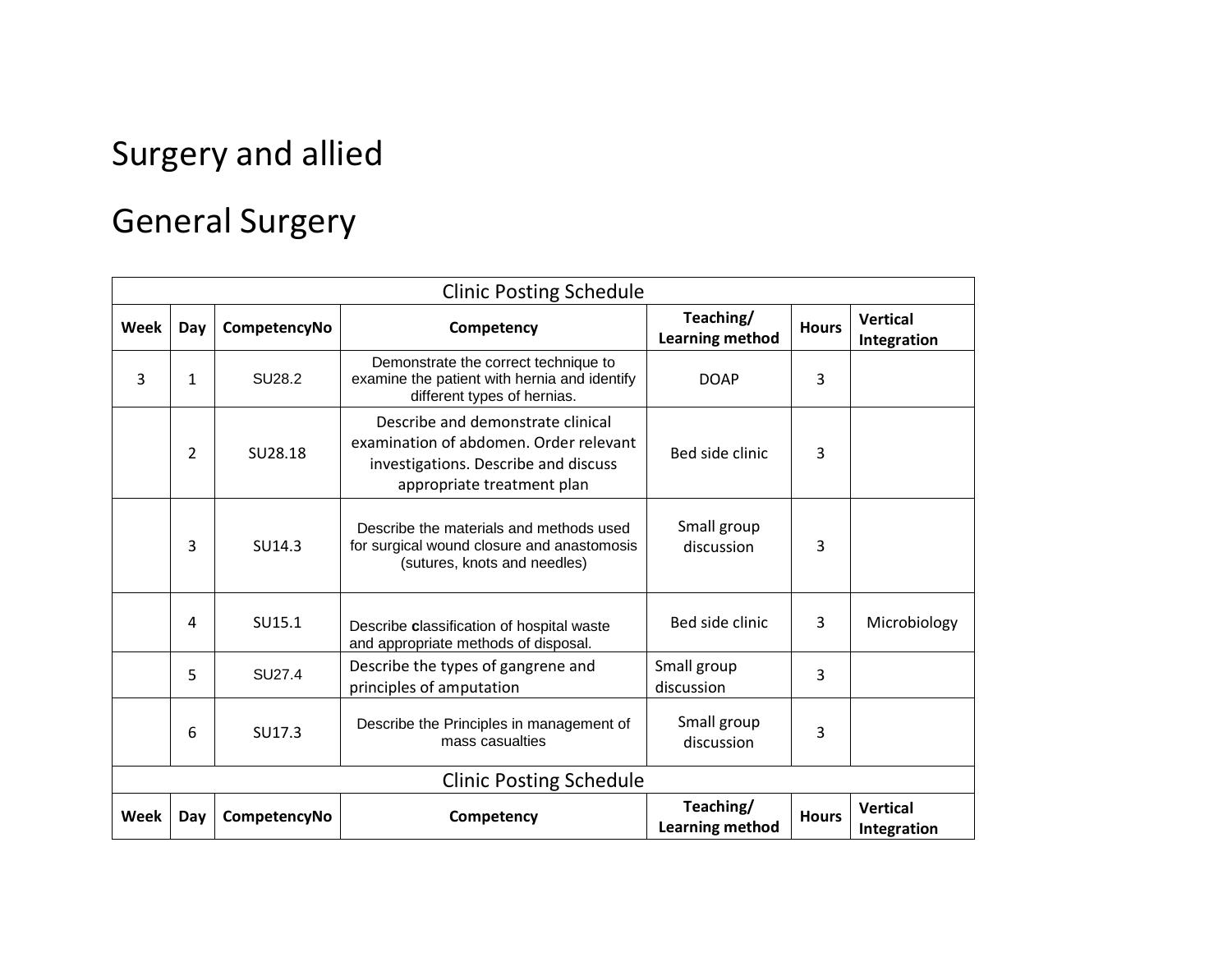| 4 | $\mathbf{1}$             | SU25.5    | Demonstrate the correct technique to<br>palpate the breast for breast swelling in a<br>mannequin or equivalent                         | <b>DOAP</b> | 3 |                                        |
|---|--------------------------|-----------|----------------------------------------------------------------------------------------------------------------------------------------|-------------|---|----------------------------------------|
|   | $\overline{\phantom{a}}$ | SU25.4    | Counsel the patient and obtain informed<br>consent for treatment of malignant<br>conditions of the breast                              | <b>DOAP</b> | 3 |                                        |
|   | 3                        | SU10.3(2) | Observe common surgical procedures and<br>assist in minor surgical procedures;<br>Observe emergency lifesaving surgical<br>procedures. | <b>DOAP</b> | 3 |                                        |
|   | 4                        | SU8.3(2)  | Discuss Medico-legal issues in surgical<br>practice                                                                                    | <b>DOAP</b> | 3 | Forensic<br>medicine,<br><b>AETCOM</b> |
|   | 5                        | Nil       | Assessment                                                                                                                             | Viva- Voce  |   |                                        |
|   | 6                        | Nil       | Assessment                                                                                                                             | Viva- Voce  |   |                                        |

#### **Second II MBBS (from October 2020)**

#### **Subject: OPHTHALMOLOGY Theory / Practical**

Clinical Postings (hours): 4 weeks (3hours /day x 20 days Monday to Friday.

(Based on Medical Council of India, Competency based Undergraduate curriculum for the Indian Medical Graduate, 2018. Vol. 3 / 3; page nos. 80 to 89)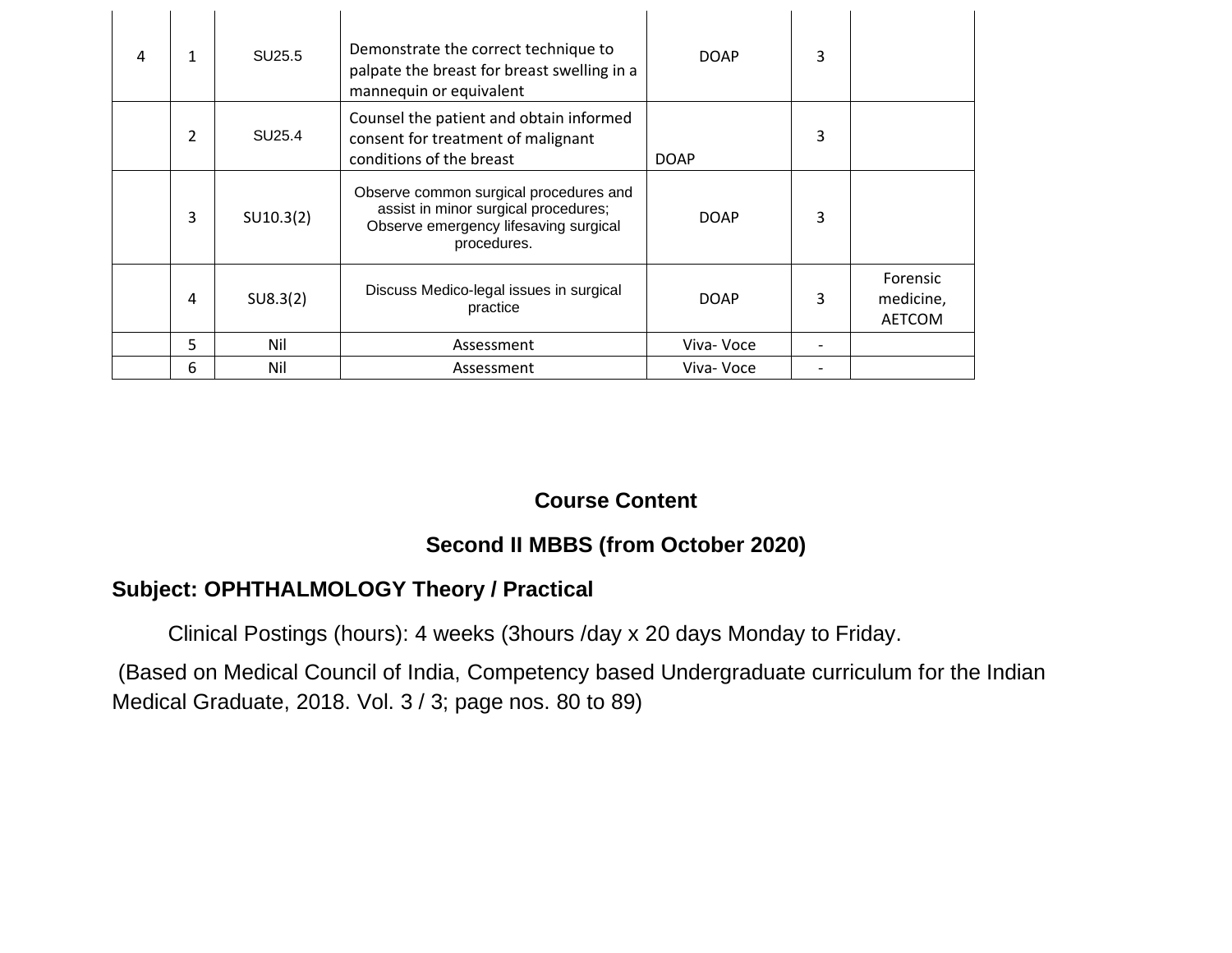|                      | Clinical Postings(hours): 4 weeks (3hours /day x 20 days Monday to Friday) |                                                                                                                                                                                                                                                                       |                                                      |                |                                    |                                  |  |
|----------------------|----------------------------------------------------------------------------|-----------------------------------------------------------------------------------------------------------------------------------------------------------------------------------------------------------------------------------------------------------------------|------------------------------------------------------|----------------|------------------------------------|----------------------------------|--|
| <b>Serial</b><br>No. | <b>Competency</b><br>No.                                                   | <b>Topics &amp; Sub Topics</b>                                                                                                                                                                                                                                        | <b>Suggested</b><br><b>Teaching</b><br><b>Method</b> | Hour<br>S      | <b>Vertical</b><br>Integrati<br>on | <b>Horizontal</b><br>Integration |  |
| $\mathbf 1$          | OP1.1                                                                      | Describe the physiology of vision                                                                                                                                                                                                                                     | Small group<br>teaching                              | 3              |                                    | Physiology                       |  |
| $\mathbf{2}$         | PY10.17                                                                    | Describeanddiscussfunctionalanatomyofeye, physiology<br>ofimageformation, physiology of vision including colour vision, Refr<br>activeerrors, colourblindness, Physiology of pupilandlight reflex                                                                     | Small group<br>teaching                              | 3              |                                    | Physiology ar<br>Anatomy         |  |
| $\mathbf{3}$         | <b>OP1.2</b><br>OP1.3                                                      | Define, classify and describe the types and methods of<br>correcting refractive errors<br>Demonstrate the steps in performing the visual acuity<br>assessment for distance vision, near vision, colour vision, the<br>pin hole test and the menace and blink reflexes | Demonstration,<br>Small group<br>teaching            | $\mathbf{3}$   |                                    | Physiology                       |  |
| 4                    | OP 1.5                                                                     | Define, enumerate the types and the mechanism by which<br>strabismus leads to amblyopia                                                                                                                                                                               | Small group<br>teaching                              | $\mathfrak{B}$ |                                    | Physiology                       |  |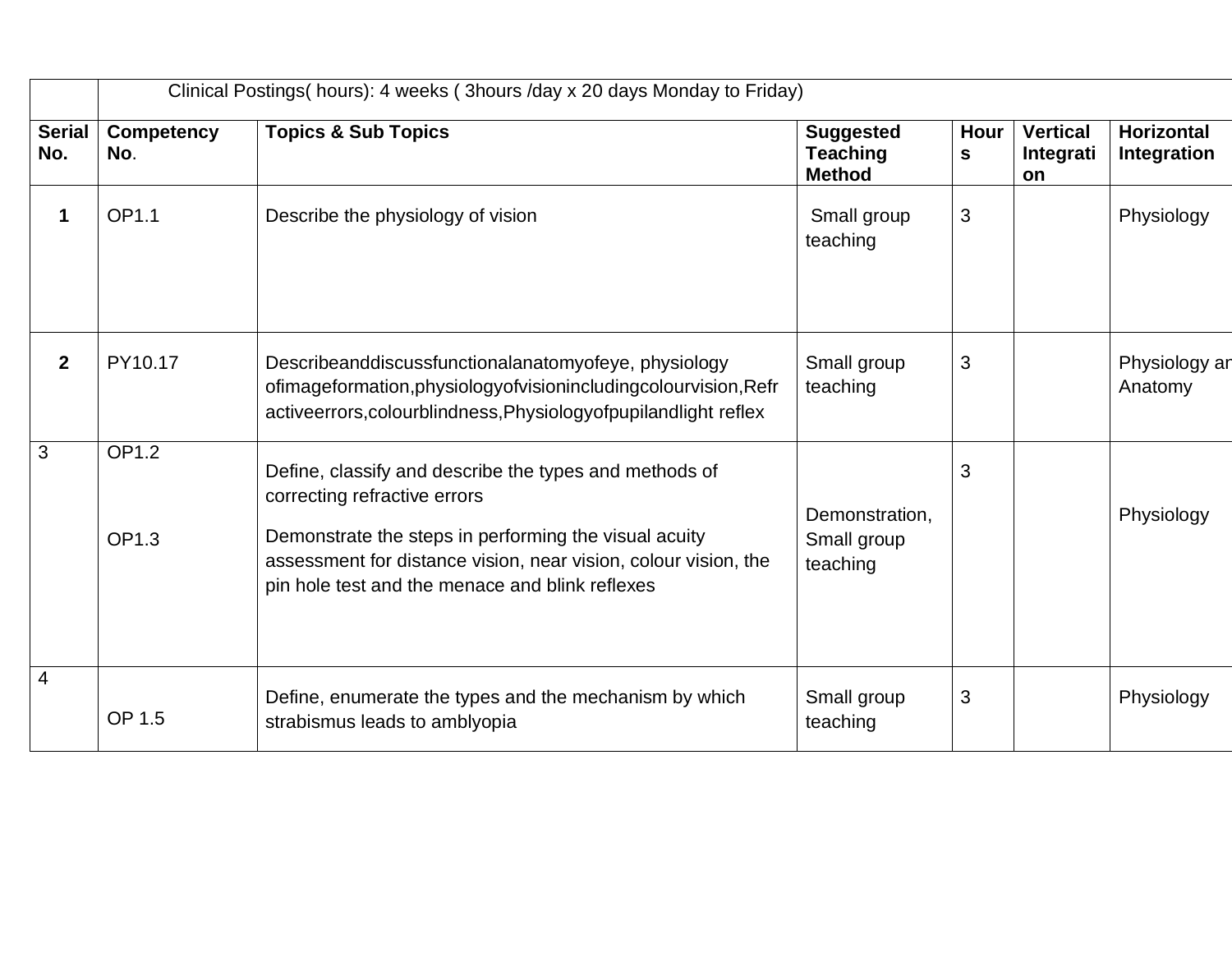| 5              | <b>OP2.1</b>    | Enumeratethecauses, describeanddiscusstheaetiology, clinicalp<br>resentationsanddiagnosticfeaturesofcommonconditionsofthelid<br>andadnexaincludingHordeolumexternum/internum,blepharitis,p<br>reseptalcellulitis, dacryocystitis, hemangioma, dermoid, ptosis, ent<br>ropion, lid lag, lagopthalmos<br>Demonstratethesymptoms&clinicalsignsofconditionsenumerate<br>d in OP2.1 | Bed side<br>clinic, Small<br>group teaching<br>Bed side clinic,<br>Small group<br>teaching | 3 | Anatomy                   |
|----------------|-----------------|--------------------------------------------------------------------------------------------------------------------------------------------------------------------------------------------------------------------------------------------------------------------------------------------------------------------------------------------------------------------------------|--------------------------------------------------------------------------------------------|---|---------------------------|
|                | <b>OP2.2</b>    |                                                                                                                                                                                                                                                                                                                                                                                |                                                                                            |   | Anatomy                   |
| 6              | OP2.3           | Demonstrate under supervision clinical procedures performed<br>in the lid including: bells phenomenon, assessment of<br>entropion/ectropion, perform the regurgitation test of lacrimal<br>sac. massage technique in cong. dacryocystitis, and trichiatic<br>cilia removal by epilation                                                                                        | Bed side clinic                                                                            | 3 | Anatomy and<br><b>ENT</b> |
| $\overline{7}$ | OP 2.4          | Describetheaetiology, clinical presentation.<br>Discussthecomplications and management of orbital cellulitis                                                                                                                                                                                                                                                                   | Bed side clinic,<br>Small group<br>teaching                                                | 3 | Anatomy and<br><b>ENT</b> |
| 8              | OP 3.1<br>OP3.2 | Elicitdocumentandpresentanappropriatehistoryinapatientpresen<br>ting with a "red eye" including congestion, discharge, pain<br>Demonstratedocumentandpresentthecorrectmethodofexaminati<br>onofa"redeye"includingvisionassessment, corneallustre, pupil<br>abnormality, ciliary tenderness                                                                                     | Bed side clinic,<br>Small group<br>teaching                                                | 3 | Anatomy and<br>Physiology |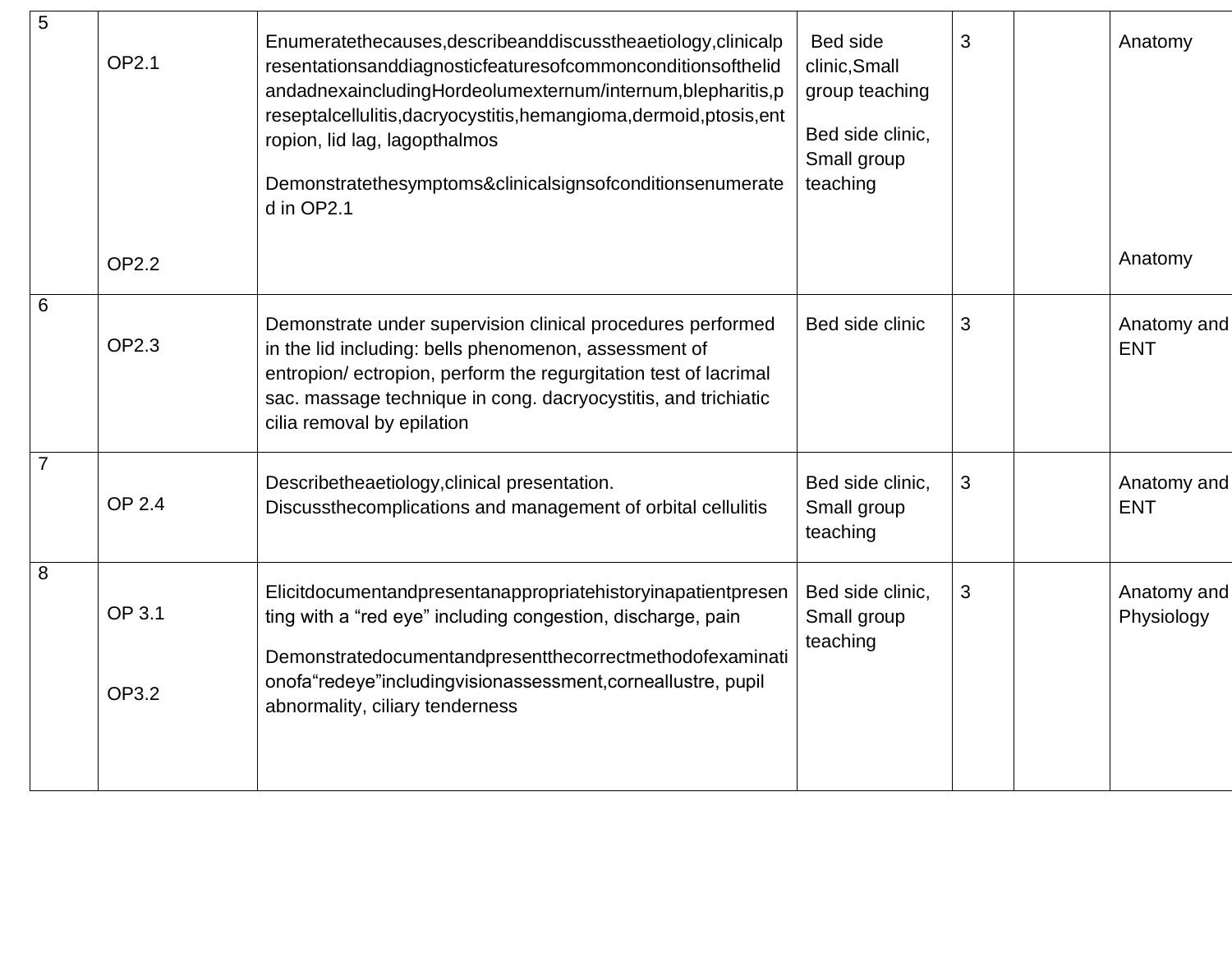| 9               | OP 3.3        | Bed side clinic,<br>Describetheaetiology, pathophysiology, ocularfeatures, differenti<br>aldiagnosis, complications<br>Small group<br>andmanagementofvariouscausesofconjunctivitis<br>teaching |                                              | 3 | Microbiology:<br>Pathology  |
|-----------------|---------------|------------------------------------------------------------------------------------------------------------------------------------------------------------------------------------------------|----------------------------------------------|---|-----------------------------|
| 10              | OP 3.4        | Describetheaetiology,pathophysiology,ocularfeatures,differenti<br>aldiagnosis, complications and management of trachoma.                                                                       | Bed side clinic,<br>Small group<br>teaching  | 3 | Microbiology a<br>Pathology |
| 11              | OP 3.5        | Describetheaetiology,pathophysiology,ocularfeatures,differenti<br>aldiagnosis, complications and management of vernal catarrh                                                                  | Bed side clinic,<br>Small group<br>teaching  | 3 | Pathology                   |
| $\overline{12}$ | OP 3.6        | Describetheaetiology,pathophysiology,ocularfeatures,differenti<br>aldiagnosis, complications and management of pterygium                                                                       | Bed side clinic,<br>Small group<br>teaching  | 3 | Pathology                   |
| 13              | <b>OP 4.1</b> | Enumerate, describeanddiscussthetypesandcauses of cornealulc<br>eration                                                                                                                        | Bed side clinic,<br>Small group<br>teaching  | 3 | Microbiology:<br>Pathology  |
| 14              | <b>OP 4.2</b> | Enumerate and discuss the differential diagnosis of infective<br>keratitis                                                                                                                     | , Bed side clinic<br>Small group<br>teaching | 3 | Microbiology:<br>Pathology  |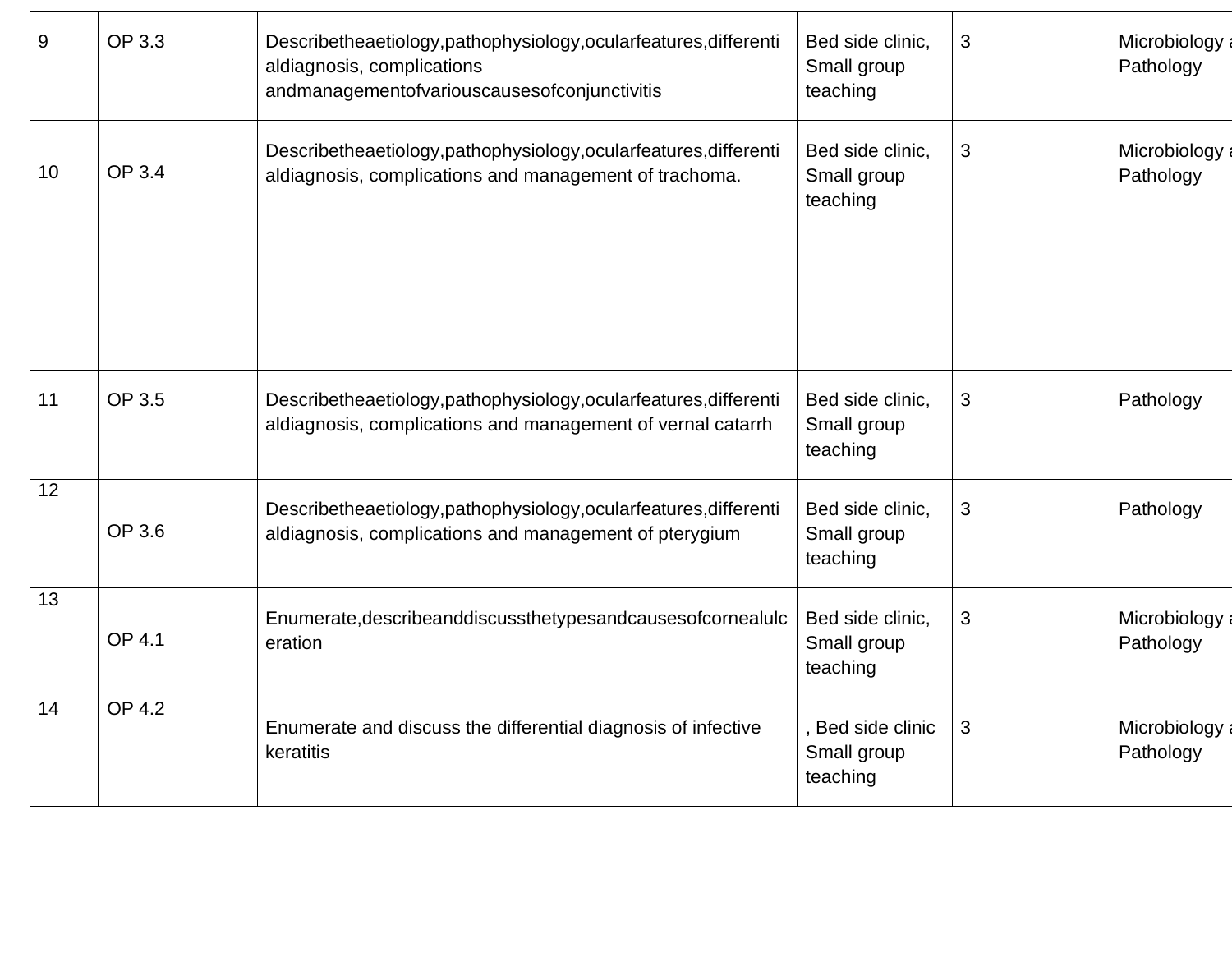| 15 | OP 4.3        | Enumerate the causes of corneal edema                                                                                                                                       | Bed side clinic,<br>Small group<br>teaching | 3 | Medicine   |
|----|---------------|-----------------------------------------------------------------------------------------------------------------------------------------------------------------------------|---------------------------------------------|---|------------|
| 16 | <b>OP 4.4</b> | Enumerate the causes and discuss the management of dry eye                                                                                                                  | Bed side clinic,<br>Small group<br>teaching | 3 | Medicine   |
| 17 | OP 4.5        | enumerate the causes of corneal blindness                                                                                                                                   | Demonstration,<br>Small group<br>teaching   | 3 | <b>PSM</b> |
|    | OP 4.6        | Enumerate the indications and the types of keratoplasty                                                                                                                     |                                             |   |            |
| 18 | OP 4.9        | Describeanddiscusstheimportanceandprotocolsinvolvedineyed<br>onation and eye banking                                                                                        | Demonstration,<br>Small group<br>teaching   | 3 | <b>FMT</b> |
| 19 | OP 5.1        | Define, enumerate and describe the aetiology, associated<br>systemic conditions, clinical features complications indications<br>for referral and management of episcleritis | Bed side clinic.<br>Small group<br>teaching | 3 | Medicine   |
| 20 | OP 5.2        | Define, enumerate and describe the aetiology, associated<br>systemic conditions, clinical features, complications, indications<br>for referral and management of scleritis  | Bed side clinic.<br>Small group<br>teaching | 3 | Medicine   |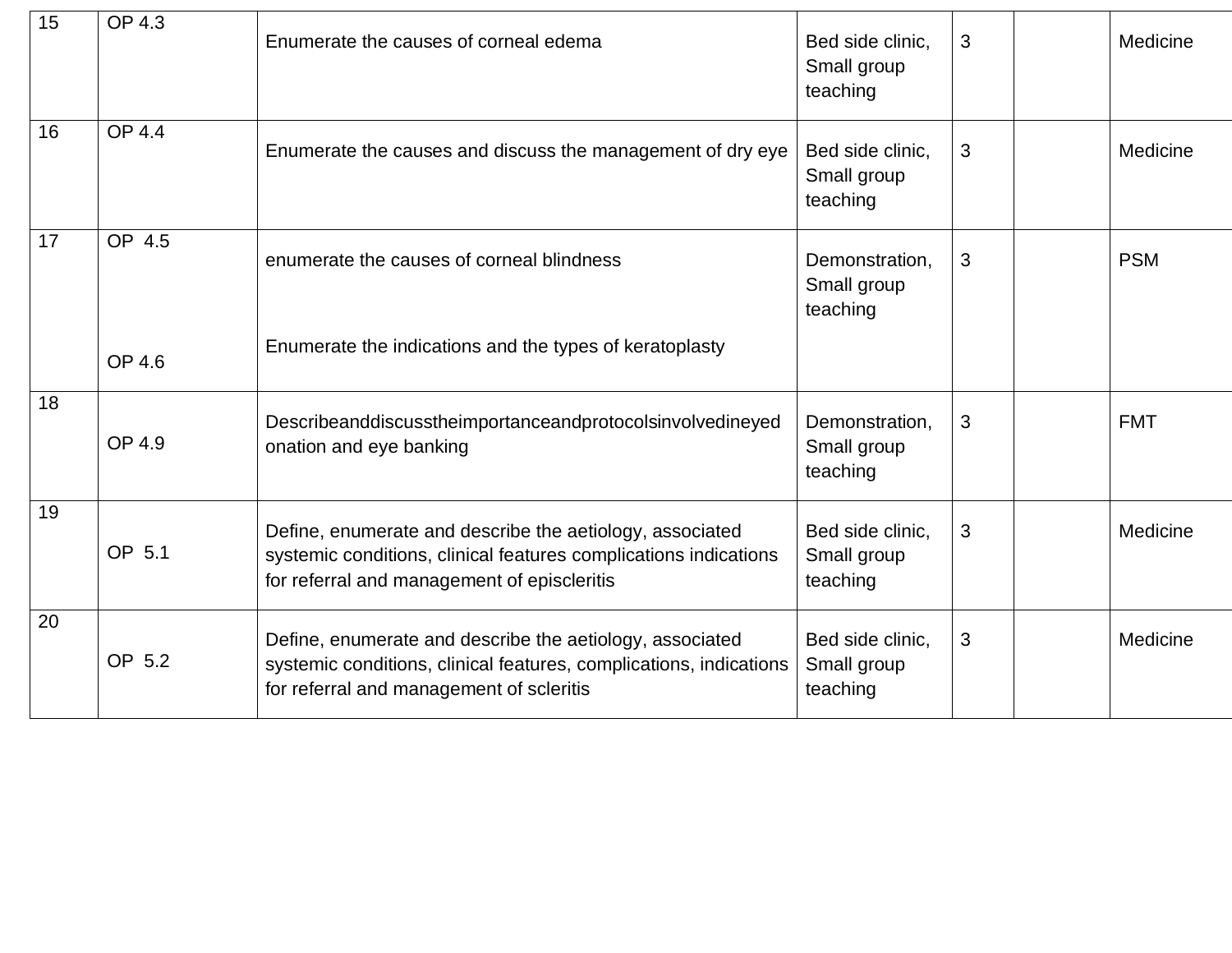#### **Second II MBBS(from October 2020) Subject:Orthopedics Practical**

Clinical Postings(hours): 2 weeks (3 hours /day x 10 days Monday to Friday.

(Based on Medical Council of India, Competency based Undergraduate curriculum for the Indian Medical Graduate, 2018. Vol. 3 / 3; page nos. 161 to166)

| C              | Clinical Postings(hours): 2 weeks ( 3hours /day x 10 days Monday to Friday. |                               |                            |              |                 |                   |
|----------------|-----------------------------------------------------------------------------|-------------------------------|----------------------------|--------------|-----------------|-------------------|
| <b>Serial</b>  | <b>Competency No.</b>                                                       | <b>Topics &amp; SubTopics</b> | <b>Suggested Teaching</b>  | <b>Hours</b> | <b>Vertical</b> | <b>Horizontal</b> |
| No.            |                                                                             |                               | <b>Method</b>              |              | Integration     | Integration       |
| 1              | OR1.5                                                                       | Describe and discuss the      |                            | 3            |                 |                   |
|                |                                                                             | aetiopathogenesis, clinical   | Lecture                    |              |                 |                   |
|                |                                                                             | features, investigations,     | <b>Demonstration Small</b> |              |                 |                   |
|                |                                                                             | and principles of             | <b>Group Discussion</b>    |              |                 |                   |
|                |                                                                             | management of                 |                            |              |                 |                   |
|                |                                                                             | dislocation of major joints,  |                            |              |                 |                   |
|                |                                                                             | shoulder, knee, hip           |                            |              |                 |                   |
| $\overline{2}$ | OR1.1                                                                       | Describe and discuss the      | Lecture                    | 3            |                 | Surgery,          |
|                |                                                                             | Principles of pre-hospital    | <b>Demonstration Small</b> |              |                 | Medicine          |
|                |                                                                             | care and Casuality            | <b>Group Discussion</b>    |              |                 |                   |
|                |                                                                             | management of a trauma        |                            |              |                 |                   |
|                |                                                                             | victim including principles   |                            |              |                 |                   |
|                |                                                                             | of triage                     |                            |              |                 |                   |
| 3              |                                                                             | Describe and discuss the      | Lecture                    | 3            |                 | Surgery,          |
|                |                                                                             | aetiopathogenesis clinical    | <b>Demonstration Small</b> |              |                 | Medicine          |
|                | OR1.2                                                                       | features, investigations,     | <b>Group Discussion</b>    |              |                 |                   |
|                |                                                                             | and principles of             |                            |              |                 |                   |
|                |                                                                             | management of shock           |                            |              |                 |                   |
| 4              | OR1.3                                                                       | Describe and discuss the      | Lecture                    | 3            |                 | Surgery           |
|                |                                                                             | aetiopathogenesis, clinical   | <b>Demonstration Small</b> |              |                 |                   |
|                |                                                                             | features, investigations,     | <b>Group Discussion</b>    |              |                 |                   |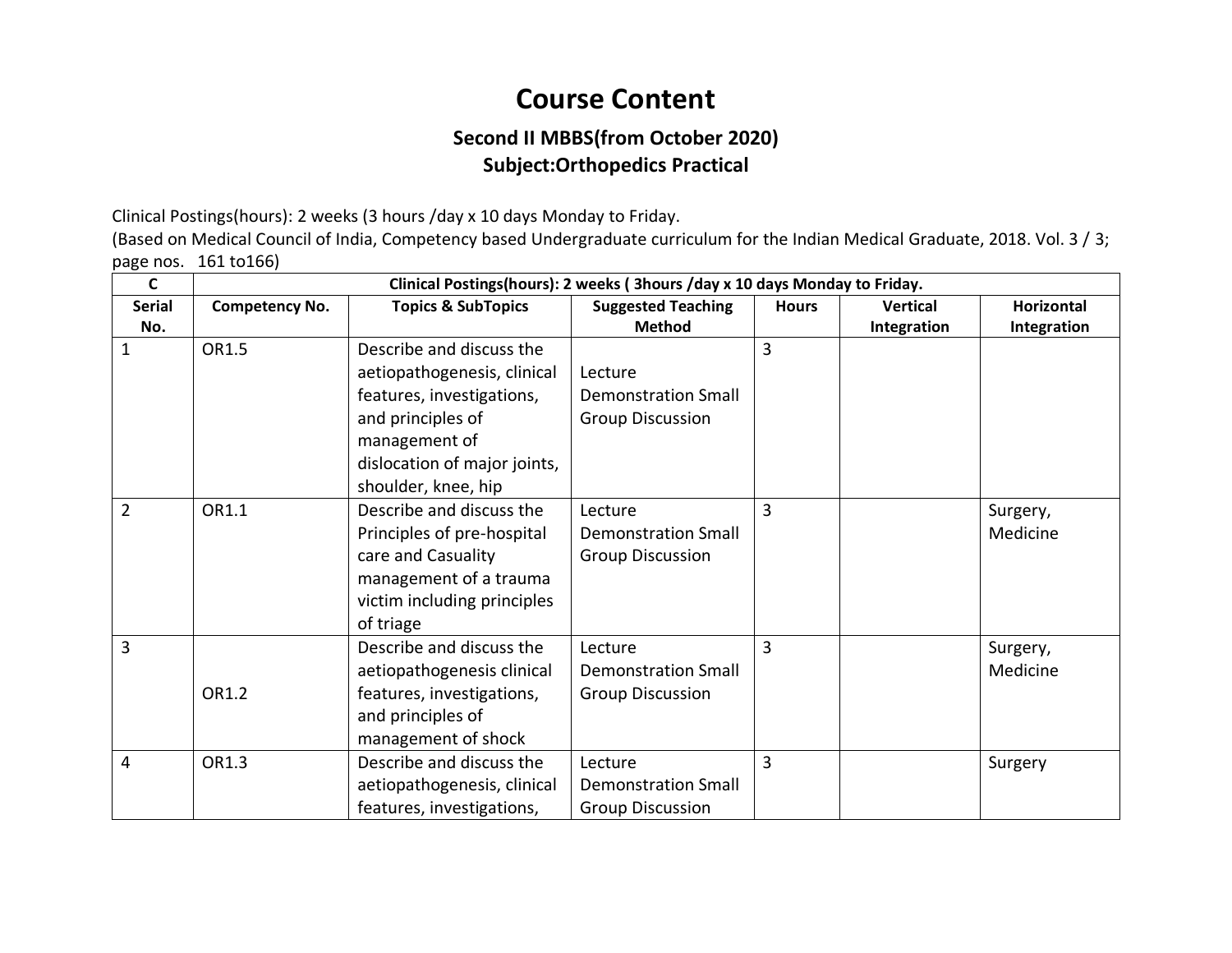|                |        | and principles of<br>management of soft tissue<br>injuries                                                                                                                                                          |                                                                  |                |          |
|----------------|--------|---------------------------------------------------------------------------------------------------------------------------------------------------------------------------------------------------------------------|------------------------------------------------------------------|----------------|----------|
| 5              | OR1.4  | Describe and discuss the<br>Principles of management<br>of soft tissue injuries                                                                                                                                     | Lecture<br><b>Demonstration Small</b><br><b>Group Discussion</b> | $\overline{3}$ | Surgery  |
| 6              | OR1.6  | Participate as a member in<br>the team for closed<br>reduction of shoulder<br>dislocation / hip<br>dislocation / knee<br>dislocation                                                                                | Lecture<br><b>Demonstration Small</b><br><b>Group Discussion</b> | 3              |          |
| $\overline{7}$ | OR2.3  | Select, prescribe, and<br>communicate appropriate<br>medications for relief of<br>joint pain                                                                                                                        | Demonstration                                                    | 3              |          |
| 8              | OR2.15 | Plan and interpret the<br>investigations to diagnose<br>complications of fractures<br>like malunion, non-union,<br>infection, compartmental<br>syndrome                                                             | Lecture<br><b>Demonstration Small</b><br><b>Group Discussion</b> | $\overline{3}$ |          |
| 9              | OR2.16 | Describe and discuss the<br>mechanism of injury,<br>clinical features,<br>investigations, and<br>principles of management<br>of open fractures with<br>focus on secondary<br>infection prevention and<br>management | Lecture<br><b>Demonstration Small</b><br><b>Group Discussion</b> | 3              |          |
| 10             | OR3.1  | Describe and discuss the<br>aetiopathogenesis, clinical<br>features, investigations<br>and principles of<br>managementof Bone and                                                                                   | Lecture<br><b>Demonstration Small</b><br><b>Group Discussion</b> | 3              | Medicine |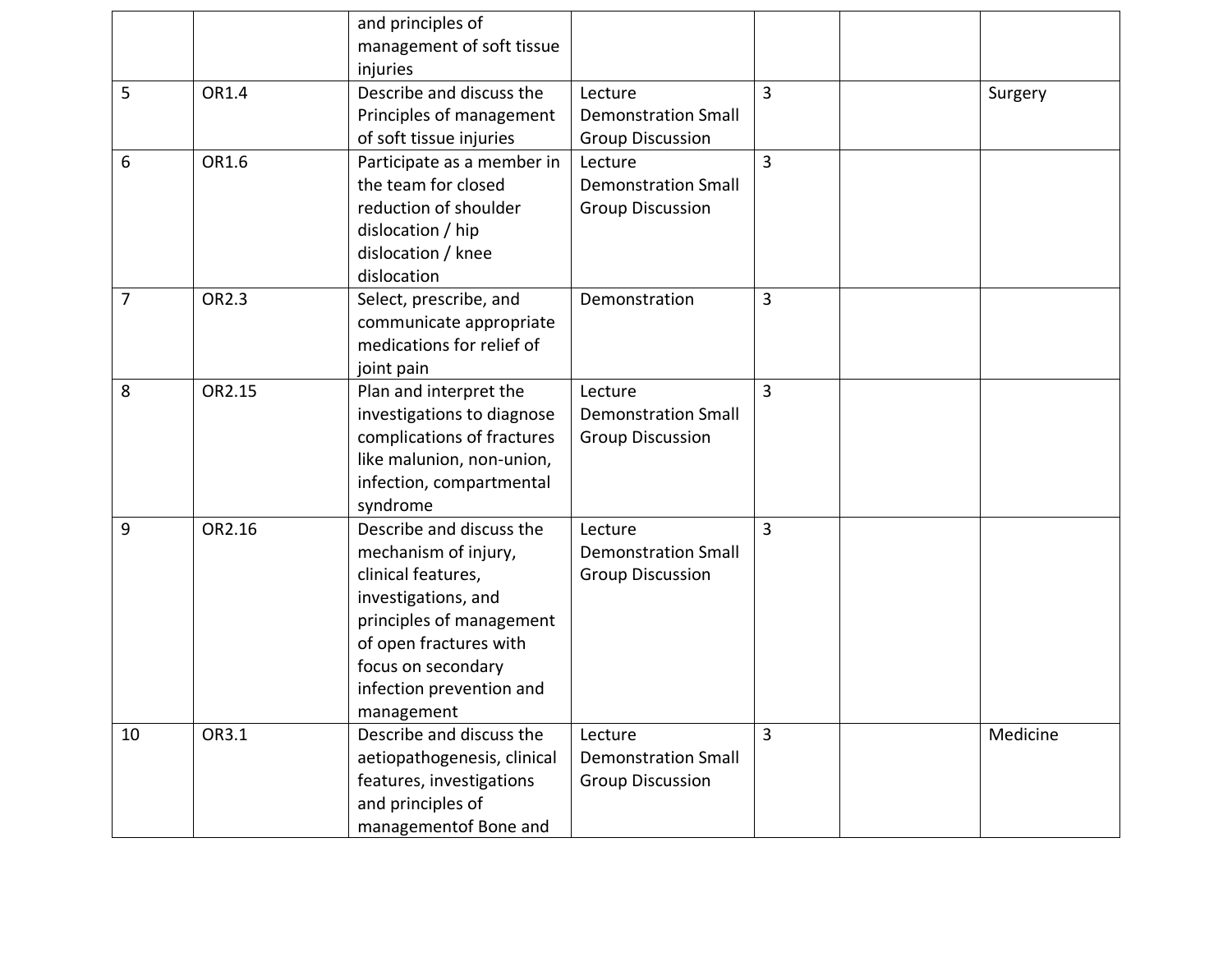| Joint infections          |  |  |
|---------------------------|--|--|
| a) Acute Osteomyelitis    |  |  |
| b) Subacute osteomyelitis |  |  |
| c) Acute Suppurative      |  |  |
| arthritis                 |  |  |
| d) Septic arthritis & HIV |  |  |
| infection                 |  |  |
| e) Spirochaetal infection |  |  |
| f) Skeletal Tuberculosis  |  |  |

# **Second MBBS Practical Mark's Structure**

#### **Internal Assessment Examinations**

(Applicable w.e.f October 2020 onwards examination for batches admitted from June 2019 onwards)

|          | <b>Subject:Orthopedics Practical</b> |                               |                                  |                       |                          |                                |           |
|----------|--------------------------------------|-------------------------------|----------------------------------|-----------------------|--------------------------|--------------------------------|-----------|
|          | <b>Practical's</b>                   |                               |                                  |                       |                          | <b>Maximum marks</b><br>50     |           |
| Seat No. | Logbook                              | Radiological<br>Anatomy<br>10 | Contrast<br><b>Studies</b><br>10 | <b>Spotters</b><br>10 | <b>Instruments</b><br>10 | Communication<br><b>Skills</b> | Out of 50 |
|          |                                      |                               |                                  |                       |                          |                                |           |
|          |                                      |                               |                                  |                       |                          |                                |           |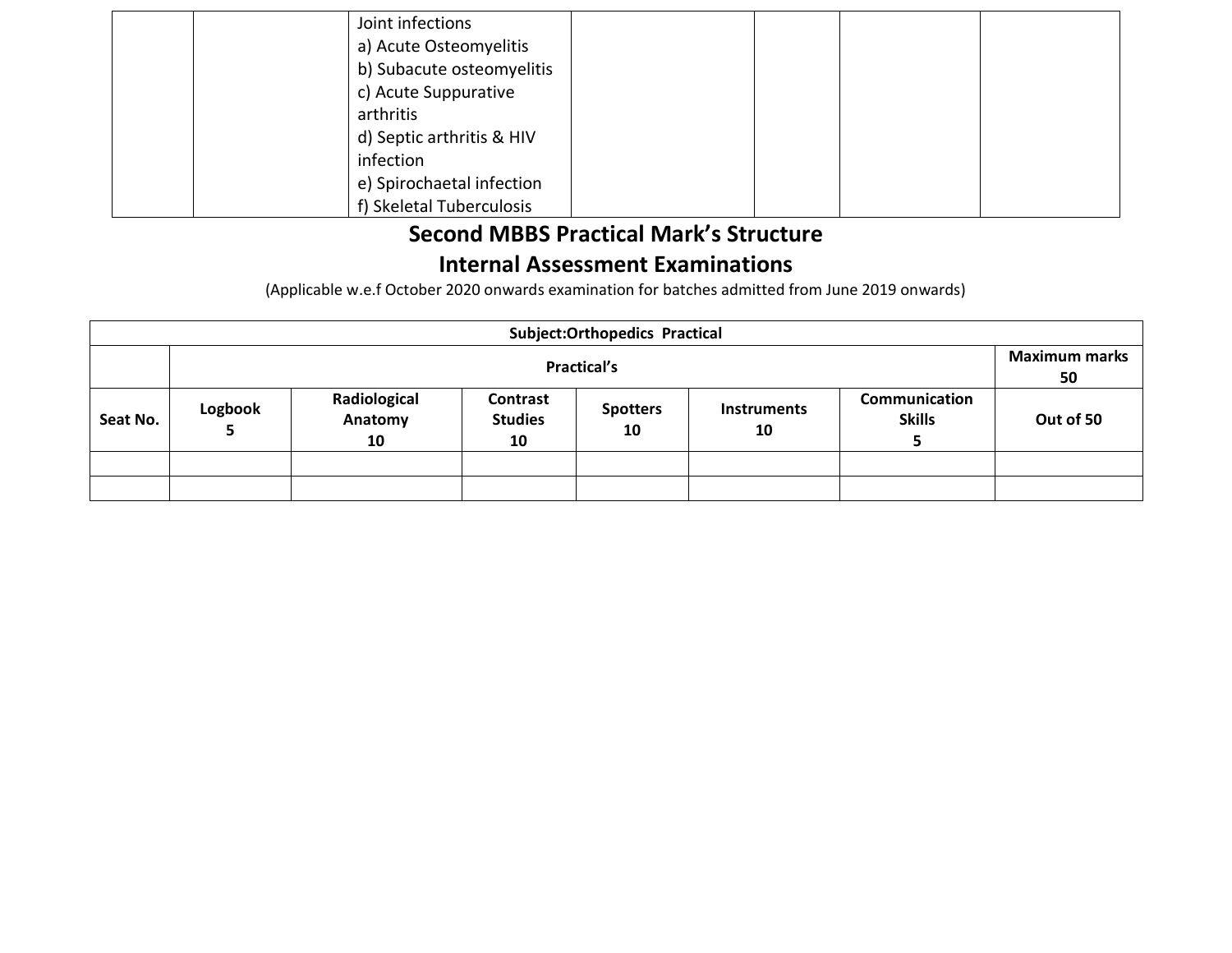# **ByramjeeJeejeebhoy Government Medical College Sassoon General Hospital**

 **LOGBOOK**



# **Department of Orthopedics**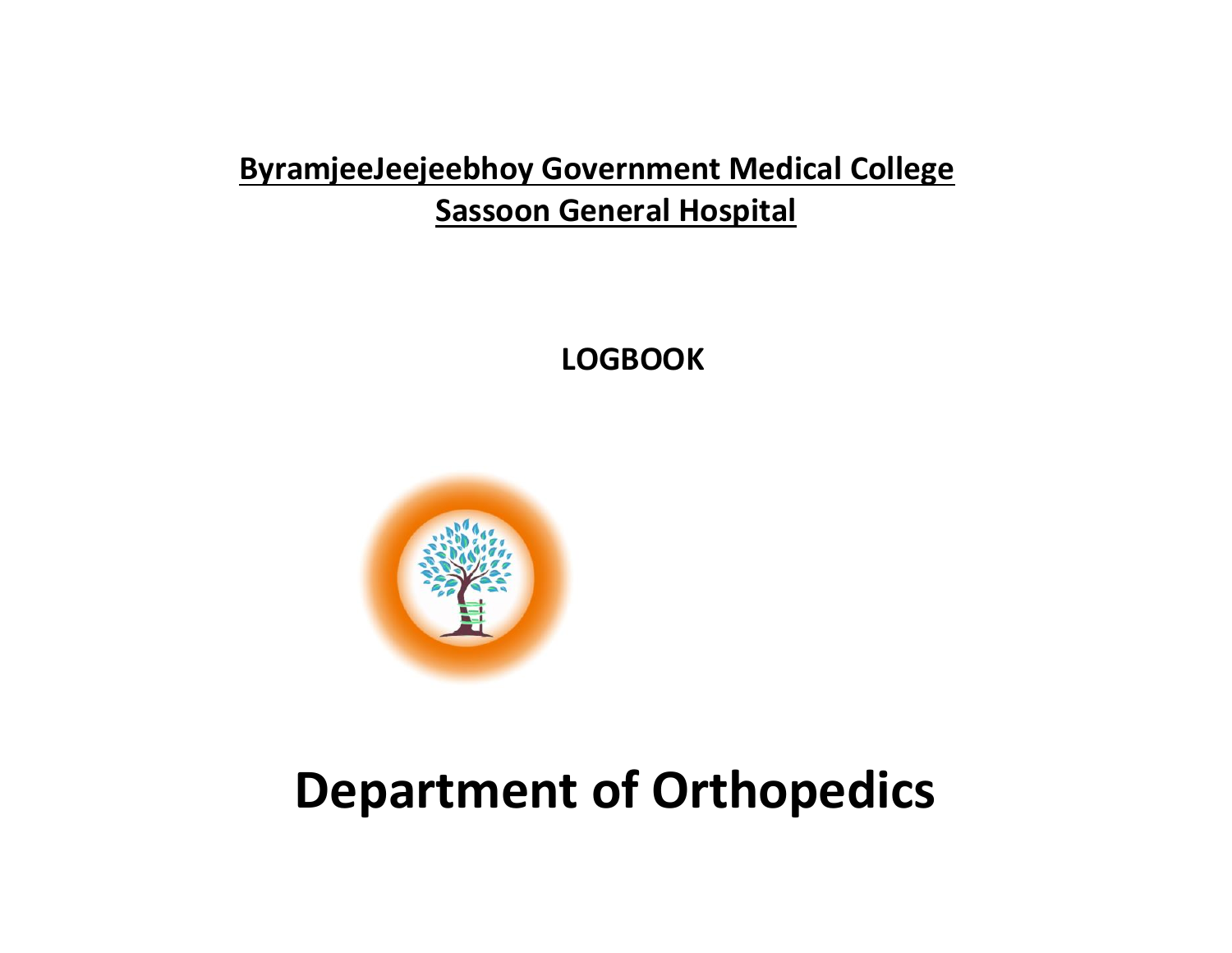# **Contents**

| Sr. No.        | Subject                                                                               | Page No. |
|----------------|---------------------------------------------------------------------------------------|----------|
| 1              | <b>LOGBOOK CERTIFICATE</b>                                                            | 04       |
| $\overline{2}$ | RECORD OF INTERNAL ASSESSMENT EXAMINATIONS                                            | 05       |
| 3              | SELF DIRECTED LEARNING / TUTORIALS / SEMINARS /<br><b>EXTRA CURRICULAR ACTIVITIES</b> | 06       |
| 4              | LIST OF COMPETENCIES                                                                  | 08       |
| 5              | PHASE III/I                                                                           | 10       |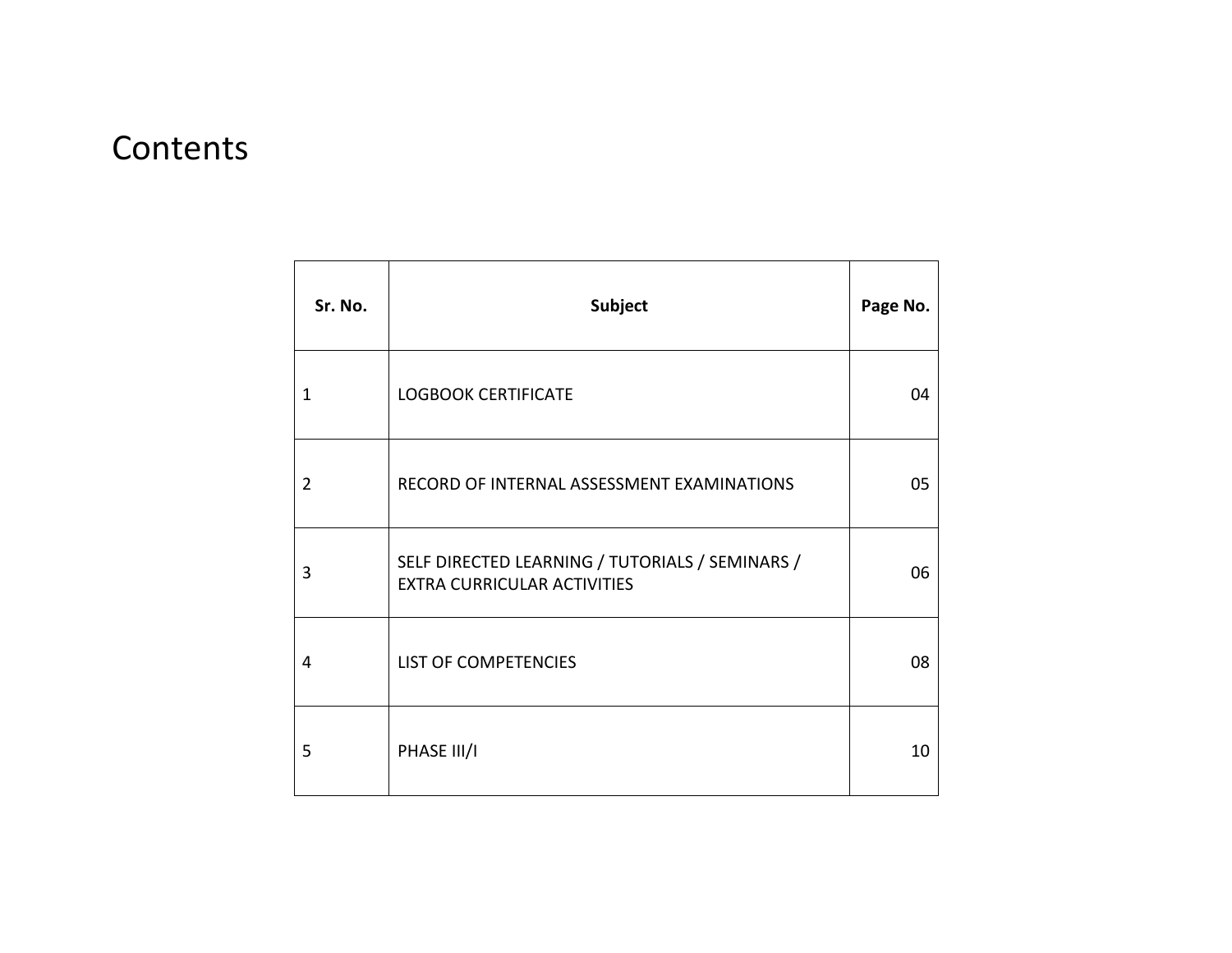## **CERTIFICATE**

This is to certify that this logbook is the bonafide record of Mr. / Ms................................................................................................................... Roll No…………………Admission Year ……….………, of the Department of Orthopedics atByramjeeJeejeebhoy Government Medical College and Sassoon General Hospital, Pune

 The logbook is as per the guidelines of Competency Based Undergraduate Medical Education Curriculum, Graduate Medical Regulation 2019.

He / She has satisfactorily attended/ completed all assignments mentioned in this logbook as per the guidelines prescribed by National Medical Commission

> **Head of Department Department of Orthopedics Signature with Date**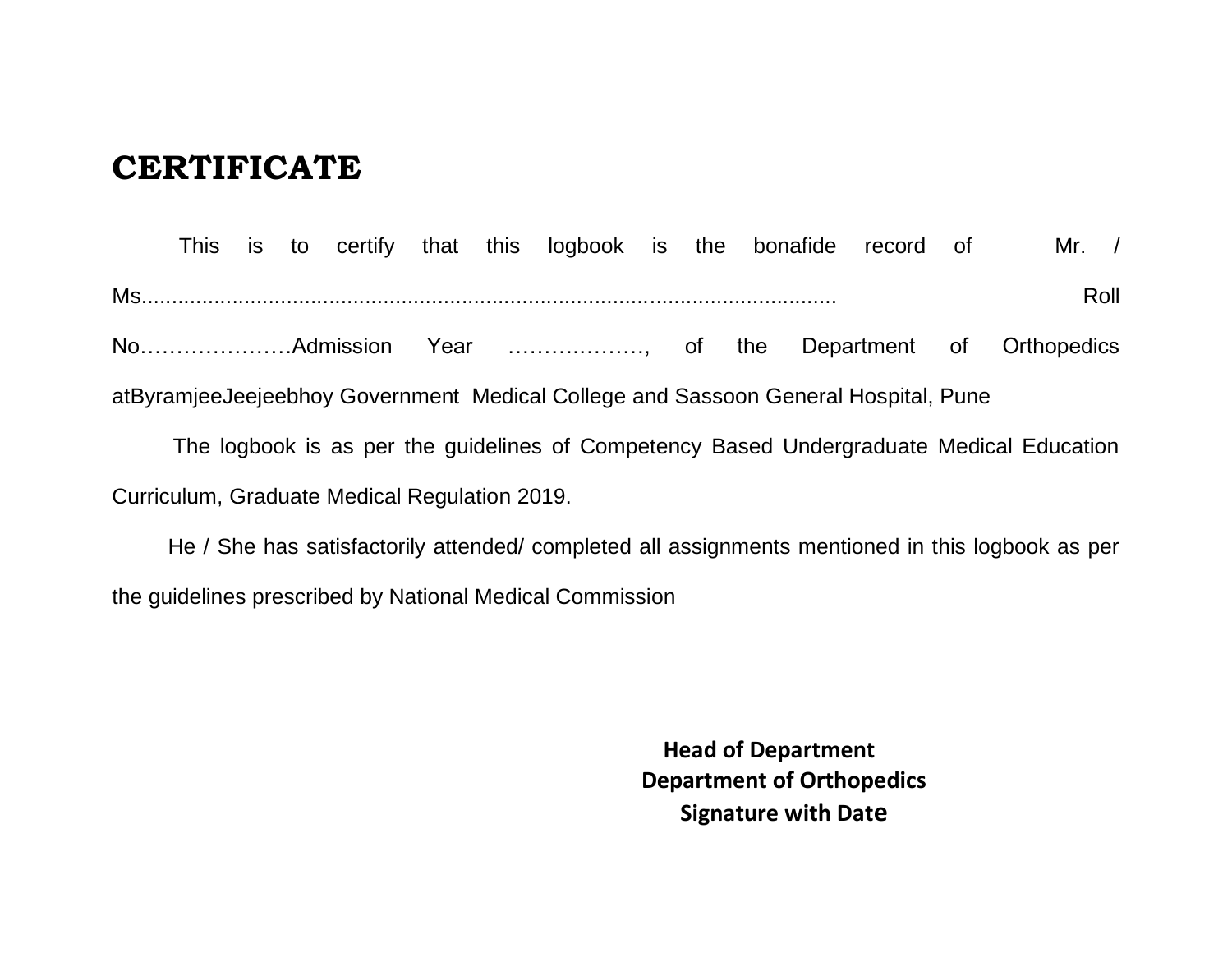#### **Records of Internal Assessment Examinations**

| <b>Date</b> | <b>Exams</b>                                                                         | <b>Marks</b><br><b>Obtained</b> | <b>Total</b><br><b>Marks</b> | <b>Feedback</b><br>provided    | <b>Signature of</b><br><b>Student</b> | Signature<br>of<br><b>Teacher</b> |
|-------------|--------------------------------------------------------------------------------------|---------------------------------|------------------------------|--------------------------------|---------------------------------------|-----------------------------------|
|             | Practical<br>including<br>Viva                                                       |                                 | 50                           |                                |                                       |                                   |
|             | Conversion                                                                           |                                 | 20                           |                                |                                       |                                   |
|             | Final<br>Internal<br>Assessment<br>Marks (to<br>be<br>submitted<br>to<br>University) |                                 | 20                           |                                |                                       |                                   |
|             |                                                                                      |                                 |                              | <b>LOGBOOK CLINICAL SKILLS</b> |                                       |                                   |

#### **LIST OF COMPETENCIES**

Clinical skills can be assessed by case presentation, case-based discussion, objective structured clinical assessment the checklist, MiniCex, as per the institutional preference.

**Signature of Head of the Department**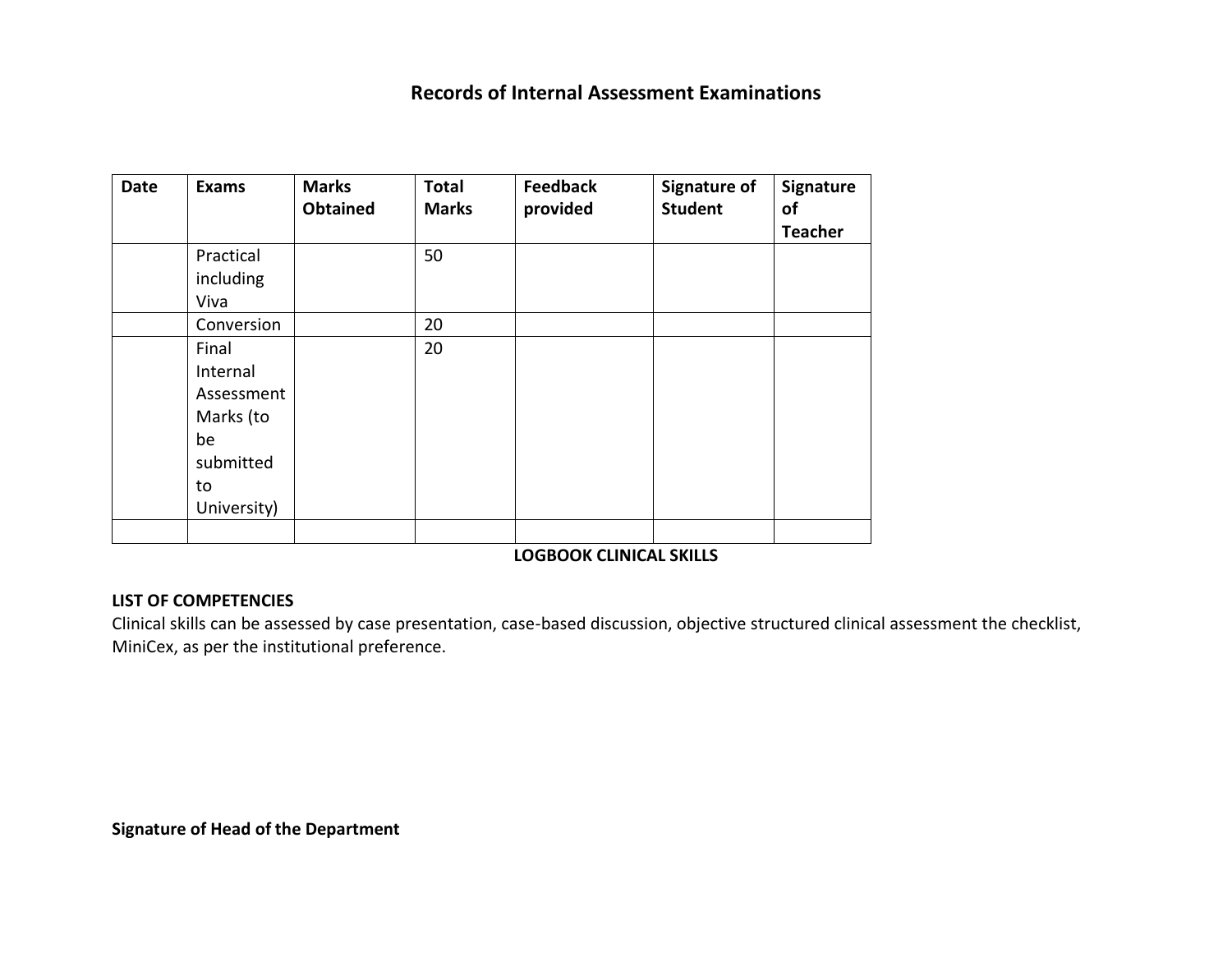| No.            | <b>Competency No.</b> | <b>Topics &amp; Sub Topics</b>                                                                                                                                                                                                                                             |
|----------------|-----------------------|----------------------------------------------------------------------------------------------------------------------------------------------------------------------------------------------------------------------------------------------------------------------------|
| $\mathbf{1}$   | OR1.5                 | Describe and discuss the aetiopathogenesis, clinical features, investigations, and principles<br>of management of dislocation of major joints, shoulder, knee, hip                                                                                                         |
| $\overline{2}$ | OR1.1                 | Describe and discuss the Principles of pre-hospital care and Casuality management of a<br>trauma victim including principles of triage                                                                                                                                     |
| 3              | OR1.2                 | Describe and discuss the aetiopathogenesis clinical features, investigations, and principles<br>of management of shock                                                                                                                                                     |
| $\overline{4}$ | OR1.3                 | Describe and discuss the aetiopathogenesis, clinical features, investigations, and principles<br>of management of soft tissue injuries                                                                                                                                     |
| 5              | OR1.4                 | Describe and discuss the Principles of management of soft tissue injuries                                                                                                                                                                                                  |
| 6              | OR1.6                 | Participate as a member in the team for closed reduction of shoulder dislocation / hip<br>dislocation / knee dislocation                                                                                                                                                   |
| $\overline{7}$ | OR2.3                 | Select, prescribe, and communicate appropriate medications for relief of joint pain                                                                                                                                                                                        |
| 8              | OR2.15                | Plan and interpret the investigations to diagnose complications of fractures like malunion,<br>non-union, infection, compartmental syndrome                                                                                                                                |
| 9              | OR2.16                | Describe and discuss the mechanism of injury, clinical features, investigations, and<br>principles of management of open fractures with focus on secondary infection prevention<br>and management                                                                          |
| 10             | OR3.1                 | Describe and discuss the aetiopathogenesis, clinical features, investigations and principles<br>of management of Bone and Joint infections<br>a) Acute Osteomyelitis<br>b) Subacute osteomyelitis<br>c) Acute Suppurative arthritis<br>d) Septic arthritis & HIV infection |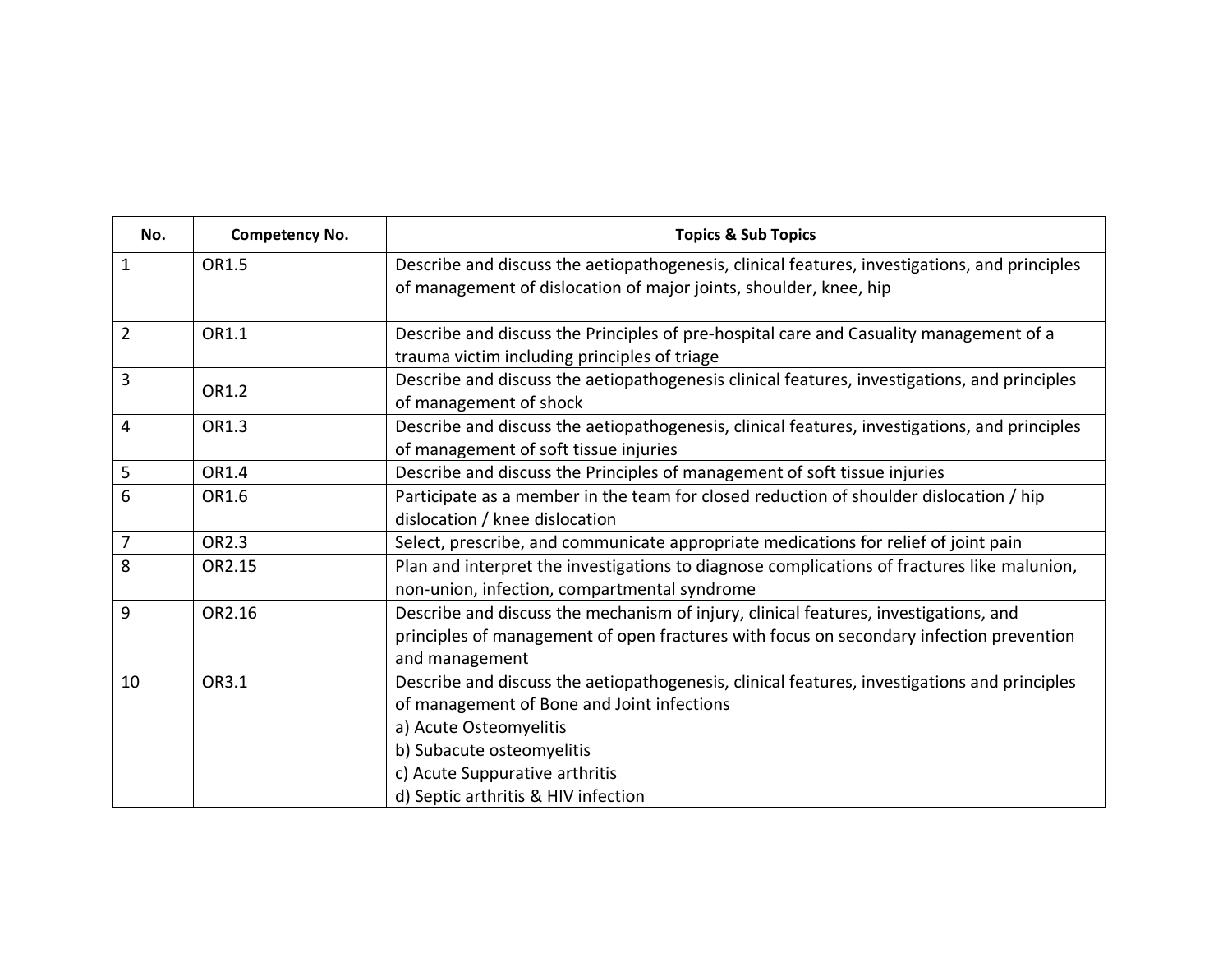|  | Spirochaetal infection<br>A     |
|--|---------------------------------|
|  | - -<br>Tuberculosis<br>Skeletal |

#### **Second II MBBS ( from October 2020)**

#### **Subject : Radio Diagnosis Theory / Practical**

Clinical Postings( hours): 2 weeks ( 3hours /day x 10 days Monday to Friday.

(Based on Medical Council of India, Competency based Undergraduate curriculum for the Indian Medical Graduate, 2018. Vol. 2 / 3 ; page nos. 161 to166)

| $\mathsf{C}$         |                   | C. Clinical Postings (hours): 2 weeks (3 hours /day x 10 days Monday to Friday.           |                                                       |              |                                |                                  |  |  |  |
|----------------------|-------------------|-------------------------------------------------------------------------------------------|-------------------------------------------------------|--------------|--------------------------------|----------------------------------|--|--|--|
| <b>Serial</b><br>No. | Competency<br>No. | <b>Topics &amp; Sub Topics</b>                                                            | <b>Suggested Teaching</b><br><b>Method</b>            | <b>Hours</b> | <b>Vertical</b><br>Integration | <b>Horizontal</b><br>Integration |  |  |  |
|                      | RD1.1<br>RD1.2    | Introduction to All<br>modalities under<br>Radiodiagnosis and<br>Radiation<br>Protection. | Lecture,<br>Demonstration,<br>Small group<br>teaching |              |                                |                                  |  |  |  |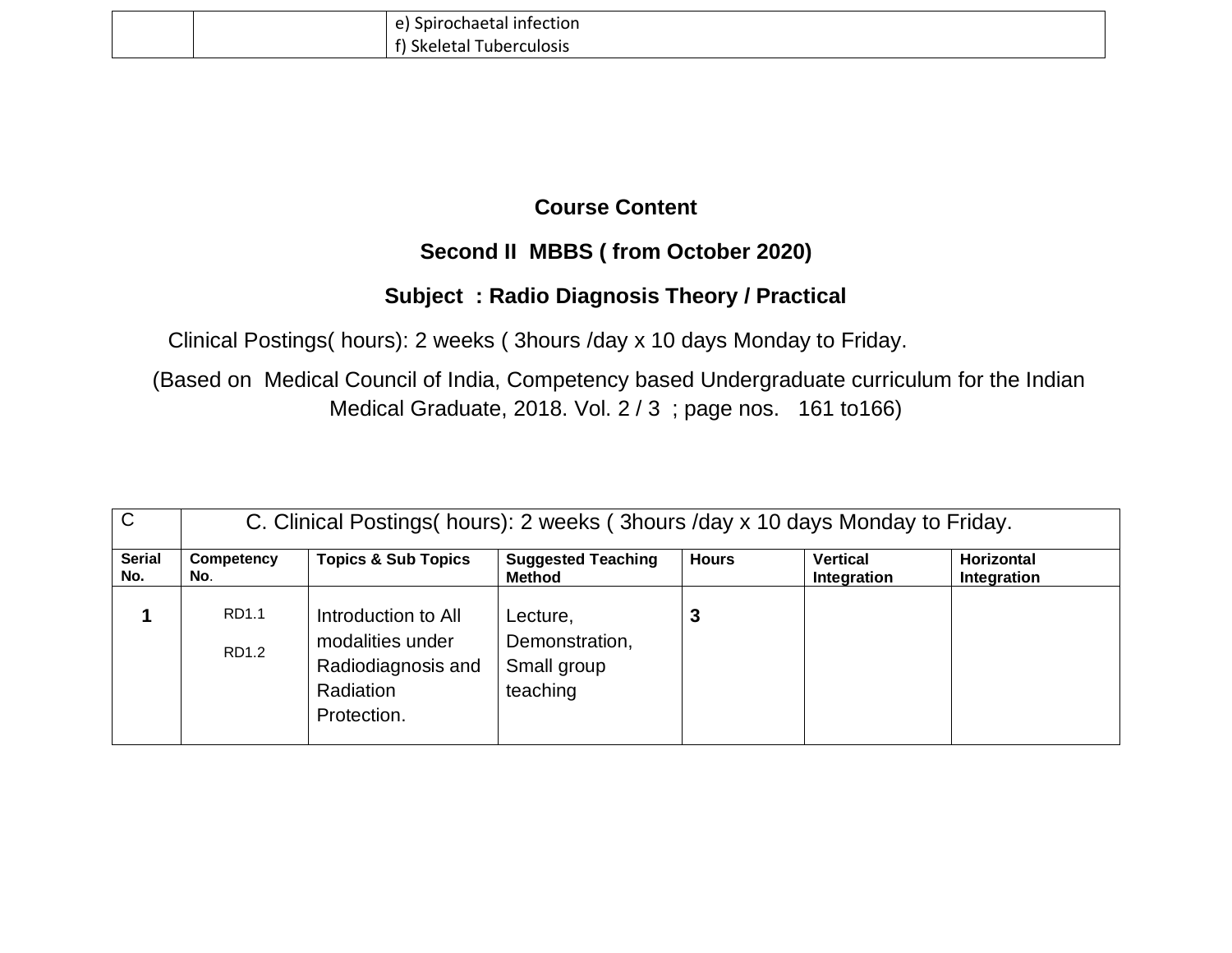| $\overline{2}$ | <b>RD1.5</b>   | Role of Radiology in<br><b>Chest Conditions</b><br>lungs and heart                                       | Lecture,<br>Demonstration,<br>Small group<br>teaching | 3 | Medicine and<br>Pediatrics      |
|----------------|----------------|----------------------------------------------------------------------------------------------------------|-------------------------------------------------------|---|---------------------------------|
| 3              | <b>RD1.6</b>   | Role of Radiology in<br>Abdominal<br>Conditions<br>hepatobilary system<br>and Gastrointestinal<br>System | Lecture,<br>Demonstration,<br>Small group<br>teaching | 3 | Surgery                         |
| 4              | RD1.6          | Role of Radiology in<br>Abdominal<br>Conditions -<br>Genitourinary<br>system                             | Lecture,<br>Demonstration,<br>Small group<br>teaching | 3 | Surgery                         |
| 5              | RD1.4 & RD 1.5 | Role of Radiology in<br>Obstetrics and<br>Gynaecolgy                                                     | Demonstration,<br>Small group<br>teaching             | 3 | Obstetrics &<br>Gynecology      |
| 6              | <b>RD1.6</b>   | Role of Radiology in<br>Musculoskeletal<br>system                                                        | Demonstration,<br>Small group<br>teaching             | 3 | Orthopedics                     |
| 7              | <b>RD1.6</b>   | Role of Radiology in<br><b>Diseases of Central</b><br>Nervous System                                     | Demonstration,<br>Small group<br>teaching             | 3 | All clinical<br><b>Branches</b> |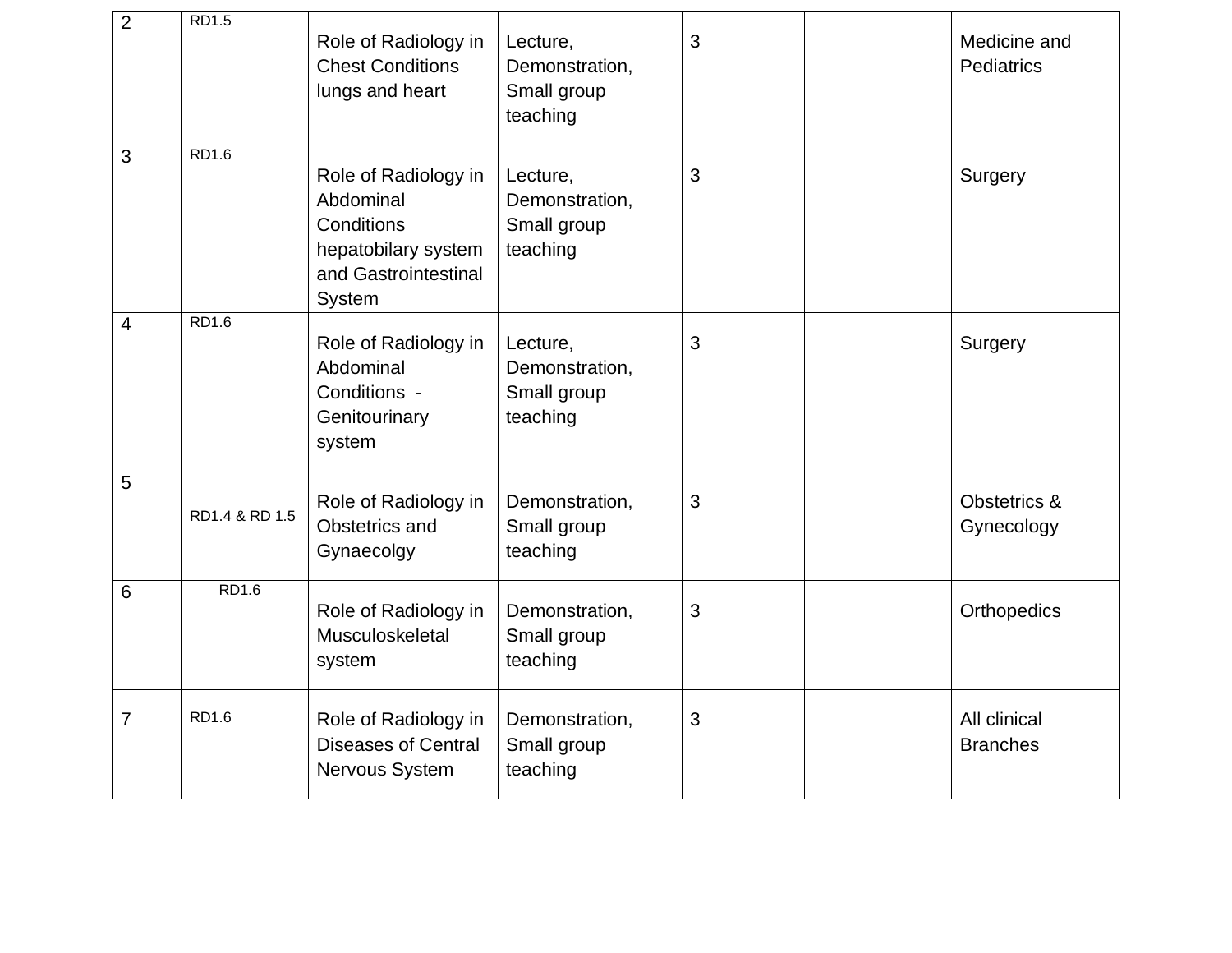| 8  | <b>RD1.2</b> | <b>Basic Principles of</b><br>Computed<br>Tomography        | Demonstration,<br>Small group<br>teaching | 3 |  |
|----|--------------|-------------------------------------------------------------|-------------------------------------------|---|--|
| 9  | RD1.2        | <b>Basic Principles of</b><br>Magnetic<br>Resonance Imaging | Demonstration,<br>Small group<br>teaching | 3 |  |
| 10 | RD1.1        | <b>Radiation Hazards &amp;</b><br>Protection                | Demonstration,<br>Small group<br>teaching | 3 |  |

#### **Second MBBS Practical Mark's Structure**

#### **Internal Assessment Examinations**

**(Applicable w.e.f October 2020 onwards examination for batches admitted from June 2019 onwards)**

| Subject: Radio Diagnosis Practical |                   |                         |                                   |                       |                          |                                 |                            |  |
|------------------------------------|-------------------|-------------------------|-----------------------------------|-----------------------|--------------------------|---------------------------------|----------------------------|--|
|                                    | <b>Practicals</b> |                         |                                   |                       |                          |                                 | <b>Maximum</b><br>marks 50 |  |
| <b>Seat</b><br>No.                 | Log Book          | Radiological<br>Anatomy | <b>Contrast</b><br><b>Studies</b> | <b>Spotters</b><br>10 | <b>Instruments</b><br>10 | <b>Communicatio</b><br>n Skills | Out of 50                  |  |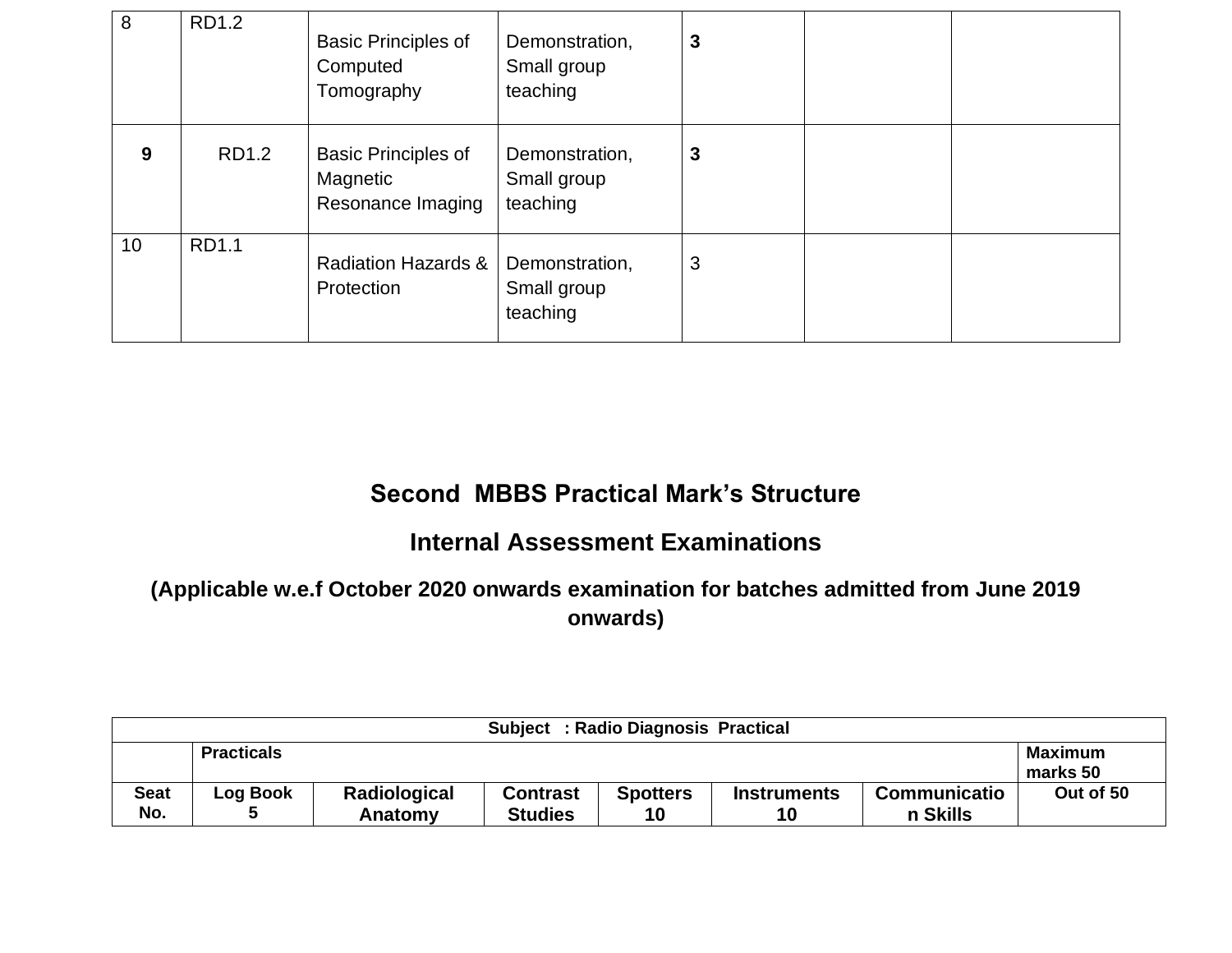|  | <b>Contract Contract</b> |  |  |  |
|--|--------------------------|--|--|--|
|  |                          |  |  |  |
|  |                          |  |  |  |

| Sr.<br>No.     | <b>Subject</b>                                                                        | Page<br>No. |
|----------------|---------------------------------------------------------------------------------------|-------------|
|                | <b>LOGBOOK CERTIFICATE</b>                                                            | 04          |
| $\overline{2}$ | RECORD OF INTERNAL ASSESSMENT EXAMINATIONS                                            | 05          |
| 3              | SELF DIRECTED LEARNING / TUTORIALS / SEMINARS / EXTRA<br><b>CURRICULAR ACTIVITIES</b> | 06          |
| 4              | <b>LIST OF COMPETENCIES</b>                                                           | 08          |
| 5              | PHASE III/I                                                                           | 10          |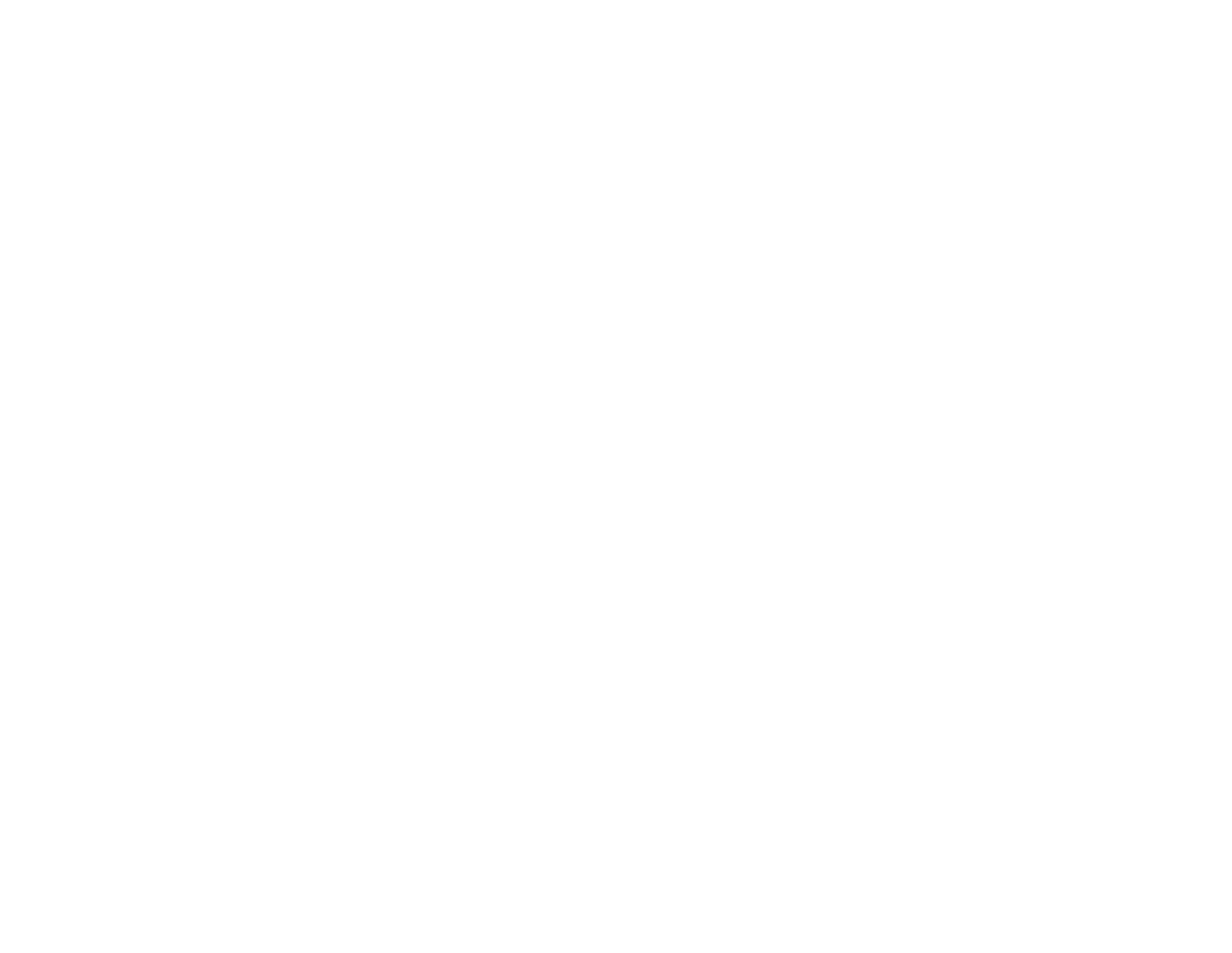This is to certify that this logbook is the bonafide record of Mr. / Ms.................................................................................... Roll No…………………..Admission Year ……….………, of the Department of RadioDiagnosis at …………………………….…… ………………………….…………. Medical College.

 The logbook is as per the guidelines of Competency Based Undergraduate Medical Education Curriculum, Graduate Medical Regulation 2019.

 He / She has satisfactorily attended/ completed all assignments mentioned in this logbook as per the guidelines prescribed by National Medical Commission.

> Head of Department Department of Radio Diagnosis Signature with Date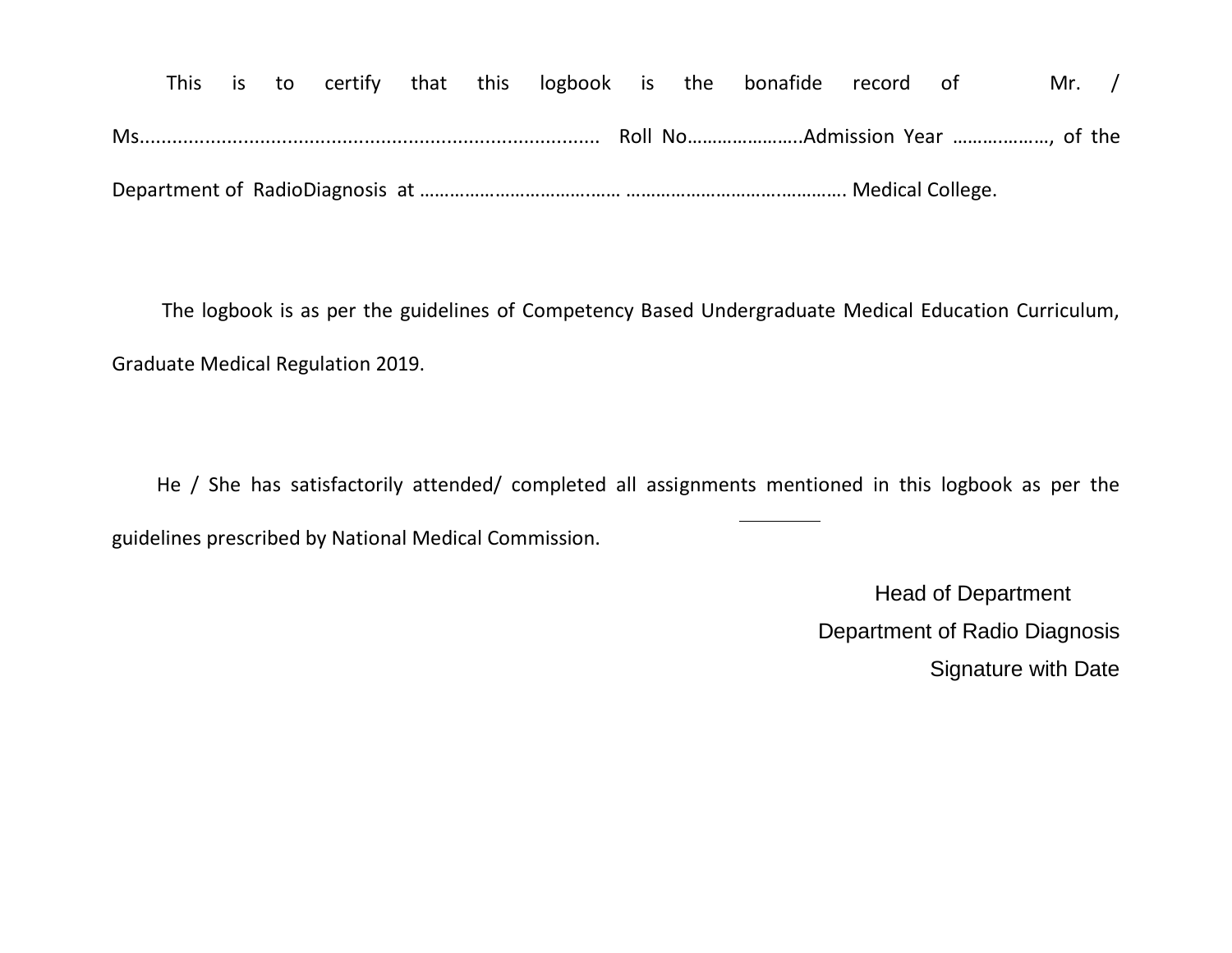## *Records of Internal Assessment Examinations*

| <b>Date</b> | <b>Exams</b>                                                                   | <b>Marks</b><br><b>Obtained</b> | <b>Total</b><br><b>Marks</b> | Feedback<br>provided | Signature of<br><b>Student</b> | Signature<br>οf<br>Teacher |
|-------------|--------------------------------------------------------------------------------|---------------------------------|------------------------------|----------------------|--------------------------------|----------------------------|
|             | Practical<br>including<br>Viva                                                 |                                 | 50                           |                      |                                |                            |
|             | Conversion                                                                     |                                 | 20                           |                      |                                |                            |
|             | Final<br>Internal<br>Assessment<br>Marks (to be<br>submitted to<br>University) |                                 | 20                           |                      |                                |                            |
|             |                                                                                |                                 |                              |                      |                                |                            |

*\*[Radio Diagnosis marks to be submitted to department of General Surgery during respective phase of teaching.]*

**Signature of Head of the Department**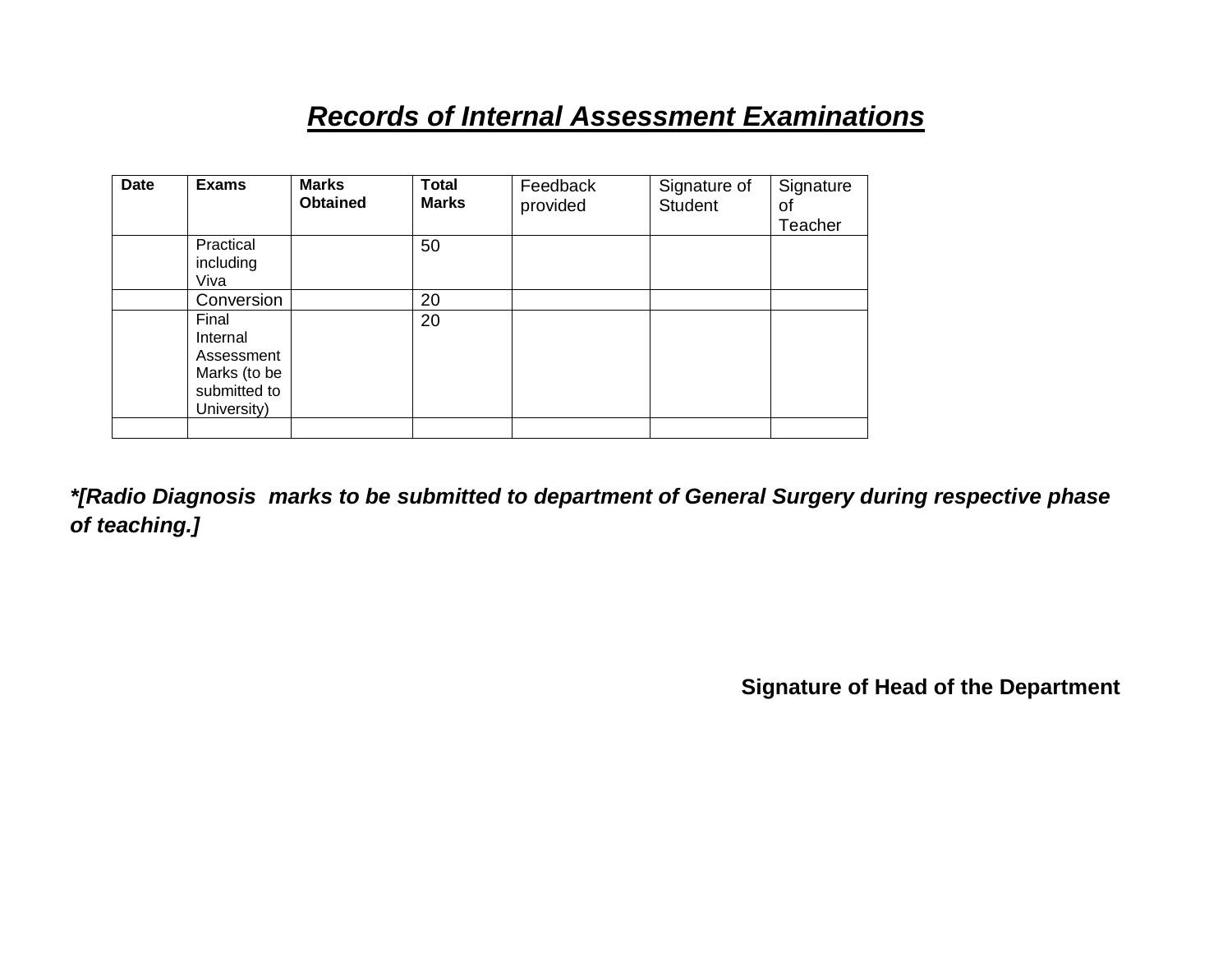# **LOGBOOK CLINICAL SKILLS : LIST OF COMPETENCIES**

Clinical skills can be assessed by case presentation, case-based discussion, objective structured clinical assessment the checklist, MiniCex, as per the institutional preference.

| <b>Serial</b><br>Number | Competencies Addressed   Name of the Activity |                                                                                                      |
|-------------------------|-----------------------------------------------|------------------------------------------------------------------------------------------------------|
|                         | SU25.3                                        | How will you counsel and prepare a a patient for<br>mammographic examination?                        |
| $\overline{2}$          | AN25.8, AN54.2                                | How will you interpret a Barium study report and<br>counsel the patient further regarding treatment? |
| 3                       | PE28.17                                       | How will you prepare a patient for Mastoid<br>radiography and interpret the report.?                 |
| $\overline{4}$          | PE21.12                                       | How will you interpret a KUB Report?                                                                 |
| 5                       | PE23.13                                       | How will you report a Chest radiograph and rule out<br>cardiomegaly?                                 |
| 6                       | PE23.16                                       | How will you use the ECHO reports in management<br>of case of Cardiac disease?                       |
| $\overline{7}$          | RD1.13                                        | How will you counsel a pregnant patient regarding<br>determination?                                  |
| 8                       | <b>RD1.5</b>                                  | How will you diagnose pneumothorax on a Chest<br>radiograph?                                         |
| 9                       | RD1.1                                         | What are the precautions you would take before<br>sending patient for MRI examinations.?             |
| 10                      | PE30.23                                       | How will you interpret CT scan and MRI Report?                                                       |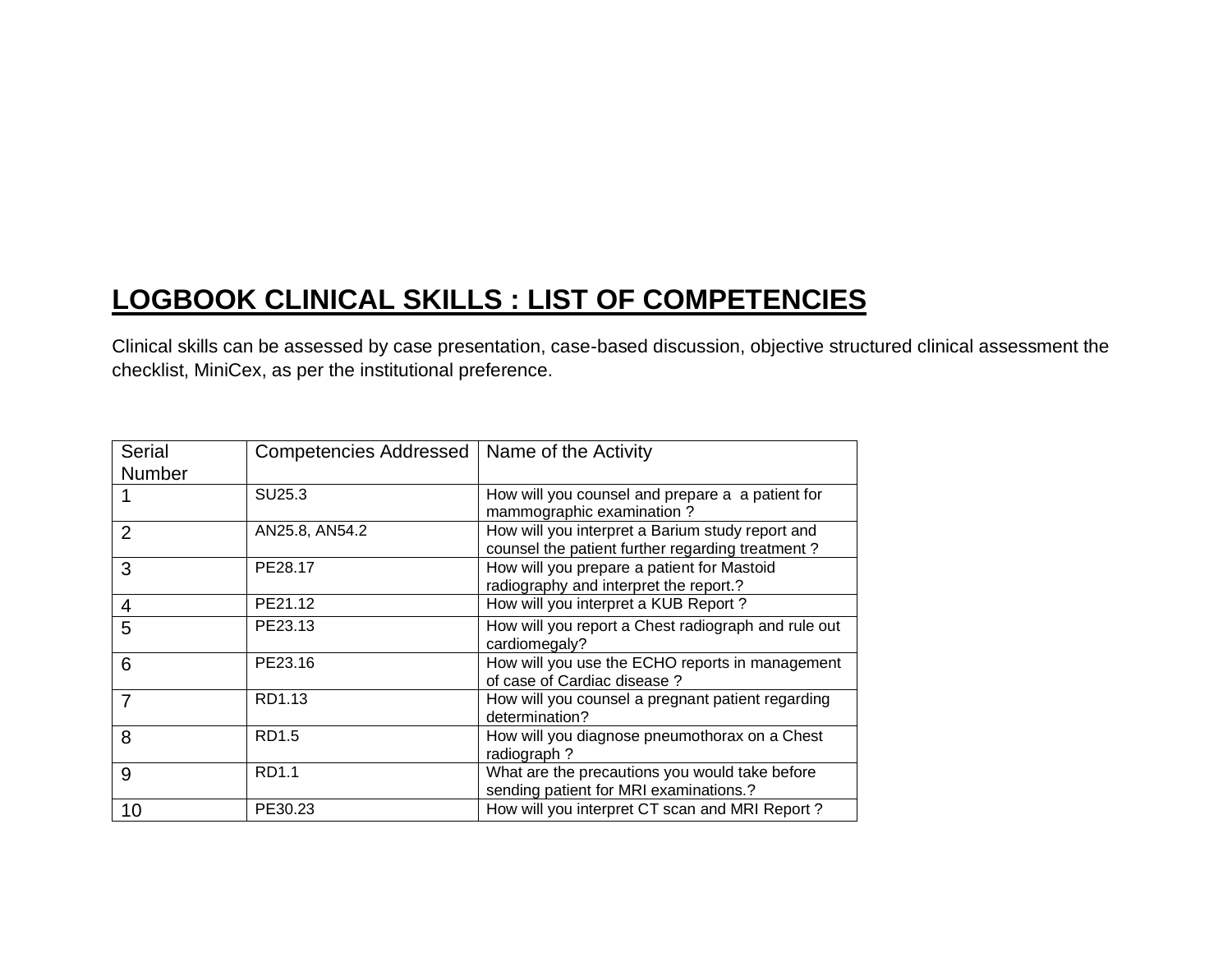#### **Second II MBBS (from October 2020)**

#### **Subject: Obstetrics & Gynaecology**

Clinical Postings (hours): 4 weeks (3hours /day x 5 days Monday to Friday. (Based on Medical Council of India, Competency based Undergraduate curriculum for the Indian Medical Graduate, 2018. Vol. 2 / 3; page nos. 203 to 218)

STUDENT –DOCTOR method of clinical teaching and skills training will be included in clinical teaching.

| Number  | <b>COMPETENCY</b>                                                                                                                   |   |      |   | <b>Domain Level Core Suggested</b> | <b>Hours</b> | <b>Vertical</b>       |
|---------|-------------------------------------------------------------------------------------------------------------------------------------|---|------|---|------------------------------------|--------------|-----------------------|
|         | The student should be able to:                                                                                                      |   |      |   | $K/S/A/C$ $K/KH/(Y/N)$ Teaching    |              | Integration           |
|         |                                                                                                                                     |   | SH/P |   | Learning                           |              |                       |
|         |                                                                                                                                     |   |      |   | method                             |              |                       |
| O.G.1.1 | Definition of birth rate, maternal<br>mortality and morbidity rate                                                                  | K | KH   | Y | Small group<br>discussions         |              | Community<br>medicine |
|         | O.G. .1.2 Define and discuss perinatal mortality<br>and morbidity including perinatal and<br>neonatal mortality and morbidity audit | K | KH   | Y | Small group<br>discussions         |              | Community<br>medicine |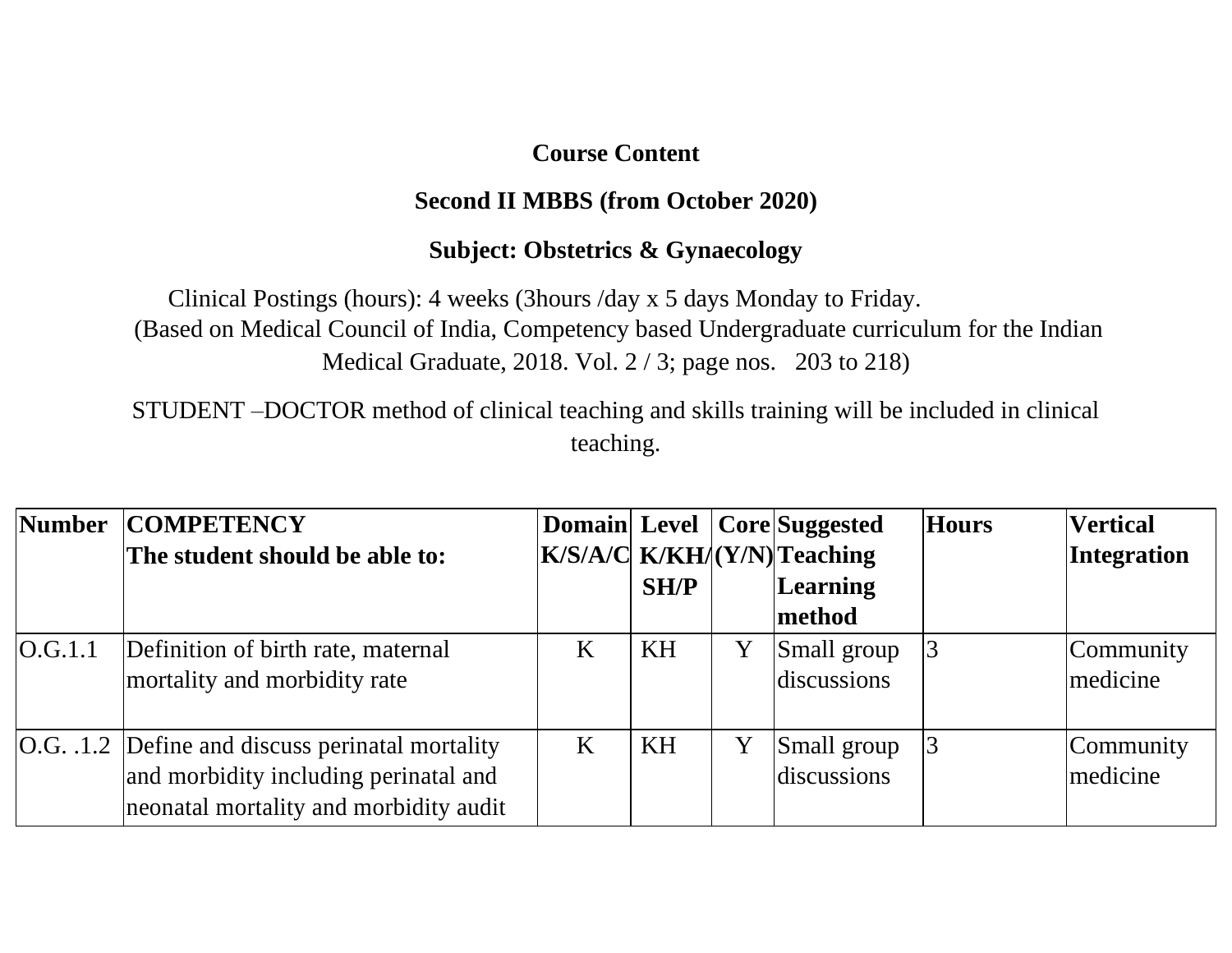| $\vert$ O.G. 1.3 | Define and discuss still birth and abortion                                                                                                                                                         | K   | KH        | Y            | Small group<br>discussions                                          | 3 | Forensic<br>medicine and<br>toxicology |
|------------------|-----------------------------------------------------------------------------------------------------------------------------------------------------------------------------------------------------|-----|-----------|--------------|---------------------------------------------------------------------|---|----------------------------------------|
| O.G. 2.1         | Describe and discuss the development<br>and anatomy of the female reproductive<br>tract, relationship to other pelvic organs,<br>applied anatomy as related to Obstetrics<br>and Gynaecology.       | K   | KH        | Y            | Small group<br>discussions,<br>skill stations                       | 3 | Human<br>anatomy                       |
| O.G. 5.1         | Describe, discuss and identify pre-<br>existing medical disorders and discuss<br>their management; discuss evidence-<br>based intrapartum care                                                      | K/S | <b>SH</b> | Y            | Lecture,<br><b>Bedside</b><br>clinics                               | 3 |                                        |
| $\vert$ O.G. 5.2 | Determine maternal high-risk factors and<br>verify immunization status                                                                                                                              | K/S | <b>SH</b> | Y            | Lecture,<br><b>Bedside</b><br>clinics                               | 3 |                                        |
| O.G. 6.1         | Describe, discuss and demonstrate the<br>clinical features of pregnancy, derive<br>and discuss its differential diagnosis,<br>elaborate the principles underlying and<br>interpret pregnancy tests. | S   | <b>SH</b> | Y            | Lecture,<br>Small group<br>discussion,<br><b>Bedside</b><br>clinics | 3 |                                        |
| $\vert$ O.G. 8.1 | Enumerate, describe and discuss the<br>objectives of antenatal care, assessment<br>of period of gestation; screening for<br>high-risk factors.                                                      | K   | KH        | $\mathbf{Y}$ | Small group<br>discussion,<br><b>Bedside</b><br>clinics,<br>Lecture | 3 | Community<br>medicine                  |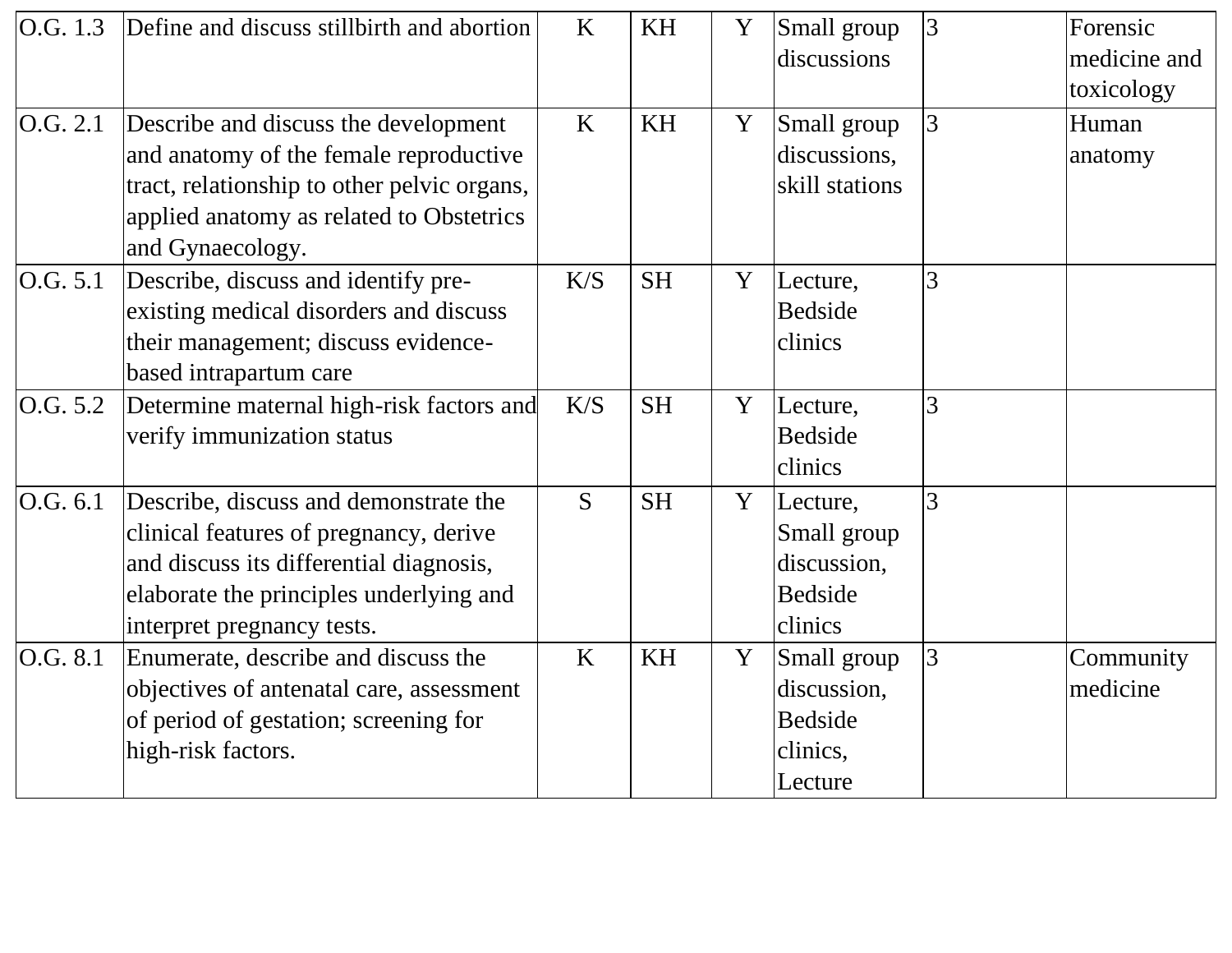| $\vert$ O.G. 8.2 | Elicit document and present an obstetric<br>history including menstrual history, last<br>menstrual period, previous obstetric<br>history, comorbid conditions, past<br>medical history and surgical history | K/S | <b>SH</b> | Y | Small group<br>discussion,<br><b>Bedside</b><br>clinics,<br>Lecture | 3 |  |
|------------------|-------------------------------------------------------------------------------------------------------------------------------------------------------------------------------------------------------------|-----|-----------|---|---------------------------------------------------------------------|---|--|
| 5.8.3            | Describe, demonstrate, document and<br>perform an obstetrical examination<br>including a general and abdominal<br>examination and clinical monitoring of<br>maternal and fetal well-being;                  | K/S | <b>SH</b> | Y | <b>Bed</b> side<br>clinic, DOAP<br>session                          | 3 |  |
| OG 8.4           | Describe and demonstrate clinical<br>monitoring of maternal and fetal well-<br>being                                                                                                                        | K/S | <b>SH</b> | Y | Bedside<br>clinic, DOAP<br>session, Small<br>group<br>discussion    | 3 |  |
| O.G.8.5          | Describe and demonstrate pelvic<br>assessment in a model                                                                                                                                                    | K/S | <b>SH</b> | Y | <b>DOAP</b><br>Session                                              | 3 |  |
| OG. 8.6          | Assess and counsel a patient in a<br>simulated environment regarding<br>appropriate nutrition in pregnancy                                                                                                  | K/S | <b>SH</b> | Y | <b>DOAP</b><br>session,<br>Bedside clinic                           | 3 |  |
| O.G. 8.7         | Enumerate the indications<br>For and Types vaccination in pregnancy                                                                                                                                         | K   | <b>KH</b> | Y | Small group<br>discussions                                          | 3 |  |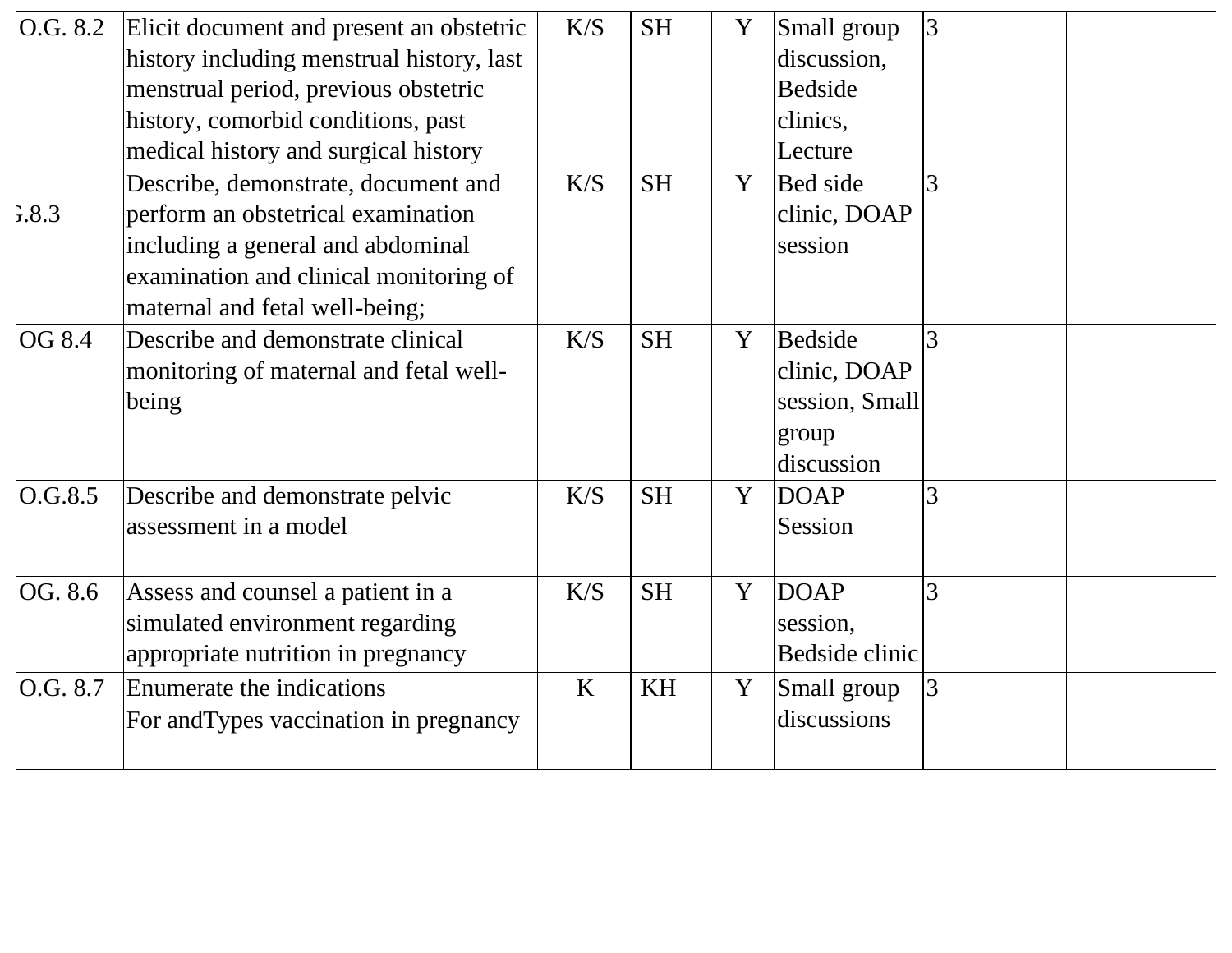| O.G. 9.1 | Classify, define and discuss the<br>aetiology and management of abortions<br>including threatened, incomplete,                                                                                                          | K   | <b>KH</b> | Y | Small group<br>discussions | 3 |          |
|----------|-------------------------------------------------------------------------------------------------------------------------------------------------------------------------------------------------------------------------|-----|-----------|---|----------------------------|---|----------|
|          | inevitable, missed and septic                                                                                                                                                                                           |     |           |   |                            |   |          |
| O.G. 9.2 | Describe the steps and observe/ assist in                                                                                                                                                                               | S.  | <b>SH</b> | Y | <b>DOAP</b>                | 3 | Forensic |
|          | the performance of an MTP evacuation                                                                                                                                                                                    |     |           |   | session,<br>Bedside clinic |   | medicine |
| O.G.9.3  | Discuss the aetiology, clinical features,<br>differential diagnosis of acute abdomen<br>in early pregnancy (with a focus on<br>ectopic pregnancy) and enumerate the<br>principles of medical and surgical<br>management |     |           |   |                            |   |          |
|          | O.G. 35.1 Obtain a logical sequence of history, and<br>perform a humane and thorough clinical<br>excluding<br>examination,<br>internal<br>examinations (per rectal and per vaginal)                                     | K/S | <b>SH</b> | Y | <b>Bedside</b><br>clinics  |   |          |
|          | O.G. 35.2 Arrive at a logical provisional diagnosis<br>after examination                                                                                                                                                | K/S | <b>SH</b> | Y | <b>Bedside</b><br>clinics  |   |          |
| O.G.35.3 | Recognize situations, which call for<br>urgent or early treatment at secondary<br>and tertiary centres and make a prompt<br>referral of such patients after giving first<br>aid or emergency treatment.                 | K/S | <b>SH</b> | Y | Bedside<br>clinics         |   |          |